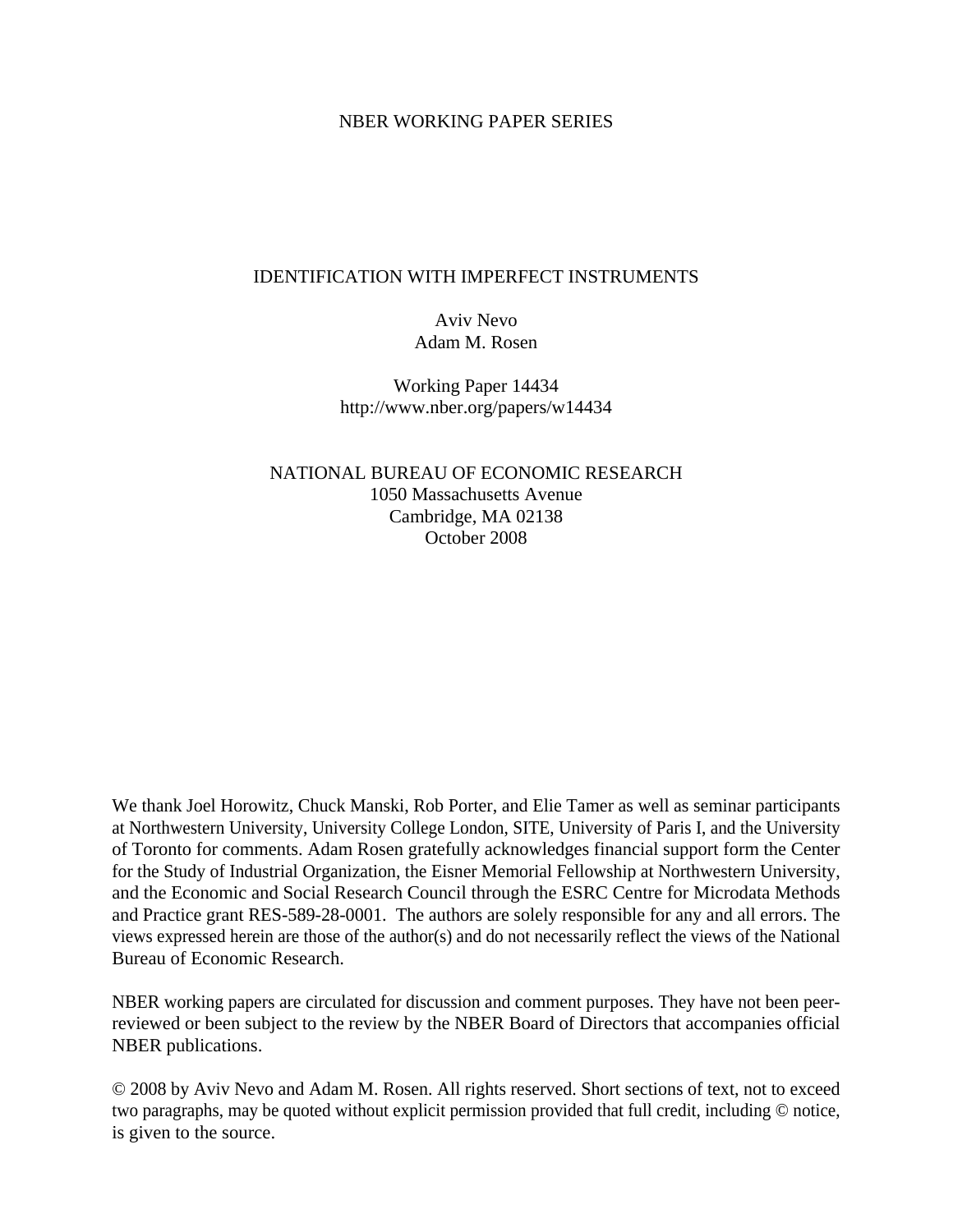Identification with Imperfect Instruments Aviv Nevo and Adam M. Rosen NBER Working Paper No. 14434 October 2008 JEL No. C30,C31,C33

## **ABSTRACT**

Dealing with endogenous regressors is a central challenge of applied research. The standard solution is to use instrumental variables that are assumed to be uncorrelated with unobservables. We instead assume (i) the correlation between the instrument and the error term has the same sign as the correlation between the endogenous regressor and the error term, and (ii) that the instrument is less correlated with the error term than is the endogenous regressor. Using these assumptions, we derive analytic bounds for the parameters. We demonstrate the method in two applications.

Aviv Nevo Department of Economics Northwestern University 2001 Sheridan Road Evanston, IL 60208-2600 and NBER nevo@northwestern.edu

Adam M. Rosen Department of Economics Gower Street London WC1E 6BT adam.rosen@ucl.ac.uk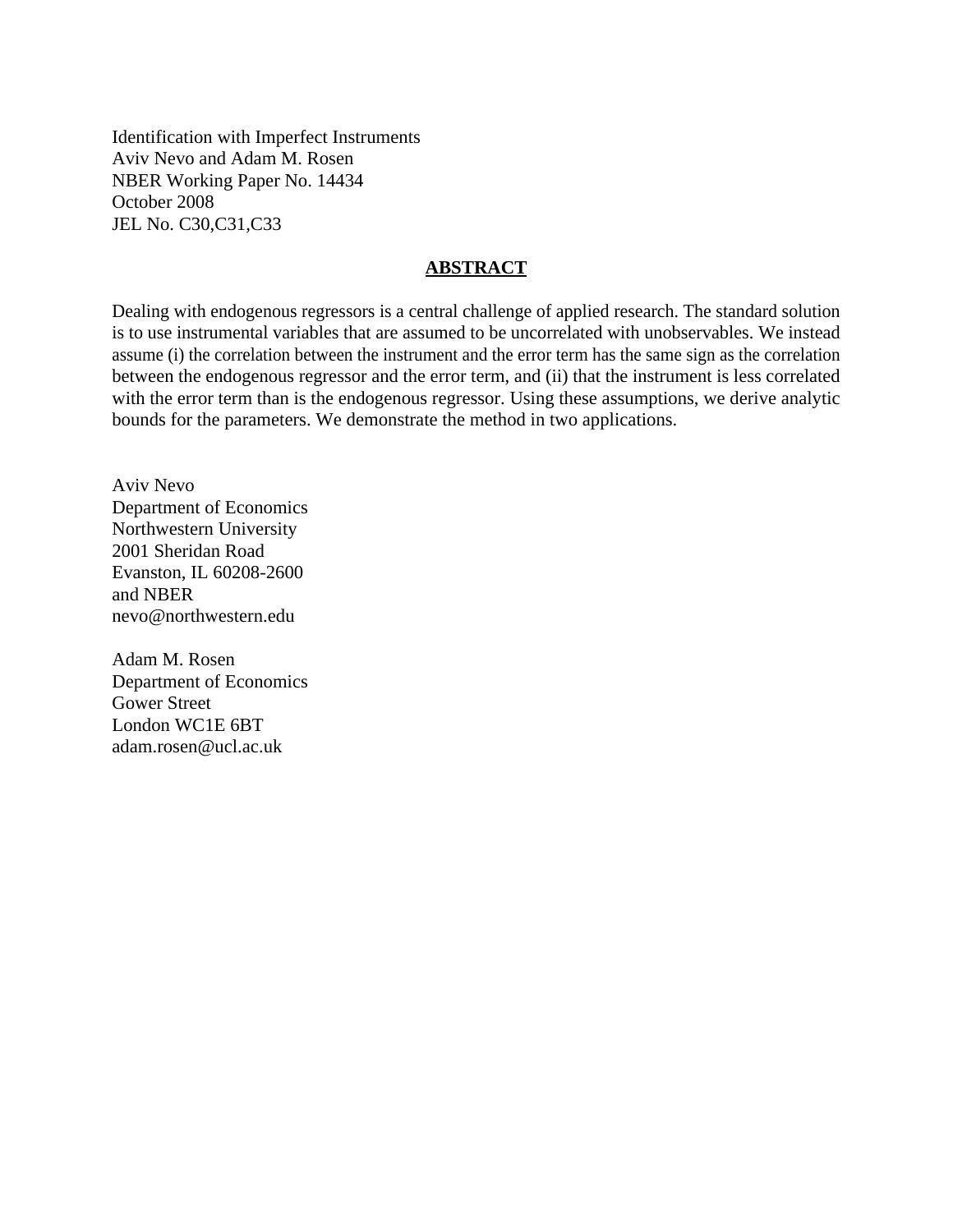# Identification with Imperfect Instruments<sup>\*</sup>

Aviv Nevo<sup>†</sup>

Adam M. Rosen<sup>‡</sup>

UCL, IFS, and CEMMAP

Northwestern University and NBER

July 16, 2008

#### Abstract

Dealing with endogenous regressors is a central challenge of applied research. The standard solution is to use instrumental variables that are assumed to be uncorrelated with unobservables. We instead assume (i) the correlation between the instrument and the error term has the same sign as the correlation between the endogenous regressor and the error term, and (ii) that the instrument is less correlated with the error term than is the endogenous regressor. Using these assumptions, we derive analytic bounds for the parameters. We demonstrate the method in two applications.

## 1 Introduction

Dealing with endogeneity is one of the central issues in non-experimental studies. A common method for dealing with potential endogeneity issues in econometric models is to use an instrumental variable (IV). In linear models an IV has to be correlated with the endogenous covariate and uncorrelated with the econometric unobservable. The former condition is known as relevance, or strength of the IV, and the latter as exogeneity, or validity.

The exogeneity assumption cannot be tested in many cases and therefore the validity of the identifying restrictions is based on the subjective judgement of the researcher. Unfortunately, even when great care is

We thank Joel Horowitz, Chuck Manski, Rob Porter, and Elie Tamer as well as seminar participants at Northwestern University, University College London, SITE, University of Paris I, and the University of Toronto for comments. Adam Rosen gratefully acknowledges Önancial support form the Center for the Study of Industrial Organization, the Eisner Memorial Fellowship at Northwestern University, and the Economic and Social Research Council through the ESRC Centre for Microdata Methods and Practice grant RES-589-28-0001. The authors are solely responsible for any and all errors.

<sup>&</sup>lt;sup>†</sup>Address: Aviv Nevo, Department of Economics, Northwestern University, 2001 Sheridan Road, Evanston, IL 60208-2600, nevo@northwestern.edu.

<sup>&</sup>lt;sup>‡</sup>Address: Adam Rosen, Department of Economics, University College London, Gower Street, London WC1E 6BT, adam.rosen@ucl.ac.uk.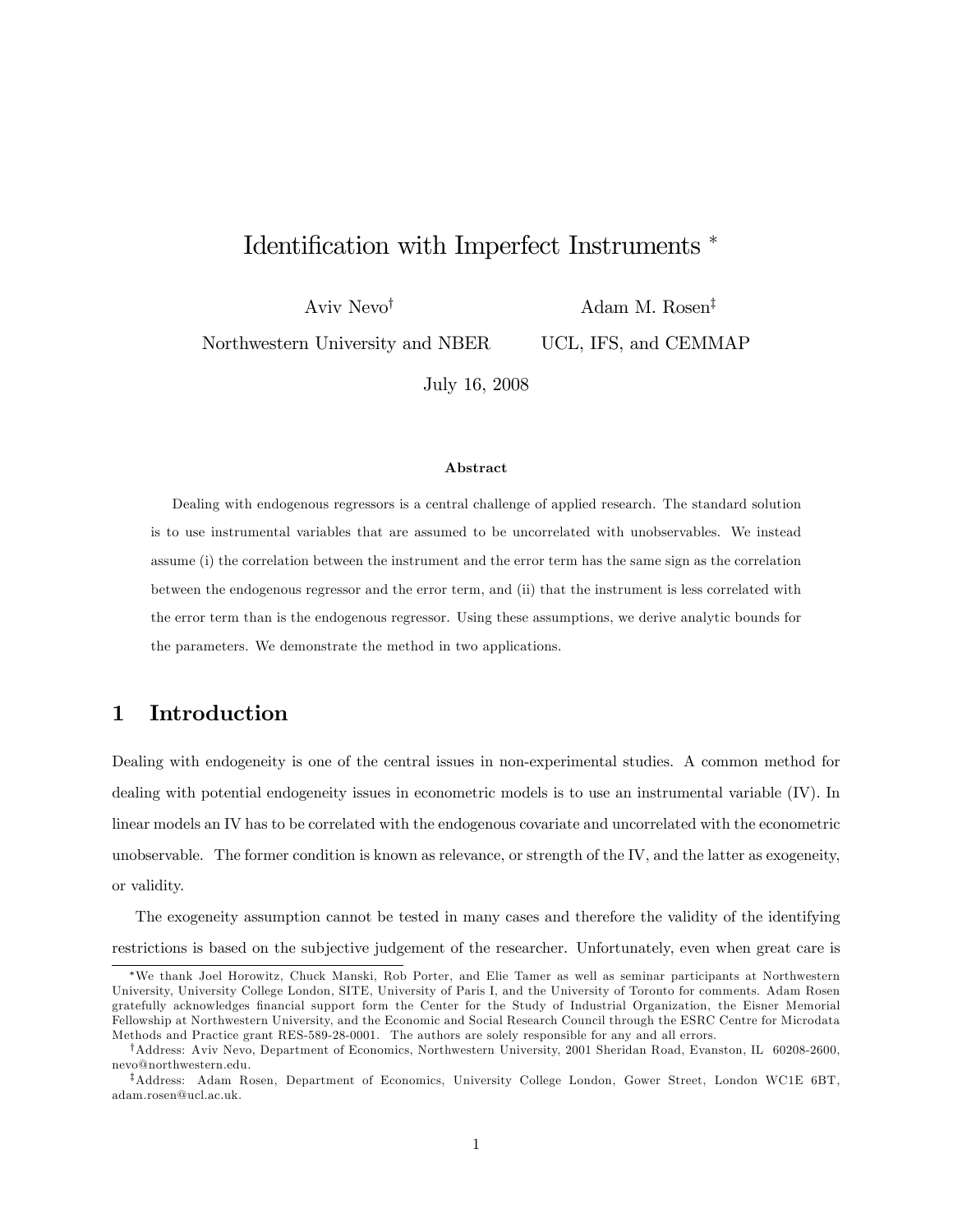taken, the validity of the instruments chosen is often a matter of faith. Empirical findings are often called into question as a result of debate over the IV assumptions. Furthermore, the search for exogenous IVs sometimes leads the researcher towards IVs that are weak, i.e., are only weakly correlated with the endogenous variable.

In this paper we examine identification when we replace the standard exogeneity assumption with a weaker inequality. We set up the model in general, but in order to obtain analytic results we focus on a linear equation with one endogenous regressor, when the researcher has at least one imperfect instrumental variable (IIV). The IIV is allowed to be correlated with the error term. We show that without further assumptions this variable does not identify even the direction of the bias of the least squares estimator.

We assume that the sign of the correlation between the IIV and the error term is the same as the correlation between the endogenous variable and the error term. We show how this assumption can be used to partially identify the parameter of interest. In particular, we show that if the IIV and the endogenous variable are negatively correlated, the parameter of interest can be bounded both from above and below. We add the assumption that the correlation coefficient between the IIV and the error term is less than the correlation coefficient between the endogenous variable and the error term. That is, the IIV is thought to be correlated with the unobservable in the equation of interest, but less so than the endogenous regressor. Using this assumption we improve the bounds. Finally, we discuss the case where several IIVs are available. Of particular interest is the case where none of these variables provide useful bounds on their own. We show how differencing the variables to create an IIV can generate meaningful bounds.

A strength of our approach is its simplicity. By focusing on the linear model we are able to analytically characterize the identified set. Furthermore, the bounds we compute are well known estimators that are computed by standard econometric packages. Thus, the estimation and inference are simple to do, and require little additional programming. Indeed, many of the numbers we need to compute our bounds are available in many published papers.

We apply our estimator to two common examples in the Industrial Organization literature: production function estimation and demand estimation. While our motivation lies in applications such as these, the method is more generally applicable in practically all fields of economics. The applications demonstrate that, at least in the cases we examine, our approach can generate useful bounds on the parameters of interest.

#### 1.1 Related Literature

Three related papers that also consider inference when instrument exogeneity fails are Conley, Hansen, and Rossi (2006), Hahn and Hausman (2003a), and Manski and Pepper (2000). Like our own work Conley,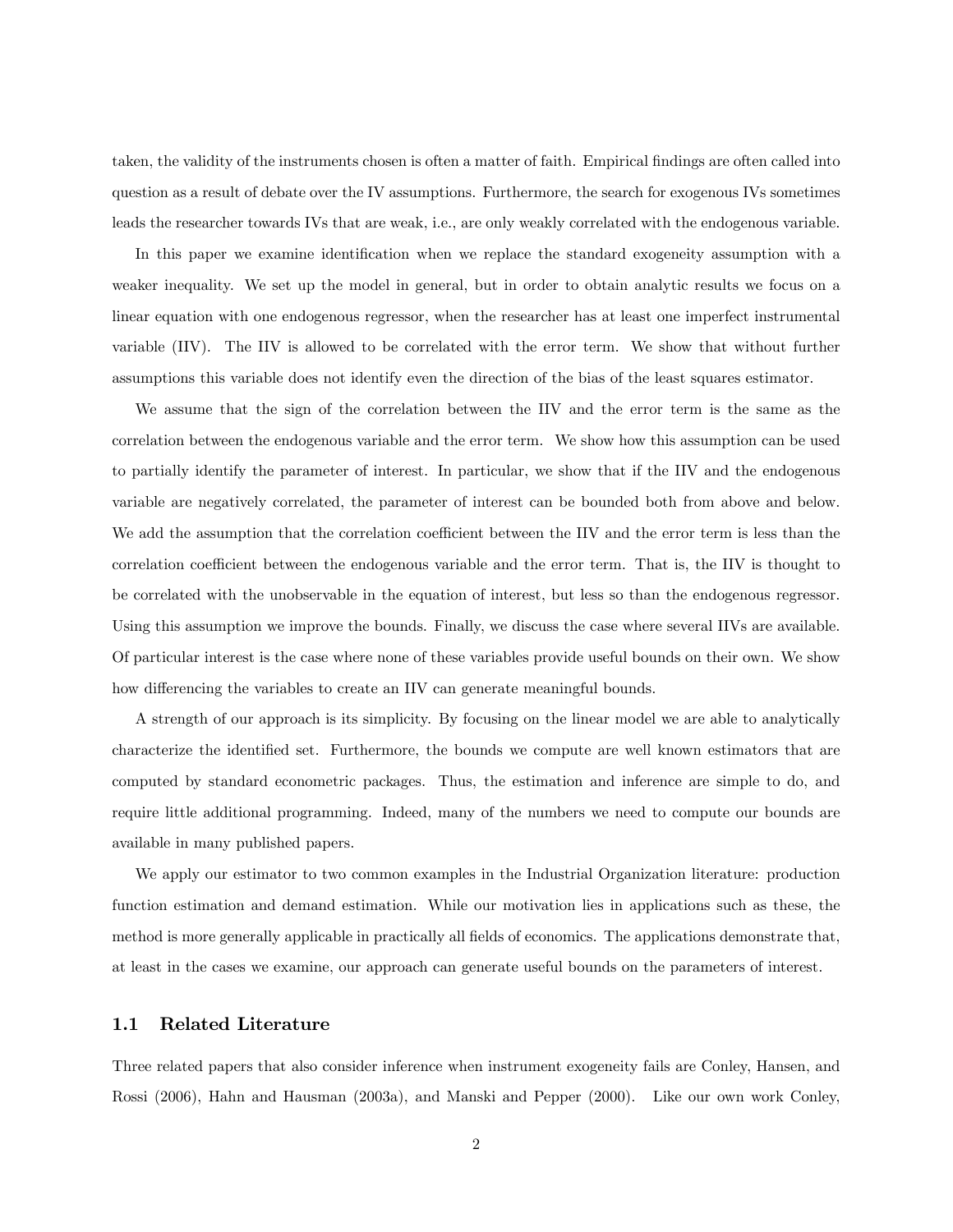Hansen, and Rossi (2006) consider a linear model with endogenous regressors and invalid instruments. However, they take an alternative approach to ours by parameterizing the degree of instrument endogeneity by its associated coefficient, denoted  $\gamma$ , in a linear regression of the outcome variable on regressors and instruments jointly. They first investigate the degree to which knowledge of only the support of  $\gamma$  can be used to infer the parameter of interest  $\beta$ . They then consider the added benefit of specifying a prior distribution for  $\gamma$ , and the implications of imposing a prior distribution over all model parameters jointly. This provides useful (set) identification results, inferential procedures, and methods of sensitivity analysis, though for a different set of modeling assumptions than those considered here. Rather than derive the identified set for model parameters in the presence of imperfect instruments, Hahn and Hausman (2003a) compare the mean-squared-error and bias of the OLS and 2SLS estimators when the instrument exogeneity assumption fails. Manski and Pepper (2000) characterize the identification region for model parameters when, instead of the usual exogeneity condition, the expectation of the outcome variable conditional on the instrument is assumed to be monotone for any given value of the endogenous covariate. Unlike our analysis, their analysis applies to nonparametric models, but focuses on a bounded dependent variable. When a linear parametric model is imposed, as done in Manski and Pepper (1998), the Manski and Pepper assumptions neither nest nor are nested by ours. The Manski and Pepper monotone IV assumption implies monotonicity of the mean of the unobservable conditional on the instrument, whereas we employ weaker restrictions on correlations. However, in addition to this we also impose restrictions on the relative correlations of exogenous regressors with errors and instruments with errors, and there are no such restrictions imposed by Manski and Pepper. A benefit of the assumptions imposed in this paper, at least in the context of linear models. are analytic results on the bounds of the parameter of interest, which are easy to compute with standard regression software.

Related papers that bound parameters of a linear regression include those of Frisch (1934), Leamer (1981), Klepper and Leamer (1984), and Bontemps, Magnac, and Maurin (2006). Frisch (1934) develops bounds for the slope parameter in a simple linear regression model with measurement error. Klepper and Leamer (1984) generalize this result to multivariate regression with errors in all variables, deriving bounds on the true regression coefficient vector. Leamer (1981) considers an under-identified simultaneous equations model of supply and demand without instruments to overcome the simultaneity problem. He shows that knowledge of the signs of regression parameters, e.g. downward sloping demand, upward sloping supply, can be used to bound the slope of either demand or supply via directed and reverse regression. Bontemps, Magnac, and Maurin (2006) study set identification in linear models, providing an estimation procedure that relies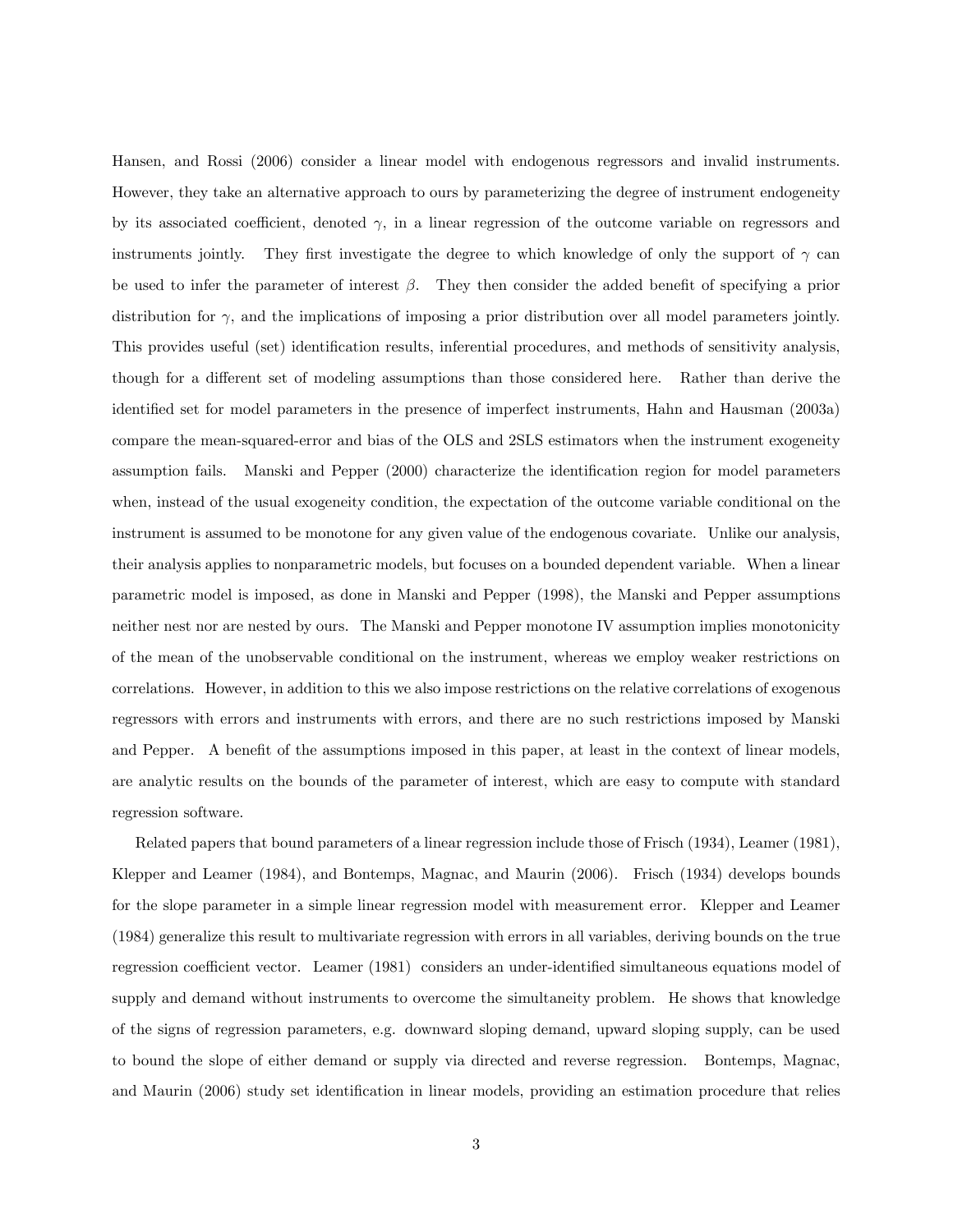on an estimator for the identified set's support function. In addition, they generalize the Sargan test for overidentiÖcation to their setup, establishing a test of supernumerary restrictions whose intersection may in fact be a proper set, a point, or empty. While each of these papers provides bounds on the coefficients of a linear regression model, the models considered are quite different from the one we study in this paper.

Whereas this paper addresses the potential failing of the exogeneity condition for an instrument, the recent literature on weak instruments and weak identification confronts the possibility of the instruments having little relevance. This literature focusses on complications that arise when the relevance condition is not strongly satisfied, i.e. when the correlation between the endogenous regressor and the instruments is small. Standard methods for inference with instrumental variables are known to perform poorly when the instruments are weak (e.g. Rothenberg (1984), Nelson and Startz (1990), Bound, Jaeger, and Baker (1995), and Dufour (1997)) or when the necessary rank condition fails altogether, see Phillips (1989). The literature has thus sought to develop methods to test for weak IVs (e.g. Hahn and Hausman (2002) and Stock and Yogo (2005)), as well devise inferential methods that are robust to weak instruments, such as Anderson and Rubin (1949), Anderson and Rubin (1950), Staiger and Stock (1997), Wang and Zivot (1998), Zivot, Startz, and Nelson (1998), Stock and Wright (2000), Dufour and Jasiak (2001), Chioda and Jansson (2005), Dufour and Taamouti (2005), Guggenberger and Smith (2005), Kleibergen (2005), Andrews, Moreira, and Stock (2006), and Andrews and Marmer (2008). An extensive review of this literature is well beyond the scope of this paper, but surveys are given by Stock, Wright, and Yogo (2002), Dufour (2003), Hahn and Hausman (2003b), and Andrews and Stock (2007).

We focus on the possibility that the variables employed as instruments fail to satisfy the exogeneity condition rather than the relevance condition. Interestingly, we show that the correlation between the instrumental variable and the endogenous regressor plays a key role, much like it does in the case of weak IV. In our case, however, the key condition is that this correlation be negative. The larger its magnitude, the tighter are the bounds.

In section 2 we lay out the more general setup and develop conditions that define the identified set. In section 3 we first focus attention on the special case of a simple linear regression with one imperfect instrument, and characterize analytically the identification region for the slope parameter  $\beta$ . We then extend the results to the multiple regression model and discuss the case of several imperfect IVs. Section 4 then discusses estimation and inference. Section 5 provides two empirical illustrations and section 6 concludes.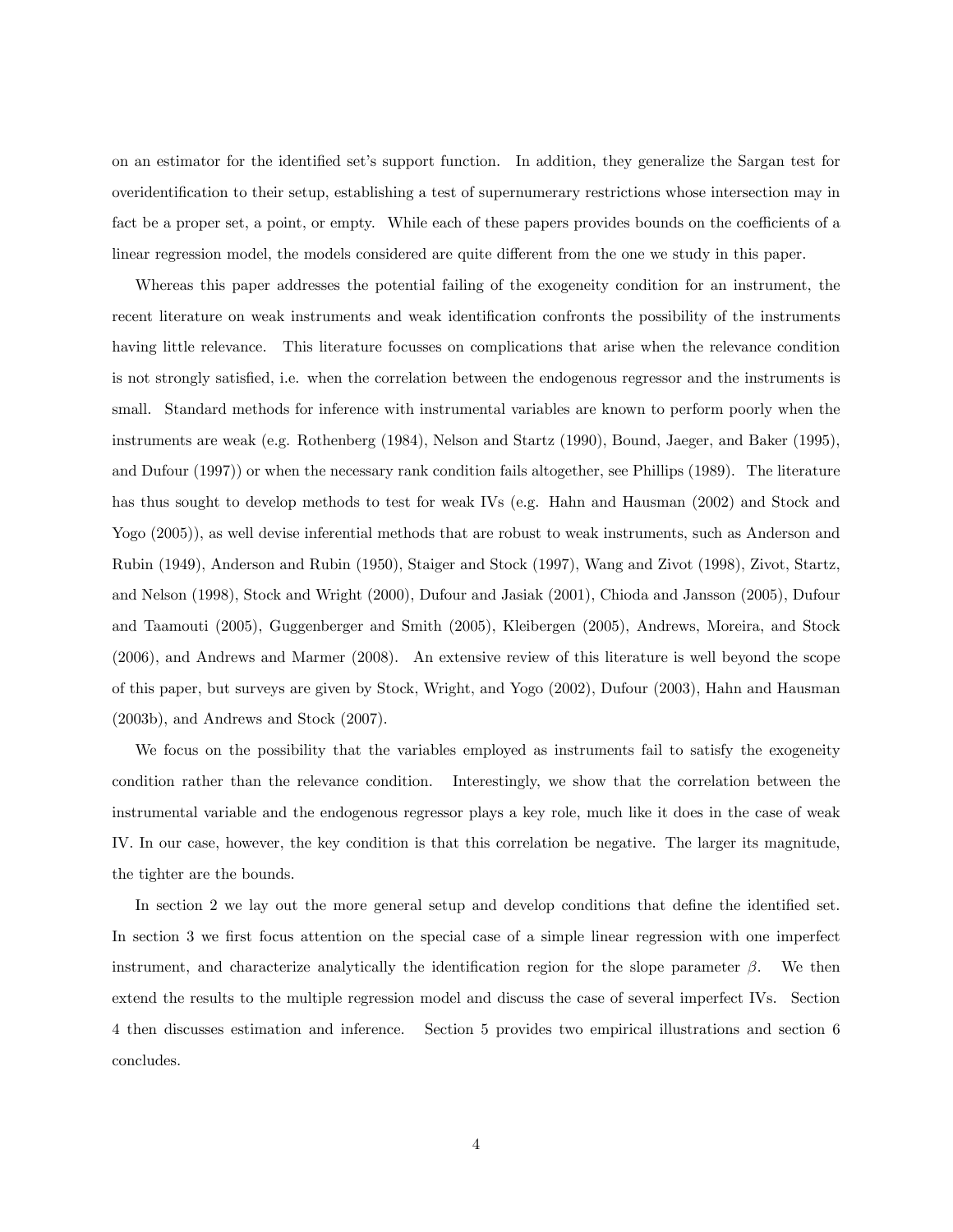## 2 The Model

#### 2.1 The Setup

The econometrician is interested in identifying the parameters of a regression with one endogenous variable and an arbitrary number of exogenous variables. For each observation, the outcome variable  $Y$  is a function of an endogenous covariate  $X$ , a  $1 \times k_w$  vector of additional covariates W, and U, an additively separable mean zero error unobserved by the econometrician. We assume a parametric functional form. Assumption AP (parametric functional form):

$$
Y = m(X, W, \theta) + U,
$$

where  $\theta$  is a vector of parameters and  $m(X, W, \theta)$  is twice continuously differentiable in  $\theta$ .

For some results, we focus on the case where the function  $m(\cdot, \cdot, \theta)$  is linear in parameters. **Assumption AL** (linear model):  $\theta = (\beta, \delta')'$  and

$$
Y = X\beta + W\delta + U.
$$

We further assume that there exists an observable vector of random variables Z which has dimension  $k_z$ . These will be imperfect instruments in the sense defined in our assumptions A3 and A4 below. In addition, we assume the existence of a  $1 \times k_w$  vector of valid instruments  $Z^w$ , which may include elements of W if some of the regressors are themselves exogenous. If the number of valid instruments exceeded the dimension of W, then model parameters would be point-identified under the usual rank condition for  $Z^{\omega\prime}(X,W)$ , and model parameters could be consistently estimated by standard instrumental variable methods such as GMM. For this reason, we restrict the number of valid instruments to be equal to the number of elements of W.

We assume the econometrician observes a random sample of  $(Y, X, W, Z, Z^w)$  drawn from population  $(\Omega, \mathcal{F}, \mathbb{P})$ . We use the subscript i to denote observations drawn from this population, and subscript j to denote individual elements of these vectors.

**Assumption A1** (random sampling):  $(y_i, x_i, w_i, z_i, z_i^w, \epsilon_i)'$ ,  $i = 1, ..., n$  are iid realizations from  $\mathbb{P}$ .

We assume that the distribution  $\mathbb P$  is such that the valid instruments  $Z^w$  are exogenous, in the sense that each component of  $Z^w$  is uncorrelated with the unobservable U, but X is endogenous.

**Assumption A2** ( $Z^w$  exogenous, X endogenous):  $\mathbb{E}(Z^{w'}U) = 0$ ,  $\mathbb{E}(XU) \neq 0$ .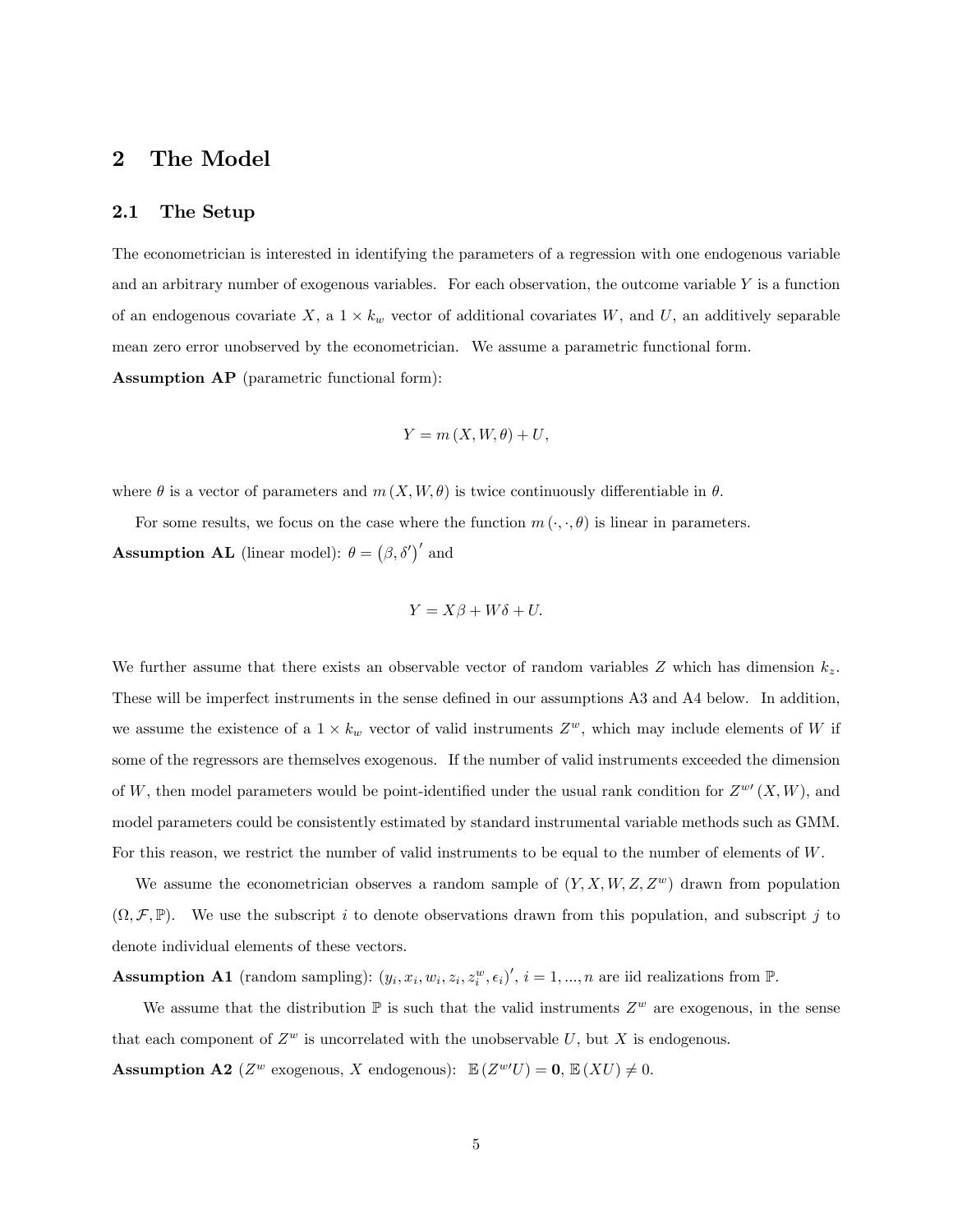The variable X may be correlated with  $U$ . This can happen, for example, when the value of X is chosen by an economic agent who observes U prior to choosing  $X$ . In this case, in the linear model identification and estimation of the model parameters  $\theta$  typically relies on the use a vector of instrumental variables that are correlated with  $X$  but not with  $U$ . Such IV assumptions are often called into question in empirical work, and in some cases may be untestable. We assume instead that the econometrician has observations of some imperfect instruments,  $Z$  that are also correlated with the unobservable  $U$ , but less so than the endogenous regressor X, which we formalize below in assumptions A3 and A4. We assume that  $k_z$ , the number of imperfect instruments, is fixed.

Formally, the assumptions we impose on our imperfect instruments (IIV) are as follows. We use the notation  $\sigma_{ab}$  and  $\rho_{ab}$  throughout to denote the covariance and correlation, respectively, between any two random variables  $a, b$ .

Assumption A3 (same direction of correlation):

$$
\rho_{xu}\rho_{z_ju}\geq 0\ ,\ j=1,...k_z.
$$

**Assumption A4** (instruments "less endogenous" than  $x$ ):

$$
|\rho_{xu}| \ge \left|\rho_{z_ju}\right|, j=1,...k_z.
$$

Assumption A3 asserts that the endogenous regressor X and the IIV have the same direction of correlation with the error term. Assumption A4 then adds the condition that the IIV be less correlated with the error term than the endogenous regressor. Were we to replace A3 and A4 with the stronger assumption that  $\rho_{z_ju} = 0$ , then  $Z_j$  would be a valid instrument in the classical sense.

We also make use of the standard rank conditions which are needed for the probability limits of the standard OLS and 2SLS estimators to be well-defined in the linear model.

Assumption A5 (rank and order):  $\text{rank}\left(\mathbb{E}\left[\left(Z,Z^w\right)'(Z,Z^w)\right]\right) = k_z + k_w$ ,  $\text{rank}\left(\mathbb{E}\left[\left(X,Z^w\right)'(X,Z^w)\right]\right) =$  $k_w + 1$ , and  $\text{rank}(\mathbb{E}[(Z, Z^w)'(X, W)]) = k_w + 1, k_z \ge 1.$ 

### 2.2 Identification

We now show how the modeling assumptions can be used to identify the parameters. The assumptions yield a system of moment equalities and inequalities that restrict the feasible values of model parameters  $\theta$ . In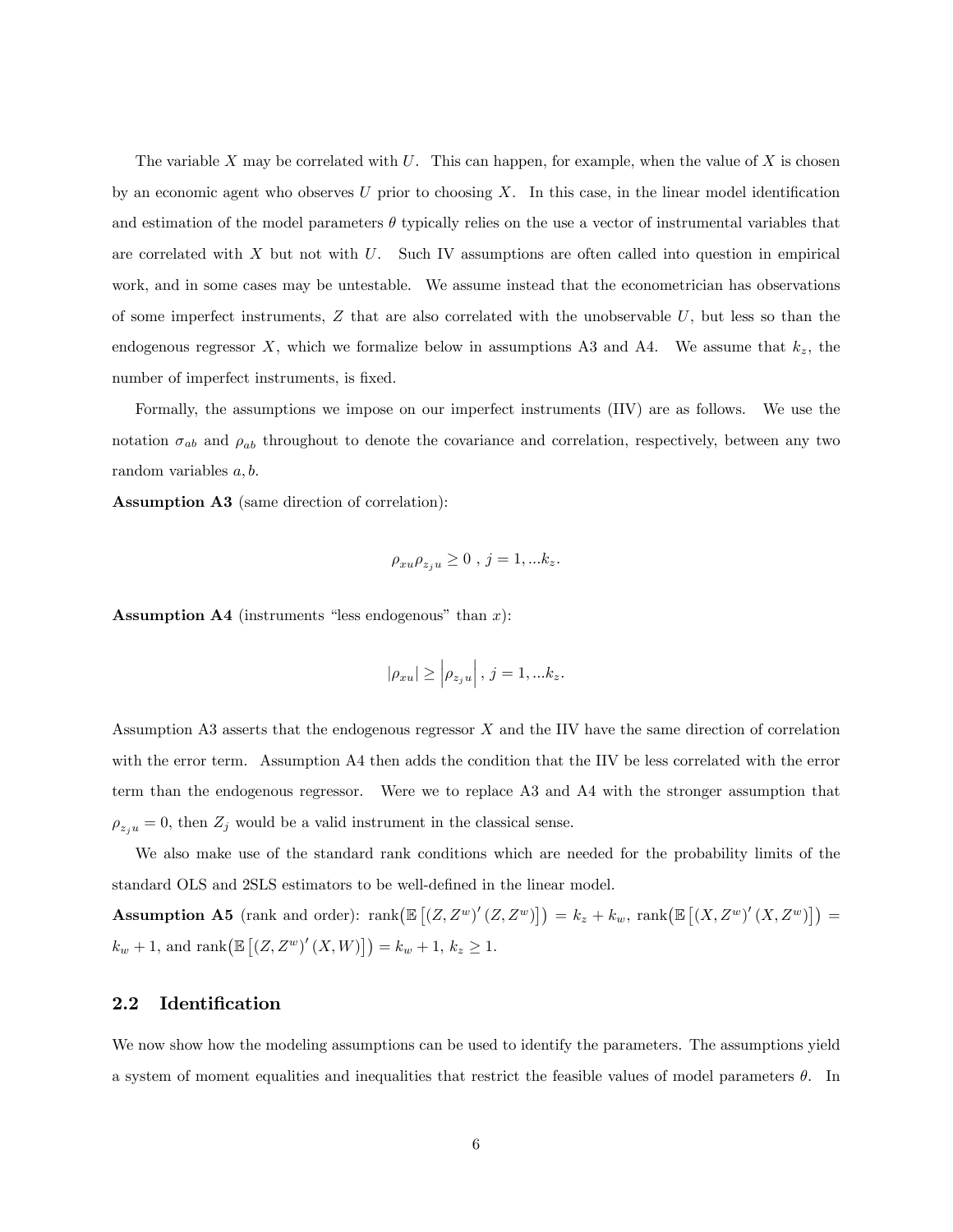general, these restrictions will not be sufficient for point identification, but may still embody information regarding the value of  $\theta$ .

A useful starting point is to assume we know the relative correlations of the instrument  $Z_j$  and regressor  $X$  with the econometric error term. Define this correlation as

$$
\lambda_j^* \equiv \rho_{z_j u}/\rho_{x u},\tag{2.1}
$$

Assumptions A3 and A4 are equivalent to the restriction that  $\lambda_j^* \in [0,1]$ . If  $\lambda_j^*$  were known, then it could be used to construct a weighted average of  $Z_j$  and X that is uncorrelated with the error term. To see this, define the function  $V_j(\cdot)$  as

$$
V_j(\lambda) \equiv \sigma_x Z_j - \lambda \sigma_{z_j} X. \tag{2.2}
$$

By definition,  $V_j(\lambda_j^*)$  is uncorrelated with U, and satisfies the moment condition  $\mathbb{E}\left[\left(Y-m\left(X,W,\theta\right)\right)\cdot V_j\left(\lambda_j^*\right)\right]=$ 0. Although  $\lambda_j^*$  is unknown, it offers a convenient parameterization of the relative correlations of  $\rho_{z_j\epsilon}$  and  $\rho_{x\epsilon}$ , which will prove useful for characterization of the identified set. The hope is that by varying  $\lambda_j^*$  between 0 and 1 we will be able to bound the parameters of interest.

The implied restrictions of assumption A1 - A4 are:

$$
\mathbb{E}\left[Z_{j}^{w'}(Y-m(X,W,\theta))\right]=\mathbf{0},\tag{2.3a}
$$

$$
\mathbb{E}\left[ (Y - m(X, W, \theta)) \cdot V_j \left( \lambda_j^* \right) \right] = 0, \, j = 1, ..., k_z,
$$
\n(2.3b)

$$
\lambda_j^* \in [0, 1], \, j = 1, ..., k_z,\tag{2.3c}
$$

where  $\lambda_j^*$  and  $V_j(\cdot)$  are as defined in (2.1) and (2.2), respectively. Thus, the model parameters must satisfy the  $k_w + k_z$  moment conditions (2.3a), (2.3b). If  $\Lambda^* = (\lambda_1^*, \cdots, \lambda_{k_z}^*)$  were known and the standard rank conditions were satisfied, these moment conditions would identify  $\theta$  locally under the parametric model (AP) and globally in the linear model (AL). These conditions could then be used for consistent estimation via GMM. However, since  $\Lambda^*$  is only known to belong to the unit cube in  $\mathbb{R}^{k_z}$ ,  $\theta$  will generally not be point identified. The identified set for  $\theta$  is the set of parameter values that satisfy these restrictions.

**Proposition 1** Let (AP), A1 - A4 hold. Then  $\Theta^* = {\theta : conditions (2.3a)-(2.3c) hold}$ 

**Corollary 1** Suppose that AL holds. Then  $\Theta^*$  is convex.

The characterization of  $\Theta^*$  above can be used to perform estimation and inference on the identified set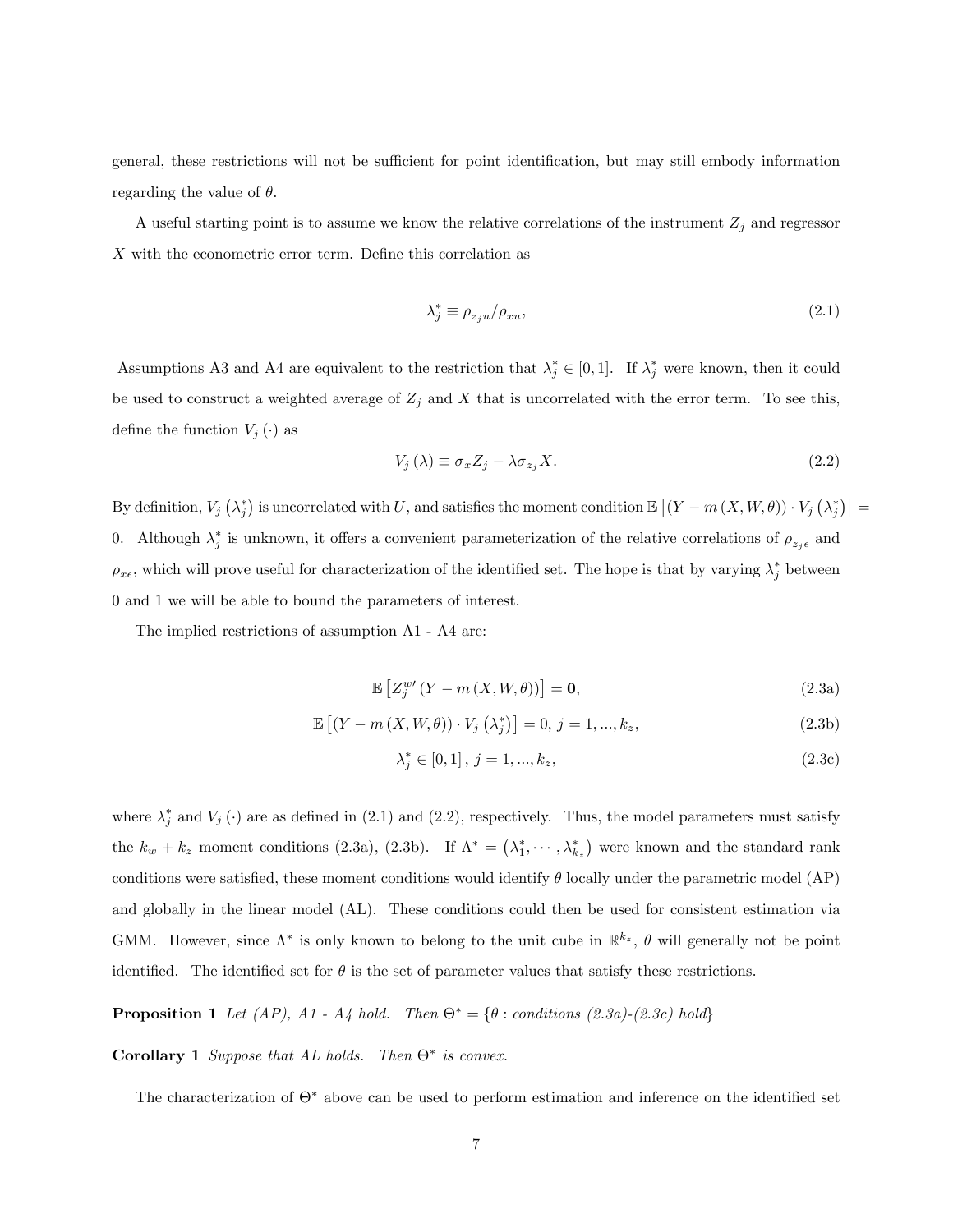using a variety of methods recently considered for models comprised of moment equalities and inequalities, see for example Chernozhukov, Hong, and Tamer (2007) and the references therein. For example, if the researcher is willing to sign  $\sigma_{xu}$ , one way this can be done is by rewriting (2.3b) and (2.3c) as  $2k_z$  moment inequalities obtained by setting  $\lambda_j^* = 0$  and  $\lambda_j^* = 1$  into  $(2.3b)$  to obtain lower and upper bounds on  $\mathbb{E}\left[\left(Y-m\left(X,W,\theta\right)\right)\cdot V_j\left(\lambda_j^*\right)\right]$ . This allows for estimation and inference on the entire parameter vector  $\theta$ , though in some cases one may be interested in inference on the marginal effect of  $X$ .

## 3 The Linear Model

The characterization of the identified set, provided in Proposition 1, is not very informative. For example, it does not tell us if the identified set is bounded in all directions. In other words, Assumptions 3 and 4 might not be very informative. In this section, in order to obtain an analytic characterization of the identified set, we restrict attention to the linear model. We show that in the linear model, our modeling restrictions lead to a straightforward characterization of the identified set that can be exploited to perform (set) estimation with standard linear regression methods. We start with the simple linear model and then generalize the results to multiple IIVs as well as additional regressors.

### 3.1 The Simple Linear Model with One Imperfect Instrument

Consider the simple linear model

$$
Y = \alpha + X\beta + U,\tag{3.4}
$$

where  $\mathbb{E}[U] = 0$ .

For notational ease, we define  $\beta^{OLS}$  and  $\beta_z^{IV}$  to be the probability limits of the standard OLS and IV, with  $Z$  as the instrument, estimators for  $\beta$ , respectively. That is

$$
\beta^{OLS} \equiv \frac{\sigma_{xy}}{\sigma_x^2} = \beta + \frac{\sigma_{xu}}{\sigma_x^2},\tag{3.5}
$$

and

$$
\beta_z^{IV} \equiv \frac{\sigma_{zy}}{\sigma_{xz}} = \beta + \frac{\sigma_{zu}}{\sigma_{xz}}.\tag{3.6}
$$

 $\widehat{\beta}^{OLS}$  and  $\widehat{\beta}_z^{IV}$  are taken to be their corresponding estimators.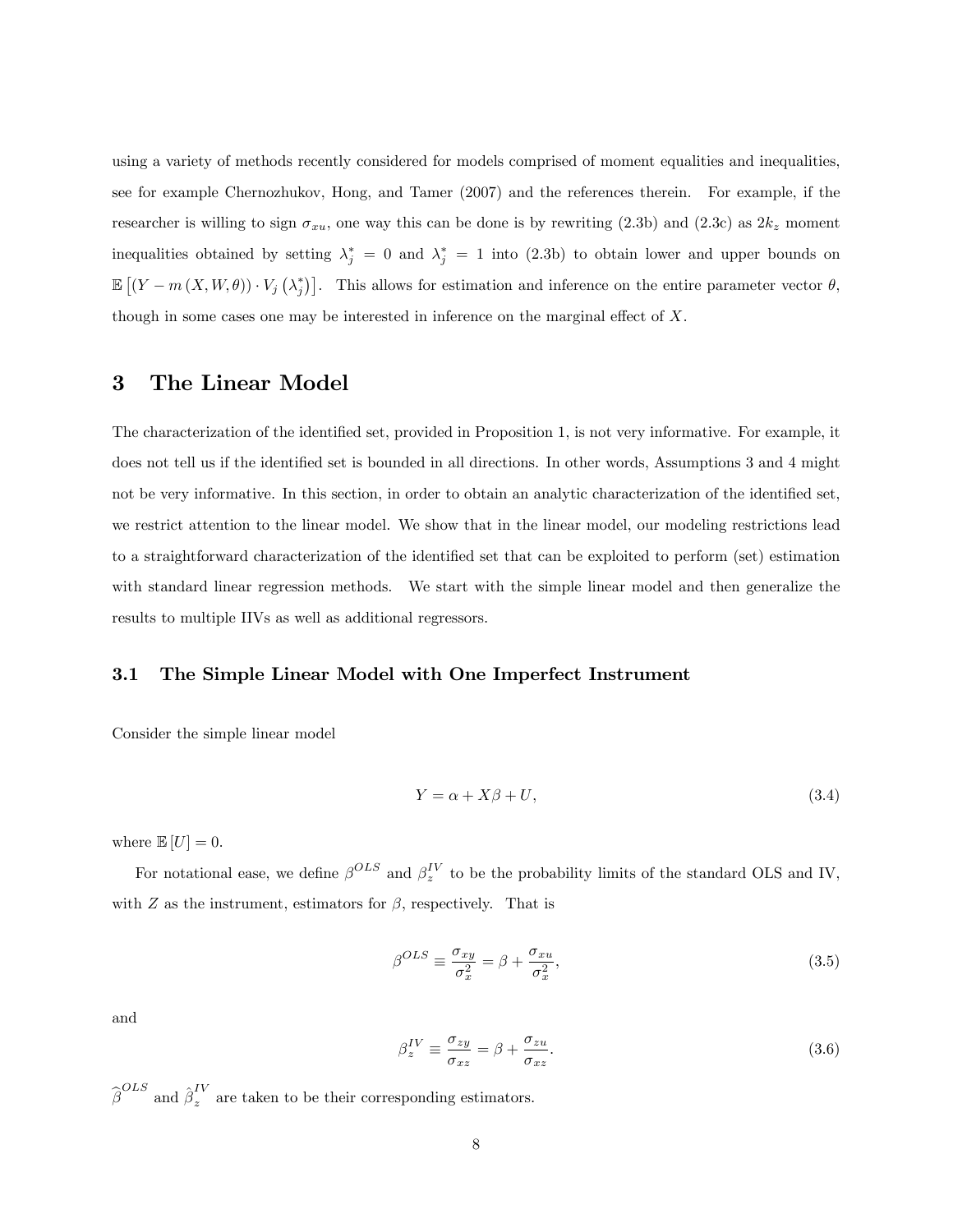The true value of the parameter can be bounded when assumptions (A1)-(A3) are imposed.

**Lemma 1** Let (A1), (A2), and (A3) hold. If  $\sigma_{xz} < 0$  then  $\beta$  lies between  $\beta^{OLS}$  and  $\beta_z^{IV}$ .  $\beta^{OLS}$  is the upper bound if  $\sigma_{xu} > 0$ , while  $\beta^{OLS}$  is the lower bound if  $\sigma_{xu} < 0$ . If instead  $\sigma_{xz} \geq 0$ , then if  $\sigma_{xu} > 0$ ,  $\beta \leq \min\left\{\beta^{OLS}, \beta_z^{IV}\right\}$ , while if  $\sigma_{xu} < 0$ ,  $\beta \geq \max\left\{\beta^{OLS}, \beta_z^{IV}\right\}$ .

Lemma 1 gives a simple characterization of bounds for  $\beta$ . Given assumptions A1-A3,  $\beta^{OLS}$  and  $\beta_z^{IV}$ provide either two-sided or one-sided bounds for  $\beta$ , depending on the correlation between X and Z, which is identified and can be consistently estimated.

If  $\sigma_{xz}$  < 0 assumption A3 can provide finite, hopefully economically helpful, bounds on the parameter of interest. Before exploring the gains from imposing assumption A4, we ask under what conditions can the direction of bias of the OLS estimator to be ascertained based on the IV estimator.

**Lemma 2** Let A1-A3 hold. If  $\sigma_{xz} < 0$  or  $\rho_{xz} > \lambda^*$  then

$$
sgn\left(\boldsymbol{\beta}^{OLS}-\boldsymbol{\beta}_z^{IV}\right)=sgn\left(\boldsymbol{\beta}^{OLS}-\boldsymbol{\beta}\right).
$$

When  $\sigma_{xz} < 0$  it follows that the bias of  $\beta^{OLS}$  has the same sign as  $\beta^{OLS} - \beta_z^{IV}$ , which is identified. Since  $\lambda^*$  is unknown however, the second condition generally will not be verifiable. A common intuition – that, even if the IV is not valid, the IV estimate corrects the OLS estimate in the right direction  $-$  probably comes from the case when  $\lambda^*$  is small. Recall that  $\lambda^* = 0$  is the valid IV case. So  $\lambda^*$  close to zero means the IV is "almost" valid and then the conditions of the lemma are likely to hold. If the conditions of the Lemma do not hold then an IIV will not even identify the direction of the bias in OLS.

Up to this point we did not impose Assumption A4, and were able to get two-sided bounds only if  $\sigma_{xz}$  < 0. We now ask what we get from further imposing Assumption A4. As we said above the hope is that by bounding  $\lambda^*$  between 0 and 1 we obtain sharper identification results than lemmas 1 and 2. The following result shows exactly what we get from also imposing Assumption A4.

**Proposition 2** Let A1-A4 hold. If  $\sigma_{xz} < 0$ , then

$$
B^* = \begin{bmatrix} \beta_z^{IV}, \beta_{v(1)}^{IV} \\ \beta_{v(1)}^{IV}, \beta_z^{IV} \end{bmatrix} \text{ if } \sigma_{xu} > 0
$$

where

$$
\beta_{v(1)}^{IV} \equiv \frac{\sigma_z \sigma_{xy} - \sigma_x \sigma_{zy}}{\sigma_x \left(\sigma_z \sigma_x - \sigma_{xz}\right)}.
$$
\n(3.7)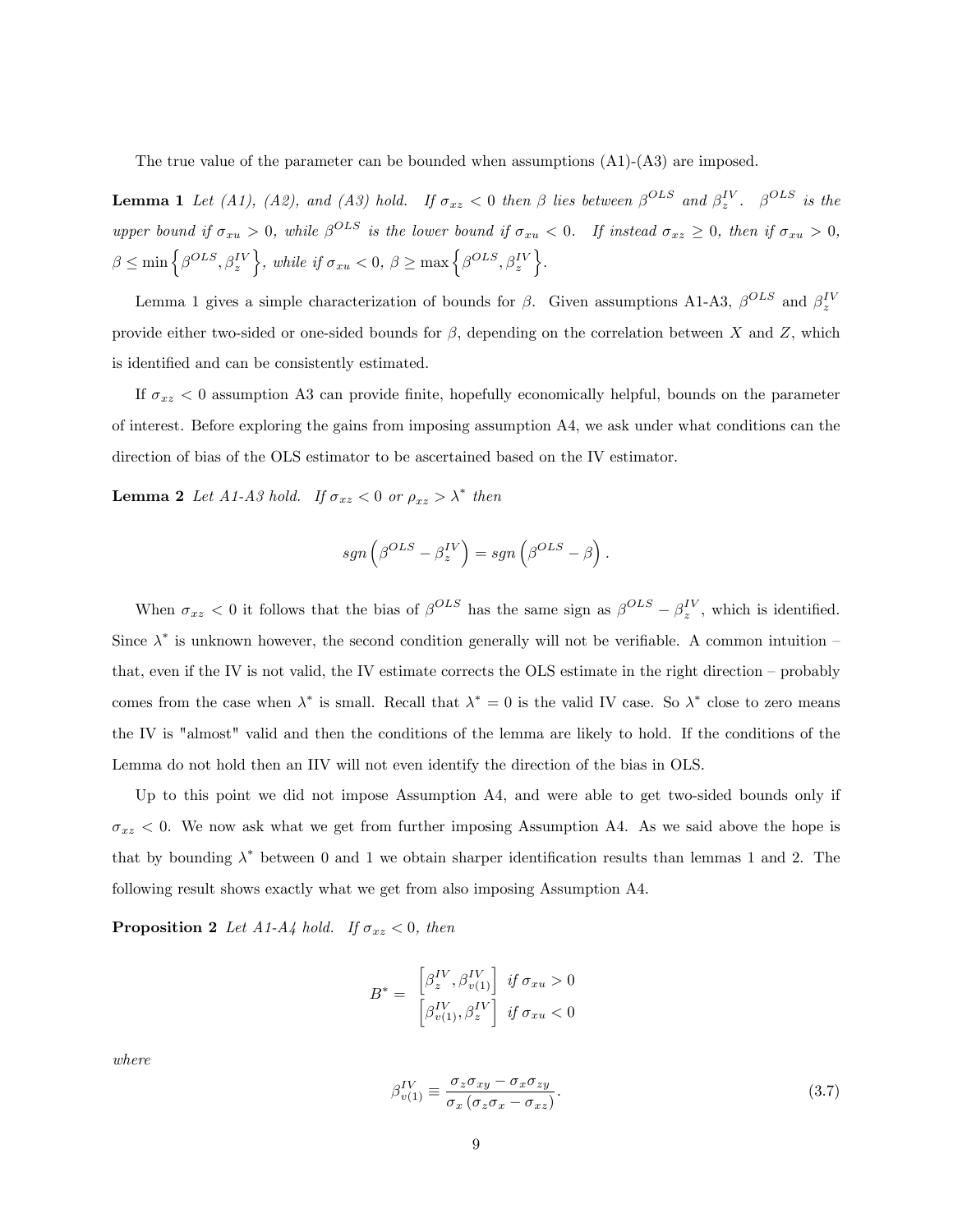If, on the other hand,  $\sigma_{xz} > 0$ , then

$$
B^* = \begin{pmatrix} -\infty, \min\left(\beta_z^{IV}, \beta_{v(1)}^{IV}\right) & \text{if } \sigma_{xu} > 0\\ \max\left(\beta_{v(1)}^{IV}, \beta_z^{IV}\right), \infty & \text{if } \sigma_{xu} < 0. \end{pmatrix}
$$

These bounds are sharp.

The bound  $\beta_{v(1)}^{IV}$  has a particularly simple characterization. It is the probability limit of the traditional IV (2SLS) estimator for  $\beta$  when V (1) is used as an instrument for X, where V ( $\cdot$ ) is as defined in (2.2), i.e.  $V(1) \equiv \sigma_z X - \sigma_x Z$ .  $\beta_{v(1)}^{IV}$  can also be written as a weighted average of  $\beta^{OLS}$  and  $\beta_{IV}$ , since

$$
\beta_{v(1)}^{IV} = \frac{\sigma_{v(1)y}}{\sigma_{xv(1)}} = \frac{1}{\sigma_{xv(1)}} \left( \sigma_z \sigma_x^2 \beta^{OLS} - \sigma_x \sigma_{xz} \beta_z^{IV} \right)
$$

$$
= \frac{\sigma_z \sigma_x^2}{\sigma_x \left( \sigma_z \sigma_x - \sigma_{xz} \right)} \beta^{OLS} - \frac{\sigma_x \sigma_{xz}}{\sigma_x \left( \sigma_z \sigma_x - \sigma_{xz} \right)} \beta_z^{IV}
$$

.

In cases where  $\sigma_{xz} > 0$ , Proposition 2 implies that imposing assumption A4 only slightly improves upon the bound of Lemma 1 (in the sense that the bound is still one sided.) However, when  $\sigma_{xz} < 0$ , Proposition 2 improves, in a somewhat more meaningful way, on the bounds given in Lemma 1. So while Assumption A3 and A4 jointly bound  $\lambda^*$  between zero and one, they do not in general provide two-sided bounds for the parameter of interest,  $\beta$ . To see why, note that if  $\lambda^* = \rho_{xz}$  then  $\beta_{v(\lambda^*)}^{IV}$  is not defined, so even though  $\lambda$  is bounded  $\beta$  might not be bounded. If  $\sigma_{xz} > 0$ , we cannot rule out this case and  $\beta$  is not bounded from both sides. If  $\sigma_{xz} < 0$  we can rule out  $\lambda^* = \rho_{xz}$  since  $0 \le \lambda^* \le 1$ , and  $\beta$  is bounded from above and below.

While Assumption A4 does not give us two-sided bounds where they did not already exist, it does help us tighten the bounds. Corollary 2, applies to the case where  $\sigma_{xz} < 0$ , and where Proposition 2 achieves two-sided bounds for beta. This corollary characterizes the degree to which use of  $\beta_{v(1)}^{IV}$  improves upon the bounds provided by Lemma 1, which are just  $\beta^{OLS}$  and  $\beta_z^{IV}$ . The implication is that the greater the magnitude of the correlation between x and z, the tighter the bound achieved using  $\beta_{v(1)}^{IV}$  instead of  $\beta^{OLS}$ , with maximal improvement obtained when  $\rho_{xz} = -1$ , in which case the size of the bounds is halved.

Corollary 2 If  $\sigma_{xz} < 0$ , then

$$
\frac{\beta_{v(1)}^{IV} - \beta_z^{IV}}{\beta^{OLS} - \beta_z^{IV}} = \frac{1}{1 - \rho_{xz}}.
$$

Our results are consistent with the finding of Hahn and Hausman (2003a) that if  $\mathbb{E}[ZU] \neq 0$ , it is possible for  $\beta^{OLS}$  to be closer to  $\beta$  than  $\beta_z^{IV}$ . However, Proposition 2 further shows that this is possible even if the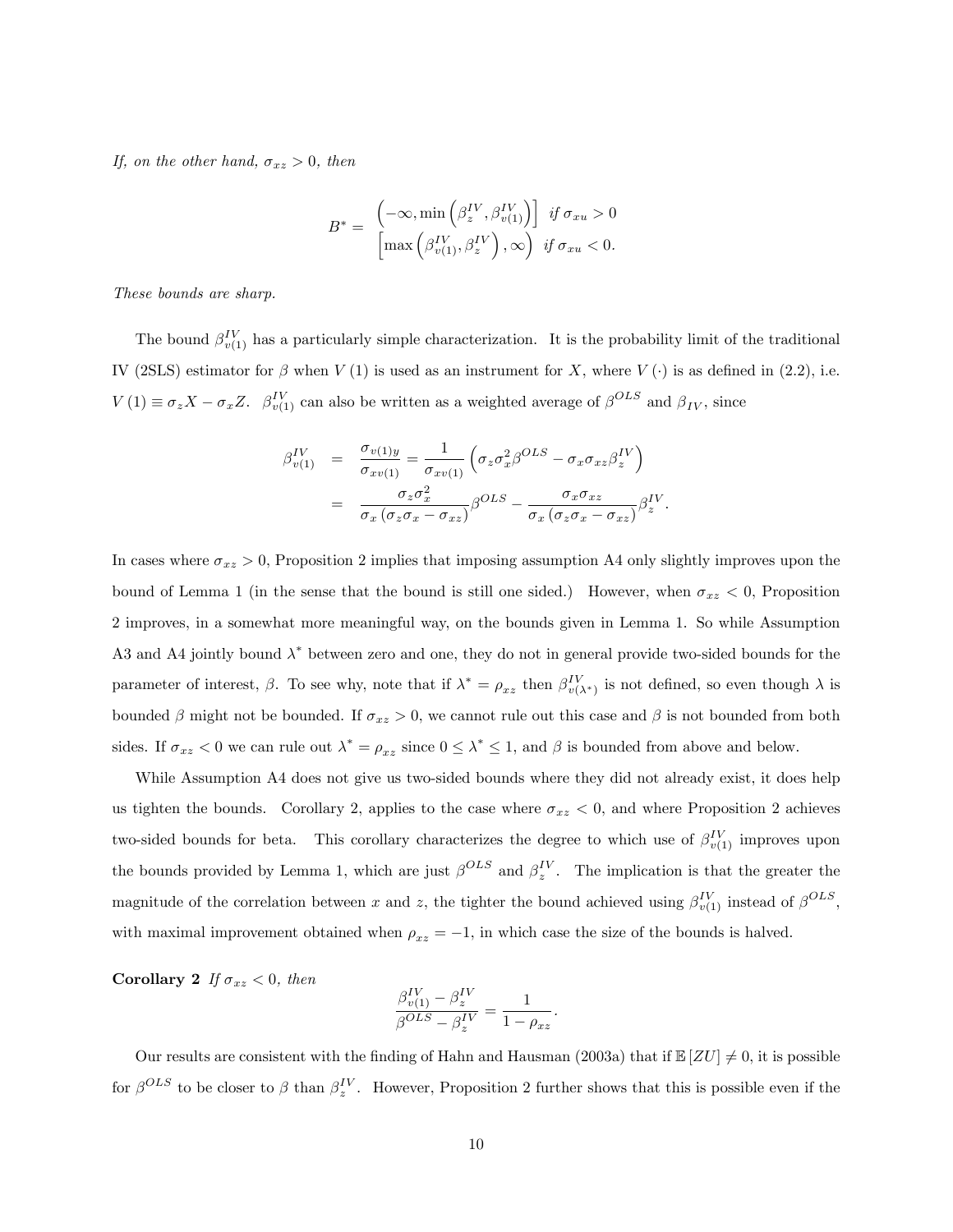instrument  $Z$  is less correlated with  $U$  than is the endogenous regressor  $X$ . Consider, for example, the case where  $\sigma_{xu} < 0$  and  $\sigma_{xz} < 0$ , so that  $\beta \in \left[ \beta_{v(1)}^{IV}, \beta_{z}^{IV} \right]$ , and  $\beta^{OLS} \leq \beta_{v(1)}^{IV}$ .  $\beta_{v(1)}^{IV}$  is a feasible value for  $\beta$ , and  $\beta_{v(1)}^{IV}$  is in fact closer to  $\beta_{V}^{OLS}$  than is  $\beta_{z}^{IV}$  because  $\beta_{v(1)}^{IV} - \beta_{V}^{OLS} = \frac{\sigma_{xz}}{\sigma_x \sigma_z}$  $(\beta_{v(1)}^{IV} - \beta_{z}^{IV})$ . In this case, if  $\beta$  is sufficiently close to  $\beta_{v(1)}^{IV}$ ,  $\beta_{z}^{IV}$  "over-corrects" for  $\beta^{OLS}$ . Thus, even if the instrument is "less endogenous" than X, it is possible that  $\beta_z^{IV}$  lead the researcher further astray than  $\beta^{OLS}$ , and it may not be the case that the instrumental variables estimator offers an improvement over  $\beta^{OLS}$ .

#### 3.2 Additional Regressors

This section generalizes beyond the simple linear model, allowing for the presence of additional regressors, as well as valid instruments in addition to the IIV. The regression of interest is

$$
Y = X\beta + W\delta + U,\tag{3.8}
$$

where X is univariate, W is a  $1 \times k_w$  vector of additional regressors (possibly including a constant), and  $\mathbb{E}[U] = 0$ . Z is a univariate IIV such that satisfies assumptions A3 and A4 with respect to the endogenous regressor X. The additional regressors W may include exogenous and endogenous components, but we assume that A2 holds, so that there is a  $1 \times k_w$  vector of valid instruments  $Z^w$  such that  $\mathbb{E}[Z^{w'}W]$  is nonsingular and  $\mathbb{E}[Z^{\omega'}U] = 0$ . If any components of W are exogenous, then those will also be included as components of  $Z^w$ . Note that if the dimension of  $Z^w$  exceeded that of W, there would be more valid instruments than regressors. Then, as long as  $\mathbb{E}[(X,W)'Z^w]$  had full rank,  $\theta = (\beta, \delta')'$  would be pointidentified and consistently estimable by the usual IV estimation procedures. Thus, we restrict attention to the case where  $Z^w$  has the same dimension as W

The remainder of this section first generalizes our results from the simple linear model to derive bounds on  $\beta$ . We then construct the identification interval for each individual component of  $\delta$ . The identification results are constructive and the bounds take the form of expressions that are trivially estimable with standard regression software. We focus on the case where there is only one IIV, as the identified set for  $\beta$  or any component of  $\delta$  when there are multiple IIVs is the intersection of the intervals derived from using each of the multiple IIVs individually, see section 3.3.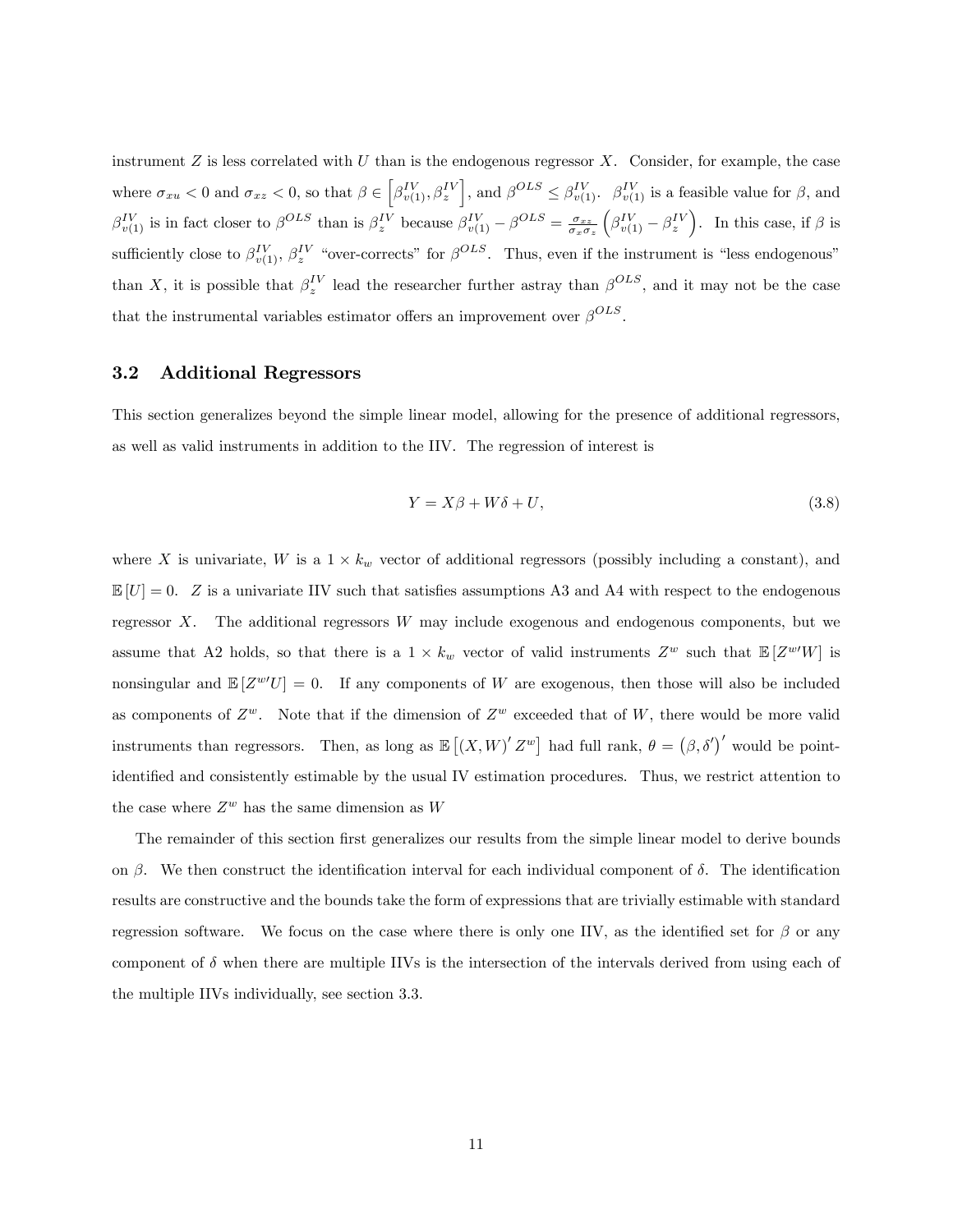#### **3.2.1 Bounds on**  $\beta$

As shown in section 2.2, assumptions A3 and A4 are equivalent to the assertion that  $V(\lambda) = \sigma_x Z - \lambda \sigma_z X$ is a valid instrument for X, for some unknown value of  $\lambda \in [0,1]$ , which we denote  $\lambda^*$ . Thus  $\theta$  is given by the usual IV formula:

$$
\theta = \mathbb{E}\left[\left(V\left(\lambda^*\right), Z^w\right)'\left(X, W\right)\right]^{-1} \mathbb{E}\left[\left(V\left(\lambda^*\right), Z^w\right)'\left(Y\right]\right] \tag{3.9}
$$

The residuals of an IV regression of X and Y on W using  $Z^w$  as the instruments are given by

$$
\tilde{X} \equiv X - W \mathbb{E} \left[ Z^{w'} W \right]^{-1} \mathbb{E} \left[ Z^{w'} X \right], \tag{3.10a}
$$

$$
\tilde{Y} \equiv Y - W \mathbb{E} \left[ Z^{w'} W \right]^{-1} \mathbb{E} \left[ Z^{w'} Y \right]. \tag{3.10b}
$$

Isolating the first component of  $\theta$  in the IV regression above gives

$$
\beta = \mathbb{E}\left[V\left(\lambda^*\right)\tilde{X}\right]^{-1}\mathbb{E}\left[V\left(\lambda^*\right)\tilde{Y}\right],
$$

or equivalently that

$$
\tilde{Y} = \beta \tilde{X} + U.
$$

Applying our analysis of the simple linear model to this regression then delivers the following bounds for  $\beta$ , where  $\sigma_{z\tilde{y}}$  denotes the covariance of Z and  $\tilde{Y}$ ,  $\sigma_{z\tilde{x}}$  that between Z and  $\tilde{X}$ , etc.

**Proposition 3** Let A1, A3, and A4 hold, and assume that  $\mathbb{E}[Z^{w'}W]$  is nonsingular and  $\mathbb{E}[Z^{w'}U] =$ 0. Assume WLOG that  $\rho_{xu} \ge 0$ . If  $(\sigma_{z\tilde{x}}\sigma_x - \sigma_{x\tilde{x}}\sigma_z) \sigma_{z\tilde{x}} > 0$ , then  $B^*$  is a closed interval, while if  $(\sigma_{z\tilde{x}}\sigma_x-\sigma_{x\tilde{x}}\sigma_z)\sigma_{z\tilde{x}}\leq 0, B^*$  is an open interval Specifically, if  $(\sigma_{z\tilde{x}}\sigma_x-\sigma_{x\tilde{x}}\sigma_z)\sigma_{z\tilde{x}}$  > 0 then  $B^*$  is given by

$$
B^* = \begin{bmatrix} \beta_{v(1)}^{\mathit{IV}}, \beta_{z}^{\mathit{IV}} \end{bmatrix} \text{ if } \sigma_{z\tilde{x}} < 0,
$$
  

$$
B^* = \begin{bmatrix} \beta_{z}^{\mathit{IV}}, \beta_{v(1)}^{\mathit{IV}} \end{bmatrix} \text{ if } \sigma_{z\tilde{x}} > 0.
$$

If  $(\sigma_{z\tilde{x}}\sigma_x - \sigma_{x\tilde{x}}\sigma_z)\sigma_{z\tilde{x}} \leq 0$  then

$$
B^* = \left[ \max \left\{ \beta_z^{IV}, \beta_{v(1)}^{IV} \right\}, \infty \right) \text{ if } \sigma_{z\tilde{x}} < 0,
$$
  

$$
B^* = \left( -\infty, \min \left\{ \beta_z^{IV}, \beta_{v(1)}^{IV} \right\} \right] \text{ if } \sigma_{z\tilde{x}} > 0,
$$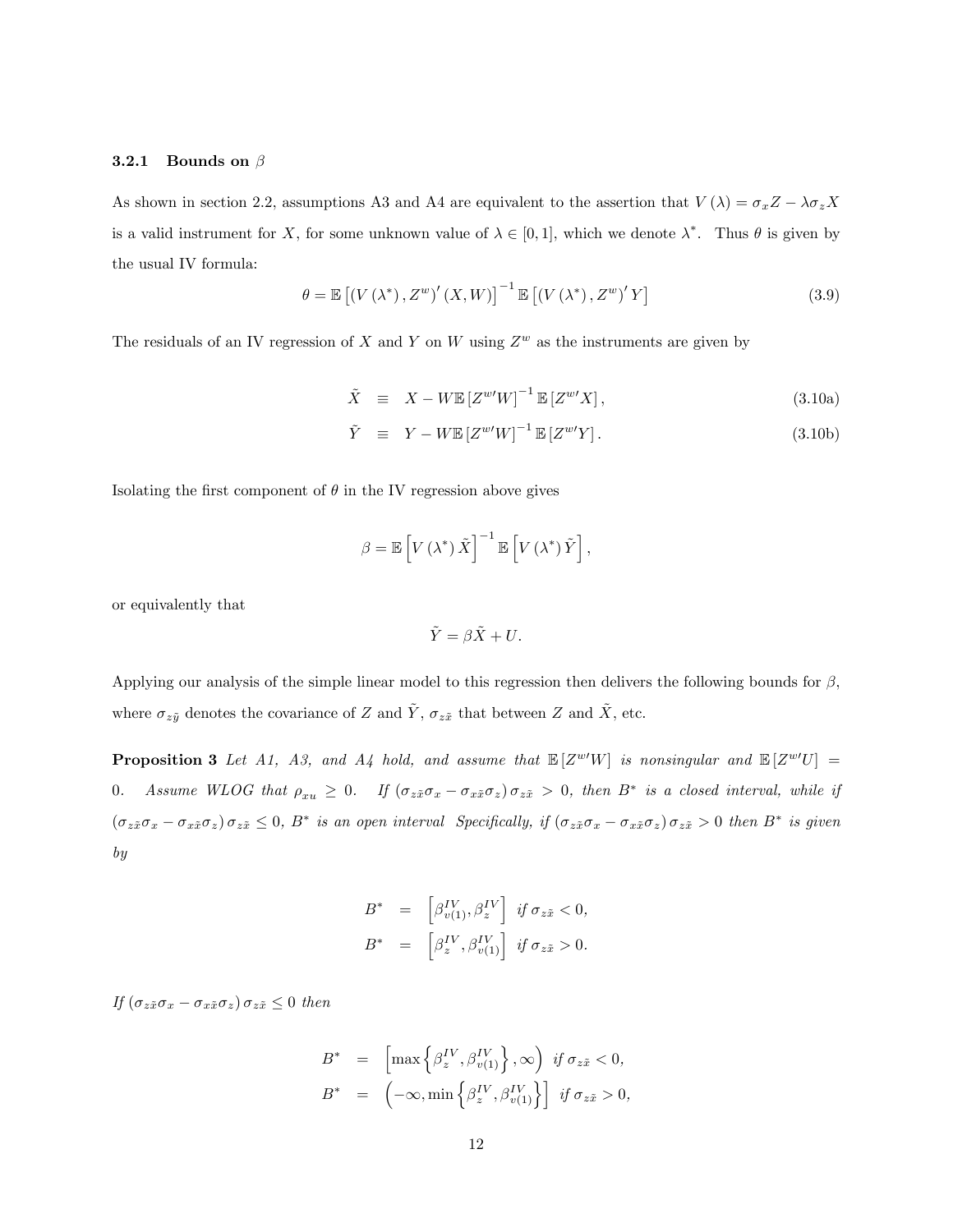where

$$
\begin{array}{rcl} \beta^{IV}_{z} & = & \displaystyle{\frac{\sigma_{z\tilde{y}}}{\sigma_{z\tilde{x}}}},\\ \beta^{IV}_{v(1)} & = & \displaystyle{\frac{\sigma_{v(1)\tilde{y}}}{\sigma_{v(1)\tilde{x}}}} = \displaystyle{\frac{\sigma_{z\tilde{y}}\sigma_{x} - \sigma_{x\tilde{y}}\sigma_{z}}{\sigma_{z\tilde{x}}\sigma_{x} - \sigma_{x\tilde{x}}\sigma_{z}}}. \end{array}
$$

Proposition 3 is a straightforward generalization of Proposition 2 from the simple linear regression to the multiple linear regression model.  $\,$  $I_z^V$  corresponds to the probability limit of  $\beta$  from an IV regression of Y on  $(X, W)$  using  $(Z, Z^w)$  as instruments, and the bound  $\beta_{v(1)}^{IV}$  corresponds to the probability limit of  $\beta$  from an IV regression of Y on  $(X, W)$  using  $(V(1), Z<sup>w</sup>)$  as instruments, where as before  $V(1) \equiv \sigma_z X - \sigma_x Z$ . Consistent estimation of  $B^*$  can thus be achieved by employing standard linear IV regression.

#### 3.2.2 Bounds on Other Coefficients

In this section we shift focus from  $\beta$  to other regression coefficients, and show that these coefficients are also interval identified. Whether or not their identification regions are one or two-sided corresponds to whether the identification region for  $\beta$  is one or two-sided.

To facilitate the analysis, define  $Y^* \equiv Y - X\beta$ , so that

$$
Y^* = W\delta + U.
$$

Given the assumption that the instruments  $Z^w$  are valid, it follows that

$$
\delta = \mathbb{E}\left[Z^{w'}W\right]^{-1}\mathbb{E}\left[Z^{w'}Y^*\right].
$$

Then the *j*-th component of  $\delta$  is given by

$$
\delta_j = \mathbb{E}\left[Z_j^{w\prime}\tilde{W}_j\right]^{-1} \mathbb{E}\left[Z_j^{w\prime}\tilde{Y}^*\right],\tag{3.11}
$$

where

$$
\tilde{W}_j \equiv W_j - W_{-j} \mathbb{E} \left[ Z_{-j}^{w'} W_{-j} \right]^{-1} \mathbb{E} \left[ Z_{-j}^{w'} X \right],
$$
  

$$
\tilde{Y}^* \equiv Y^* - W_{-j} \mathbb{E} \left[ Z_{-j}^{w'} W_{-j} \right]^{-1} \mathbb{E} \left[ Z_{-j}^{w'} Y^* \right],
$$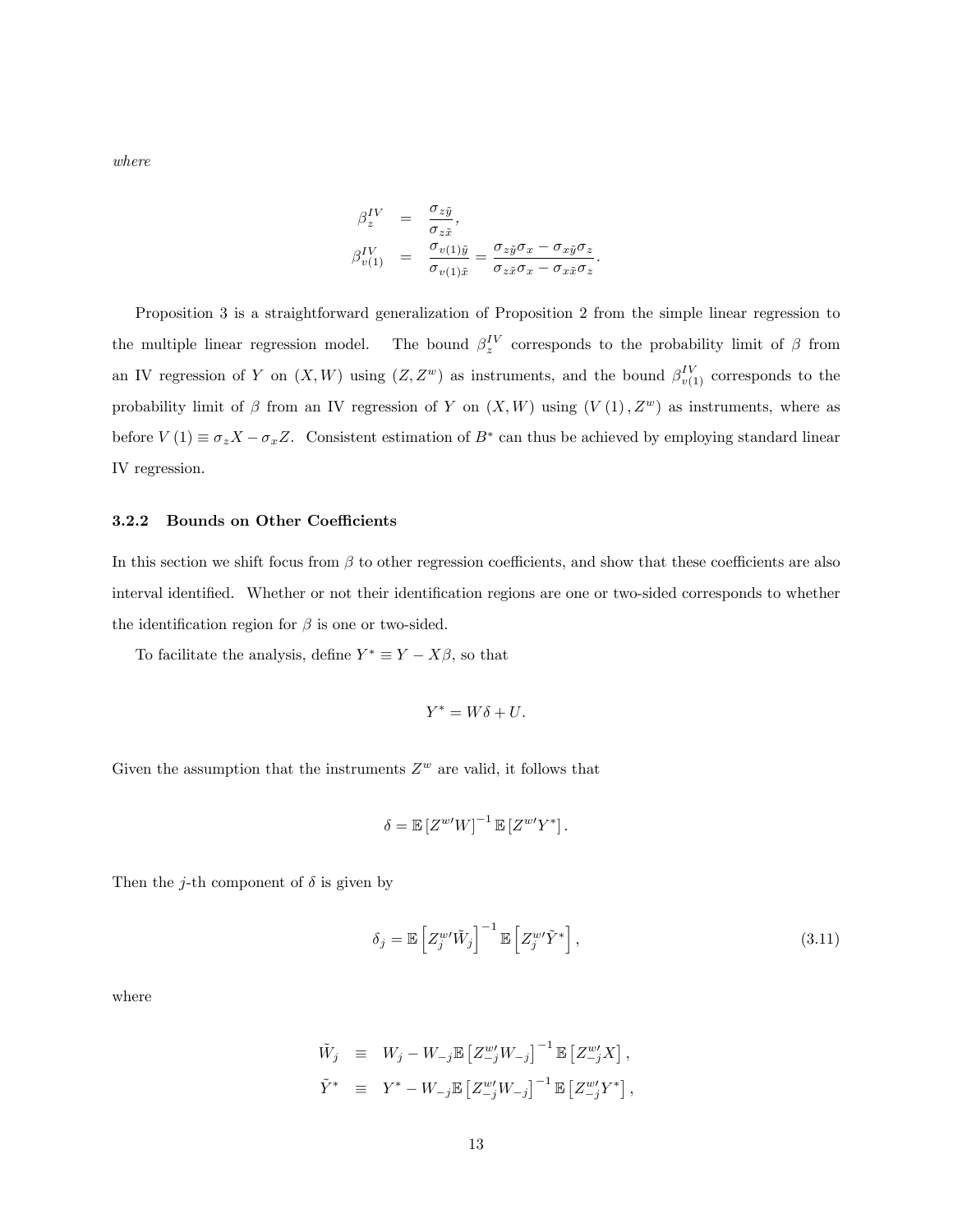and subscript  $-j$  denotes a vector with its j-th component removed. That is,  $\tilde{W}_j$  and  $\tilde{Y}^*$  correspond to the residuals of IV regressions of  $W_j$  and  $Y^*$  on  $W_{-j}$  employing  $Z^w_{-j}$  as instruments. The latter regression is infeasible as  $\beta$  and therefore  $Y^*$  are unknown. However,  $\beta$  is interval-identified, and the identification region for  $\delta_j$  can be obtained by tracing out implied values of  $\delta_j$  over admissible value of  $\beta$ . The formal result, given in the following proposition, is that the bounds for  $\delta_j$  are given by evaluating (3.11) at the endpoints of the identification region for  $\beta$ .

**Proposition 4** Let the conditions of Proposition 3 hold. Then the identification region for any  $\delta_i$ , j =  $1, ..., k_w$  is given by the interval ranging from  $\delta_{j0}$  to  $\delta_{j1}$  where

$$
\begin{array}{rcl} \delta_{j0} & \equiv & \mathbb{E} \left[ Z_j^{w \prime} \tilde{W}_j \right]^{-1} \mathbb{E} \left[ Z_j^{w \prime} \tilde{Y} \right] - \mathbb{E} \left[ Z_j^{w \prime} \tilde{W}_j \right]^{-1} \mathbb{E} \left[ Z_j^{w \prime} \tilde{X} \right] \beta_L, \\ \delta_{j1} & \equiv & \mathbb{E} \left[ Z_j^{w \prime} \tilde{W}_j \right]^{-1} \mathbb{E} \left[ Z_j^{w \prime} \tilde{Y} \right] - \mathbb{E} \left[ Z_j^{w \prime} \tilde{W}_j \right]^{-1} \mathbb{E} \left[ Z_j^{w \prime} \tilde{X} \right] \beta_U, \end{array}
$$

and where  $\beta_L$  and  $\beta_U$  are the extreme points of  $B^*$ .

#### 3.3 Multiple Imperfect Instruments

Up to this point we have assumed that we have a single imperfect IV. We now ask what the researcher gains from multiple imperfect IVs for the endogenous regressor X. We show that this could help tighten the identification region for  $\beta$ , serve as a specification test of sort, and with additional assumptions helps us get two sided bounded where they were previously unavailable.

When there are multiple imperfect instruments that satisfy A3 and A4, i.e.  $k_z > 1$  and  $Z = (Z_1, ..., Z_{k_z}),$ then Proposition 3 can be used to derive bounds on  $\beta$  (one or two-sided, depending on the sign of  $\sigma_{xxr}$ ) for each  $Z_r$ ,  $r = 1, ..., k_z$ . For each r, denote the bounds implied by Proposition 3 as  $B_r^* = [\beta_{l,r}, \beta_{u,r}]$ (where one of the two is possibly  $\pm \infty$ ). In addition, let  $D_{j,r}^* = \left[\delta_{l,r}^j, \delta_{u,r}^j\right]$  denote the bounds on  $\delta_j$  for each  $j = 1, ..., k_w$  given by Proposition 4. It follows that the identification region for  $\beta$  is the intersection of all of the intervals  $B_r^*$ , and the identification region for each  $\delta_j$  is the intersection over  $r = 1, ..., k_z$  of the intervals  $D_{j,r}^*$ .

**Proposition 5** Assume AL and A1-A4. Then the identified set for  $\beta$  is  $B^* = [\max_r \beta_{l,r}, \min_r \beta_{u,r}]$ , and the identification region for  $\delta_j$ , each  $j = 1, ..., k_w$  is  $D_j^* = \left[\max_r \delta_{l,r}^j, \min_r \delta_{u,r}^j\right]$ . These bounds are sharp.

This proposition is a result of applying Propositions 3 and 4 to each of the instruments  $Z_j$ ,  $j = 1, ..., J$ . Furthermore, this exploits all the identifying power of the multiple IIVs, in the sense that there is no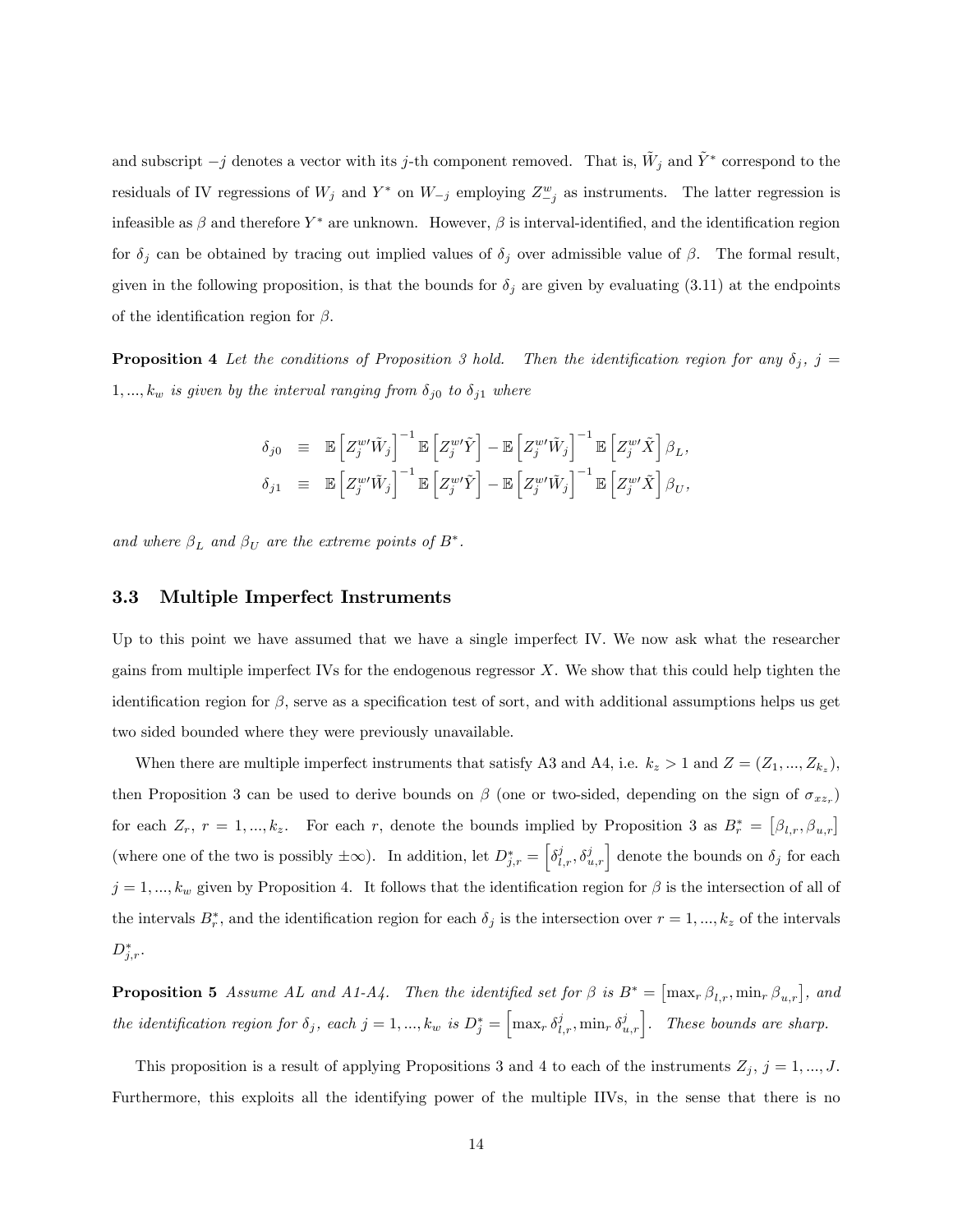additional identifying power from imposing A3 and A4 jointly with respect to multiple instruments. This is because for every value of  $\beta \in B^*$ , there is an admissible data generation process that satisfies all of our modeling assumptions. The sharpness of the bounds for each element of  $\delta$  are a direct result of their characterization in Proposition 4 as functions of  $\beta$ . Note, that in principle  $B^*$  and the intervals  $D_j^*$  can be empty, which may be used to serve as a specification test.

A potential drawback is that when  $(\sigma_{z\bar{x}}\sigma_x - \sigma_{x\bar{x}}\sigma_z) \sigma_{z\bar{x}} < 0$ , Proposition 5 will only provide a one-sided bound on  $\beta$ . In some cases the researcher may be willing to assert that one instrument is better than another in the sense that it is both more relevant and more valid. In such cases, bringing this knowledge to bear can achieve tighter identification. In particular, in the case where the bounds of Proposition 5 are one-sided, such an assumption can provide two-sided bounds.

Let there be two instruments,  $Z_1$  and  $Z_2$ , each satisfying assumptions A3 and A4, and  $\sigma_{xz_1} > 0$ ,  $\sigma_{xz_2} > 0$ . Define the following weighted average of  $Z_1$  and  $Z_2$ :

$$
\omega(\gamma) = \gamma Z_2 - (1 - \gamma) Z_1,
$$

where  $\gamma \in [0, 1]$ . For the purpose of exposition in what follows we assume that  $\sigma_{xu} > 0$ , which is with out loss of generality, as long as we continue to assume A3.

**Proposition 6** Let A1, A2, and A3 hold for both  $Z_1$  and  $Z_2$ , and in addition assume that there exists  $\gamma^* \in [0,1]$  such that  $\sigma_{\omega(\gamma^*)u} \geq 0$  and  $(\sigma_{\omega(\gamma^*)\tilde{x}} \sigma_x - \sigma_{x\tilde{x}} \sigma_{\omega(\gamma^*)}) \sigma_{\omega(\gamma^*)\tilde{x}} \geq 0$ . This yields the following bounds for  $\beta$ .

$$
\beta_{\omega(\gamma^*)}^{IV} \leq \beta \leq \min\left\{\beta^{IV}_{z_1},\beta^{IV}_{z_2},\beta^{OLS}\right\}.
$$

The proposition simply says that if there exists a  $\gamma^*$  such that the conditions on  $\omega(\gamma^*)$  are met, then we can apply Proposition 5 to obtain a two-sided bound. The following Lemma provides more basic conditions that guarantee the required assumption, and allow one to test it with the data in the case where the additional regressors W are exogenous.

**Lemma 3** Let  $W = Z^w$  and let A3 hold, for both  $Z_1$  and  $Z_2$ . Then the following statements are equivalent: (i) there exists  $\gamma^* \in [0,1]$  such that  $\sigma_{\omega(\gamma^*)u} \geq 0$  and  $\sigma_{\omega(\gamma^*)\tilde{x}} < 0$ ; (ii) there exists a known  $\gamma^* \in [0,1]$ , such that  $\frac{\sigma_{\tilde{x}z_1}}{x}$  $\frac{\sigma_{\tilde{x}z_1}}{\sigma_{\tilde{x}z_2}} > \frac{\gamma^*}{1-\gamma}$  $\frac{\gamma^*}{1-\gamma^*} > \frac{\sigma_{z_1u}}{\sigma_{z_2u}}$  $\frac{\sigma_{z_1u}}{\sigma_{z_2u}}$ ; (iii)  $\sigma_{z_1\tilde{y}}\sigma_{\tilde{x}z_2} < \sigma_{z_2\tilde{y}}\sigma_{\tilde{x}z_1}$ . Furthermore, a sufficient condition for the inequality  $\left(\sigma_{\omega(\gamma^*)\tilde{x}}\sigma_x - \sigma_{x\tilde{x}}\sigma_{\omega(\gamma^*)}\right)\sigma_{\omega(\gamma^*)\tilde{x}} \geq 0$  is that the partial correlation between X and  $\omega(\gamma^*)$  controlling for W, is negative.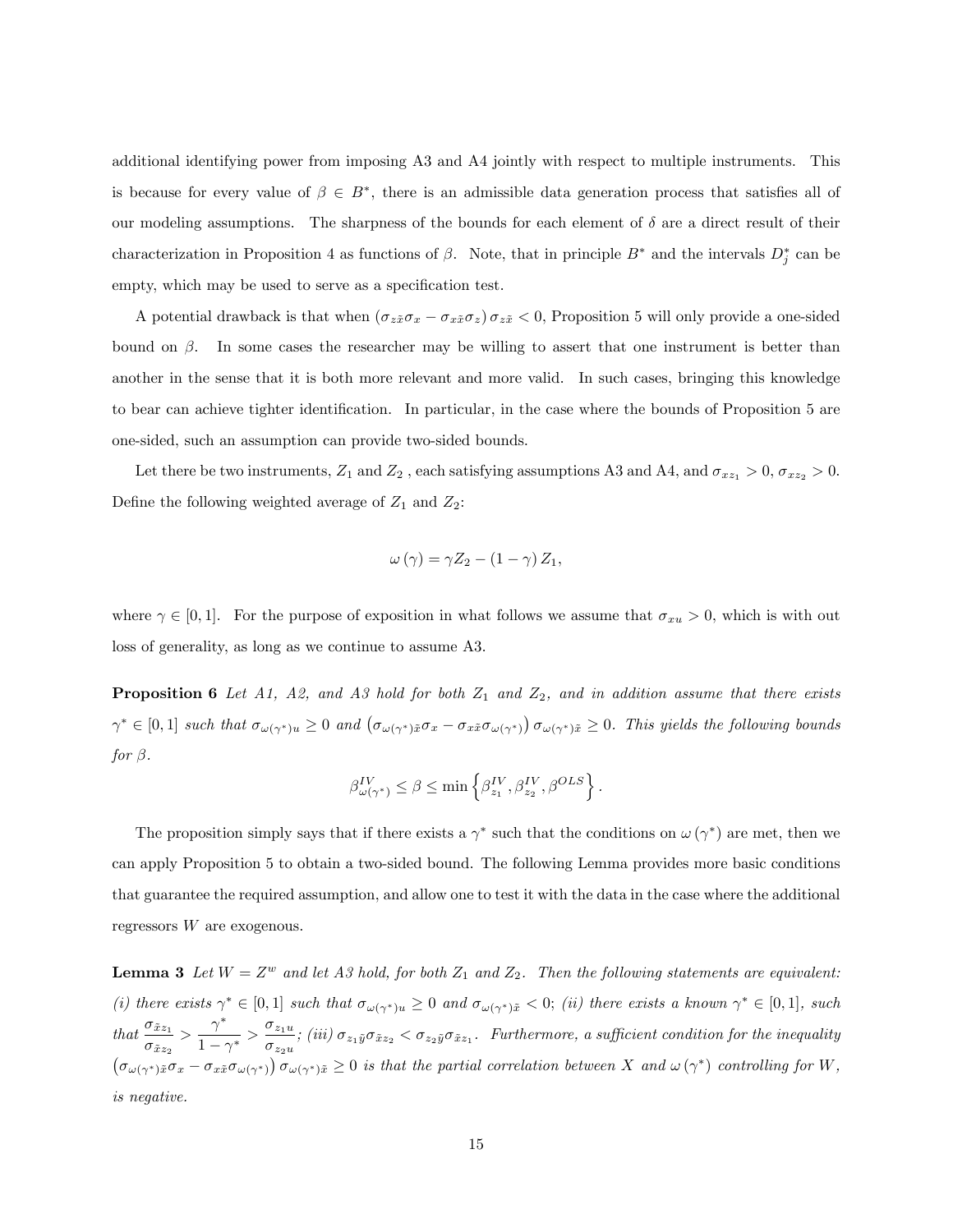The Lemma shows the assumptions on the unobserved covariances that guarantee that the weighted average  $\omega(\gamma^*)$  both satisfies A3 and the conditions in Proposition 2. More importantly it provides conditions to test the assumption in the data.

Note that while Proposition 6 provides two-sided bounds, it relies on knowing  $\gamma^*$ . Lemma 3 shows that by checking if  $\sigma_{z_1\tilde{y}}\sigma_{\tilde{x}z_2} < \sigma_{z_2\tilde{y}}\sigma_{\tilde{x}z_1}$  holds, we can test if there exists some value of  $\gamma^*$  such that the required conditions hold. However, it does not reveal for which values of  $\gamma$  this holds, it only reveals that a set of such values exists. To exploit the results of the proposition, we need to assume a value for  $\gamma^*$ . For example, assuming  $\gamma^* = 0.5$  implies  $\sigma_{xz_1} > \sigma_{xz_2}$  and  $\sigma_{z_1u} < \sigma_{z_2u}$ , so the more relevant variable is also weakly better in terms of validity. Another natural choice is  $\gamma^* = \sigma_{z_1}/(\sigma_{z_1} + \sigma_{z_2})$ .

#### 3.4 Relation to Manski and Pepper

Our approach for handling the problem of correlation between instruments and econometric error terms is in part motivated by the work of Manski and Pepper (2000) on monotone instrumental variables, or MIVs. They focus on models where the outcome variable is bounded between zero and one, and examine nonparametric models. We, on the other hand, derive most of our results for the linear regression model. While their results are nonparametric, an earlier version of their paper, Manski and Pepper (1998), available through the NBER, devotes a section to linear models as well. However, even in the context of the linear model, our modeling assumptions neither nest nor are nested by theirs. Here, we examine the implications of our assumptions relative to those of Manski and Pepper (1998) (henceforth MP).

In section 4 of their NBER paper, MP invoke the following assumptions:

**Assumption MP1** (Linear Response Model)<sup>1</sup>:

$$
Y = \alpha + \beta X + U,
$$
  

$$
E(U) = 0.
$$

**Assumption MP2** (MIV) for all pairs  $z_2$ ,  $z_1$  such that  $z_2 \geq z_1$ :

$$
\forall x \in \text{supp}(X), \, E\left(\alpha + \beta x + U|Z = z_2\right) \ge E\left(\alpha + \beta x + U|Z = z_1\right)
$$

The second assumption is equivalent to assuming  $\mathbb{E}(U|Z=z_2) \geq \mathbb{E}(U|Z=z_1)$  for all  $z_1,z_2$  pairs where

 $<sup>1</sup>$ Manski and Pepper in fact do not use an intercept and do not restrict U to have mean zero. This is only a difference in</sup> notation, as including the intercept makes the mean zero restriction on U meaningless.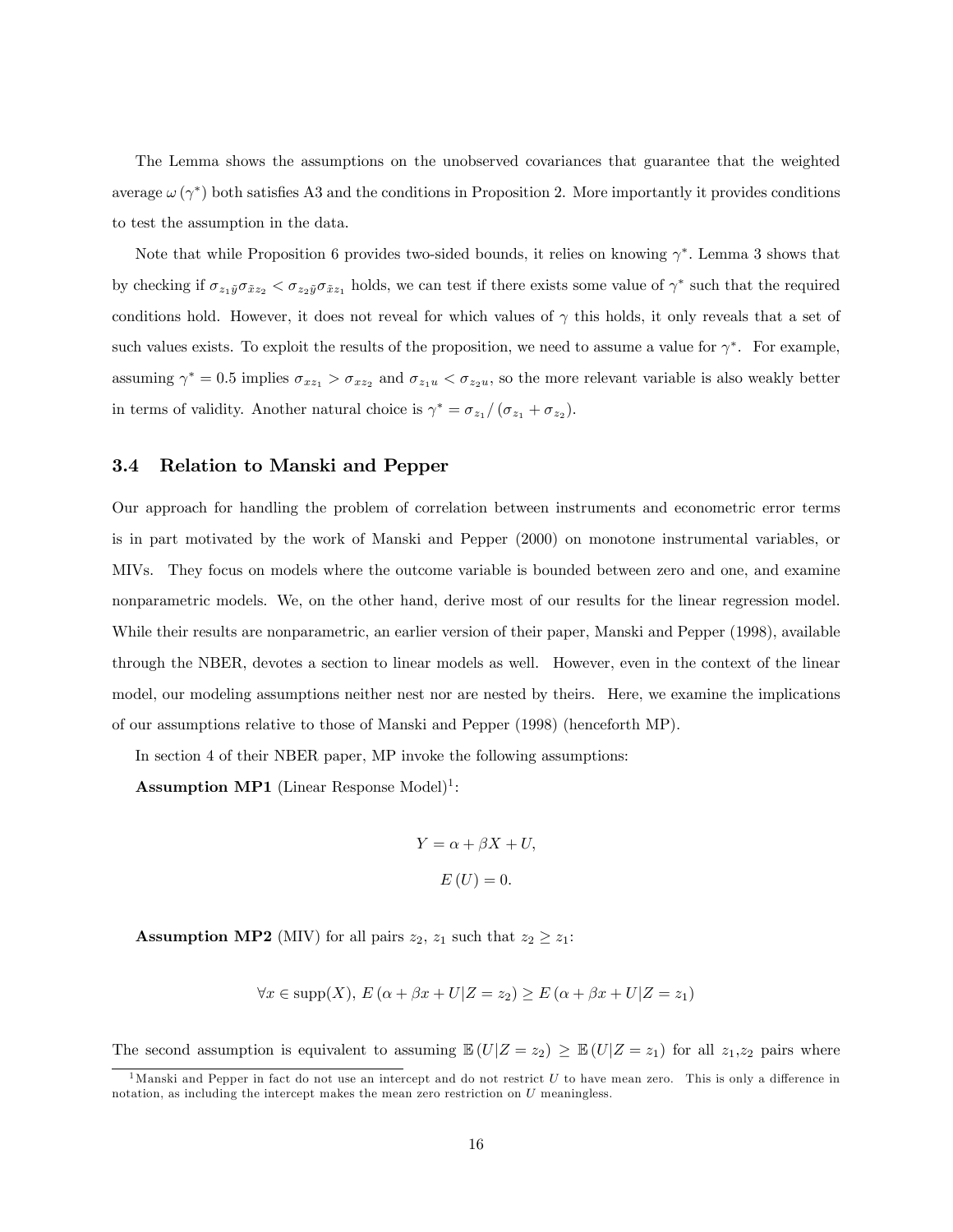$z_2 \geq z_1$ . Under these restrictions, Manski and Pepper derive the following sharp bounds for  $\beta$ :

Proposition (Manski and Pepper (1998) Proposition 2) Assume (MP1) and (MP2). Then

$$
\beta \leq \frac{\mathbb{E}[Y|Z=z_2] - \mathbb{E}[Y|Z=z_1]}{\mathbb{E}[X|Z=z_2] - \mathbb{E}[X|Z=z_1]} \text{ if } \mathbb{E}[X|Z=z_2] - \mathbb{E}[X|Z=z_1] > 0, \text{ and}
$$
\n
$$
\beta \geq \frac{\mathbb{E}[Y|Z=z_2] - \mathbb{E}[Y|Z=z_1]}{\mathbb{E}[X|Z=z_2] - \mathbb{E}[X|Z=z_1]} \text{ if } \mathbb{E}[X|Z=z_2] - \mathbb{E}[X|Z=z_1] < 0.
$$

These bounds are sharp.

In this paper, we mostly focus on a linear model, which is equivalent to MP1. Instead of MP2, we assume A3 and A4, and then assuming that the sign of  $\rho_{xu}$  is known, it is WLOG to assume that  $\rho_{xu} \ge \rho_{zu} \ge 0$ . The inequality  $\rho_{zu} \ge 0$  is implied by MP1 and MP2, although their restriction of monotonicity of  $\mathbb{E}(U|Z=z)$ is stronger. The case where the two assumptions coincide is that where  $\mathbb{E}(U|Z=z)$  is linear in z, but otherwise  $\mathbb{E}(U|Z=z)$  is a sharper restriction. The MP assumption is a restriction on the distribution of U conditional on  $Z$  for each value of  $z$ , while our restriction is a restriction on the average relation between  $U$ and Z over their entire support.

If  $\mathbb{E}(X|Z=z)$  is monotone then MP get only one sided bounds, just like we would if  $\sigma_{xz} > 0$ . In order to get two sided-bounds they require  $\mathbb{E}(X|Z=z)$  to be non-monotone, while we require that  $\sigma_{xz} < 0$ .

## 4 Estimation and Inference

So far we have focused solely on identification. However, these identification results are constructive, naturally leading to consistent estimators since the derived bounds are probability limits of OLS and IV estimators. Consistent estimators of our bounds can thus be computed using standard regression software.

Regarding statistical inference, there are a variety of methods from the recent literature that appear applicable in the present context, including Pakes, Porter, Ho, and Ishii (2005), Chernozhukov, Hong, and Tamer (2007), Andrews and Guggenberger (2007), and the references cited therein. In Section 5, we employ a variant of the inferential procedure proposed by Chernozhukov, Lee, and Rosen (2008). Their method is specifically designed for settings where there is interval identification, where the identified set is the intersection of many intervals, which is precisely the case here.

Specifically, we use the method of Chernozhukov, Lee, and Rosen  $(2008)$  to construct 95% confidence intervals for each of the interval identified parameters in our regressions. In each case, we use a sample analog estimator for the identified set of the form of  $[\max\{L_{n1},..., L_{nR}\}\$ , min  $\{U_{n1},..., U_{nS}\}]$ , where each  $L_{nr}, U_{ns}$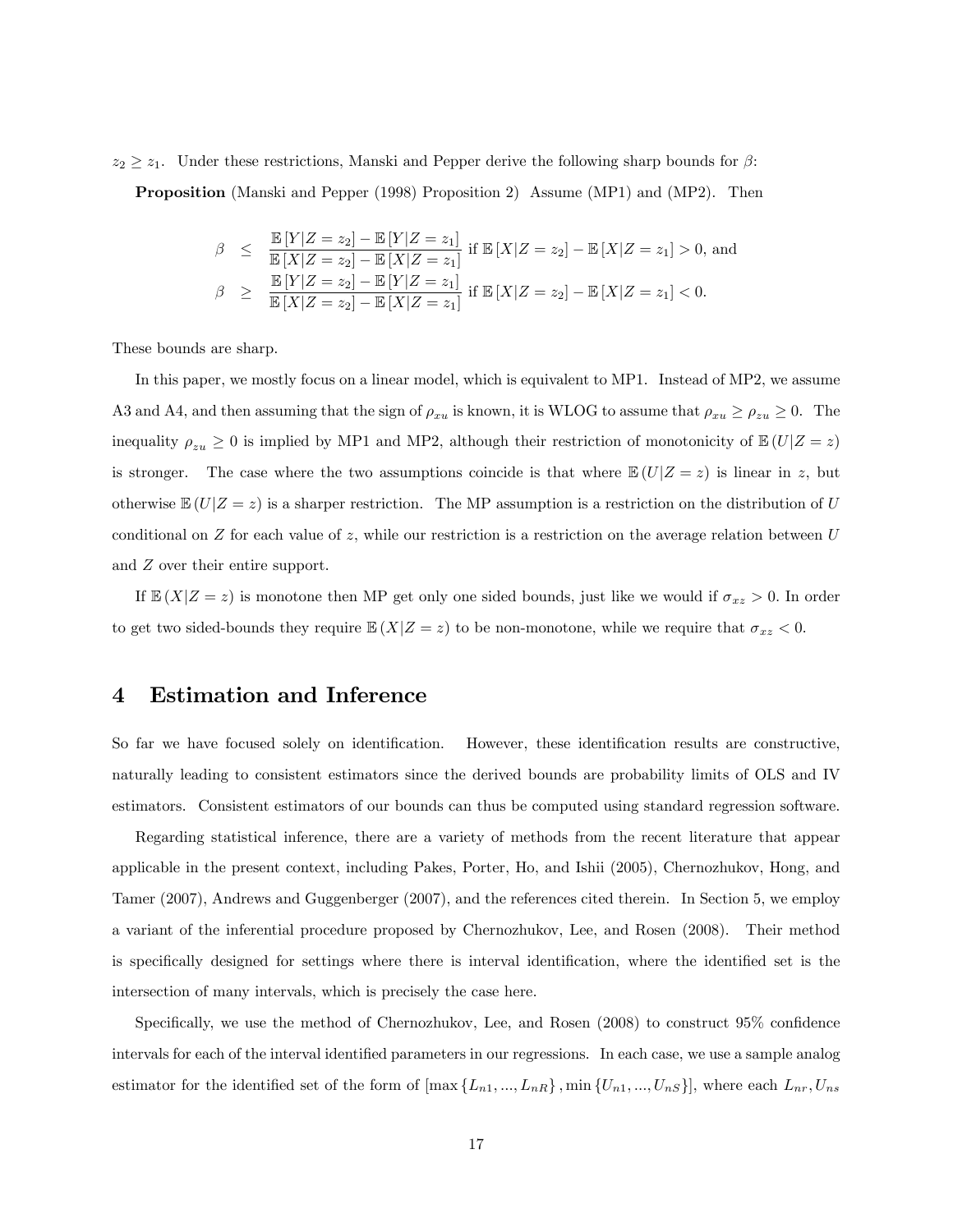are consistent estimators of all the lower and upper bounds on the parameter of interest, respectively. To construct confidence intervals, we first construct confidence bands for each of the estimated bounds, and then take the intersection of these. Intuitively, this adjusts each of the estimates by an amount that depends on the precision with which it is estimated. Those estimates whose standard errors are high require a larger adjustment than those whose standard errors are low. To be precise, the confidence intervals are given by  $CI_{\alpha} = [L_{\alpha}, U_{\alpha}],$  where

$$
L_{\alpha} \equiv \max \{ L_{n1} - \hat{s}_{l1}^{-1} q^{l} (\alpha_{n}), ..., L_{nR} - \hat{s}_{lR} q^{l} (\alpha_{n}) \},
$$
  

$$
U_{\alpha} \equiv \min \{ U_{n1} + \hat{s}_{u1} q^{u} (\alpha_{n}), ..., U_{nS} + \hat{s}_{uR} q^{u} (\alpha_{n}) \},
$$

where  $\hat{s}_{lr}$ ,  $\hat{s}_{ur}$  are the standard errors of  $L_{nr}$ ,  $U_{nr}$ , respectively.  $q^l(\alpha)$  and  $q^u(\alpha)$  are the  $\alpha$ -quantiles of the maxima of mean zero multivariate normal random vectors with variance matrices equal to the estimated joint variance covariance matrices  $[L_{n1},..., L_{nR}], [U_{n1},..., U_{nS}],$  respectively, and are computed via simulation. The value of  $\alpha_n$  is chosen to provide the desired nominal coverage for the object of interest, the identified set or the parameter of interest. For inference on the identified set we use  $\alpha_n = 0.975$ , for coverage for the parameter we use 0.95, and for uniform asymptotic coverage we use an appropriately defined intermediate value that depends on the size of the estimated identified set, in similar spirit to Imbens and Manski (2004) and Stoye (2007). A by-product is that this also provides a specification test: if the lower and upper bounds of the confidence set computed with  $\alpha_n = 0.975$  cross, then the model is rejected at the 0.05 level. For further details we refer to Chernozhukov, Lee, and Rosen (2008).

## 5 Applications

In this section we provide two applications, both motivated by recent work in the Industrial Organization literature. First, we examine the estimation of a Cobb-Douglas production function. Next, we examine the estimation of a differentiated-products demand system.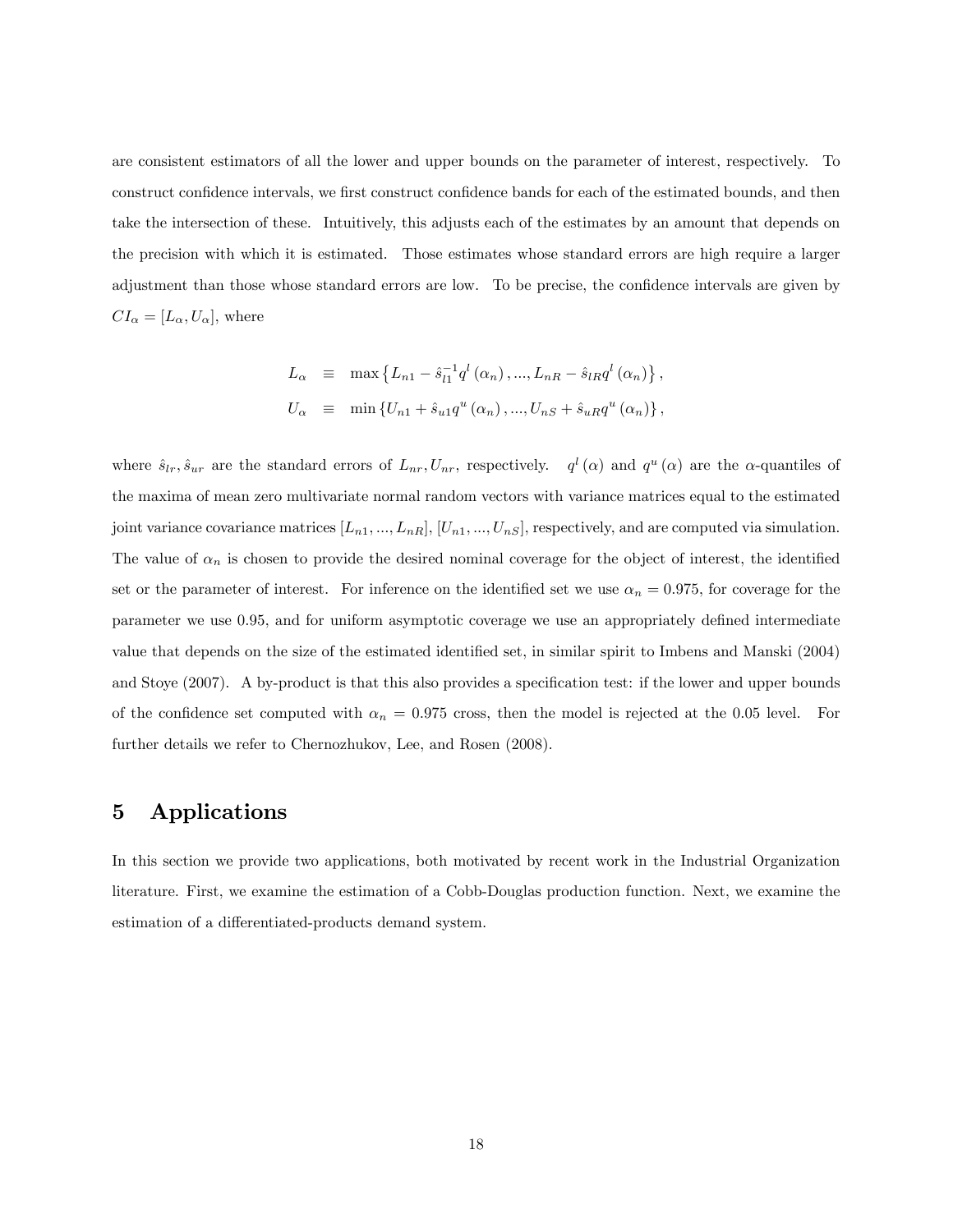#### 5.1 Estimation of a Production Function

#### 5.1.1 The model

Consider the following Cobb-Douglas production function:

$$
Q_{it} = e^{\alpha} L_{it}^{\beta_l} K_{it}^{\beta_k} R_{it}^{\beta_r} e^{u_{it}},
$$

where  $Q_{it}$  is the output of firm i at time t,  $L_{it}$  is labor,  $K_{it}$  is capital,  $R_{it}$  is R&D capital,  $u_{it}$  is an error term,  $\alpha$ ,  $\beta_l$ ,  $\beta_k$ ,  $\beta_r$  are parameters to be estimated. The error term,  $u_{it}$ , includes technology or management differences, measurement errors and variation in external factors.

Taking logs we obtain

$$
y_{it} = \alpha + \beta_l l_{it} + \beta_k k_{it} + \beta_r r_{it} + u_{it},
$$

where:  $y_{it} \equiv \log(Q_{it}),$   $l_{it} \equiv \log(L_{it}),$   $k_{it} \equiv \log(K_{it}),$   $r_{it} \equiv \log(R_{it}).$ 

A major concern in the literature is that the variable input,  $l_{it}$ , is chosen after the error term is observed and is therefore correlated with it. Capital variables, both physical and R&D, on the other hand, are assumed to be either exogenous or pre-determined (conditional on a firm-fixed effect). Assume that  $u_{it} = \alpha_i + \omega_{it} + \varepsilon_{it}$ , where  $\alpha_i$  and  $\omega_{it}$  are "transmitted" (i.e., impact the choice of  $l_{it}$ ), while  $\varepsilon_{it}$  is white noise that is uncorrelated with any of the variables. Different methods have been proposed in the literature to consistently estimate the parameters of the model. Each model imposes different restrictions on the error term. We discuss some of these methods below as we present estimates. For a more detailed discussion see, for example, Griliches and Mairesse (1998), Ackerberg, Caves, and Frazer (2006) and Bond and Soderbom (2005).

#### 5.1.2 Results

To demonstrate our method we use the data from Griliches and Mairesse (1998) (see Hall (1990) for further information on the data). The sample includes U.S.  $R\&D$  performing firms listed on the major stock exchanges during 1973-1988. The data are at 5 year intervals. Overall, the sample includes 2971 observations from 4 different periods for 1400 firms. Our analysis focuses on the firms that existed for at least 2 (consecutive) periods. There are 1502 such observations with 820 firms. The balanced panel, of firms that were present for the whole period, consists of 856 observations and 214 firms. Table 1 provides some summary statistics.

We provide estimates of the slope coefficients, using different assumptions. In all cases we focus on the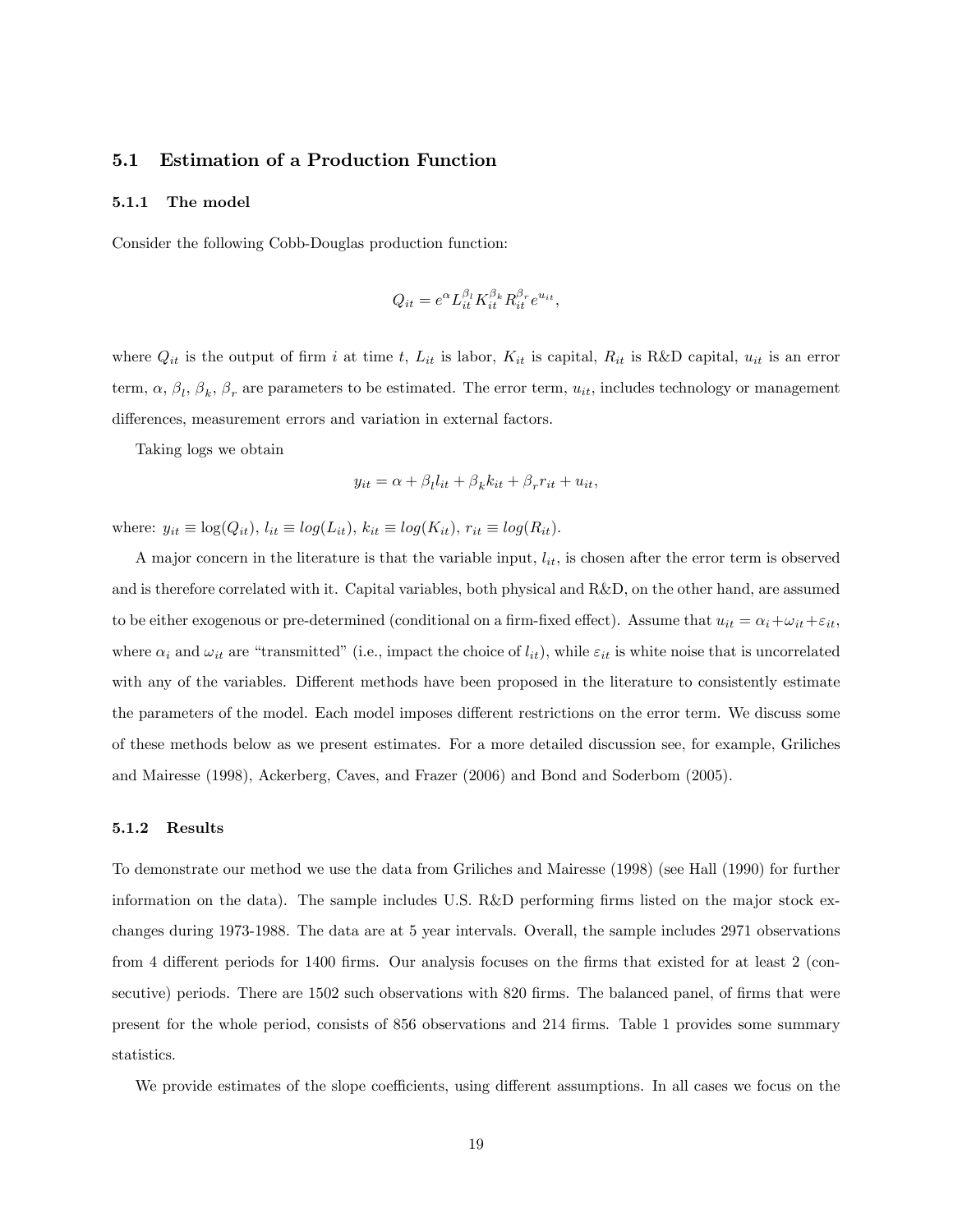set of firms that were present in at least two cross sections. We ignore the issue of sample selection.<sup>2</sup> Various corrections for sample selection can easily be included in the analysis. The results are presented in Table 2.

The first column presents results using OLS. These results are biased if firm-specific effects,  $\alpha_i$ , are present and correlated with the choice of labor. A standard correction is to difference the equation in order to get rid of the firm-specific effects. The second column in the table presents the results from first differencing. The change in both the labor and capital coefficients is significant, suggesting that indeed the firm-specific effects are present and correlated with both the fixed and variable inputs.

One of the problems with the first difference model is that it does not allow the transmitted productivity shock to vary over time. The results in the third column, are based on an Olley and Pakes (1996) specification.<sup>3</sup> This estimator sets  $\alpha_i$  to 0, but allows for a transmitted time-varying productivity shock,  $\omega_{it}$ , and lets this shock vary over time according to a first-order Markov process. Note that both the Olley-Pakes estimator and the fixed effect estimator allow for a non-transmitted time varying shock,  $\varepsilon_{it}$ . The first order Markov process does not allow for more than a one period persistence in the transmitted productivity shocks. Where this impacts the Olley-Pakes analysis is in the inversion from investment to productivity shock. If the two firms are observed to invest the same amounts in the same period (controlling for differences in stocks), then they are inferred to have the same productivity shock. In reality, however, the firms' expected shocks could be different, which would be the case if the process was more persistent, implying that even though their investment is the same their current productivity shock is different. Indeed, the estimates are much closer to the OLS estimates than to those of the first-difference estimator, which probably suggests that the Örst-order Markov process might not be persistent enough to capture the process in the transmitted productivity shock.

The dynamic panel literature (e.g., Arellano and Bond  $(1991)$  and Blundell and Bond  $(1998)$ ) offers an alternative way to estimate the parameters. The results in columns 4 and 5 present the estimates from these methods. The results from the Arellano and Bond estimator are very noisy and the point estimates are not reasonable. This is a common problem and is usually attributed to weak instruments. The "system" estimator of Blundell and Bond aims to address this problem and indeed the results in column 5 are more reasonable. The estimators in columns 4 and 5 are not consistent if the instruments are not valid, which

 $^{2}$ In this data set selection does not appear to impact the estimates, despite the patterns observed in Table 1. OLS results using all the observations, just those that are present 2 or more periods, or the balanced panel, are essentially identical. This might not be the case for other data sets.

<sup>&</sup>lt;sup>3</sup>Specifically, the parameters are estimated in two steps. In the first step, the labor cofficient is estimated by regressing the log of output on the log of employment, and a second-order polynominal in the capital, R&D capital and investment. In a second step the coefficients on capital and R&D capital are estimated exploiting that the unexpected innovation in productivity is mean independent of lagged capital. See Ackerberg, Caves, and Frazer (2006).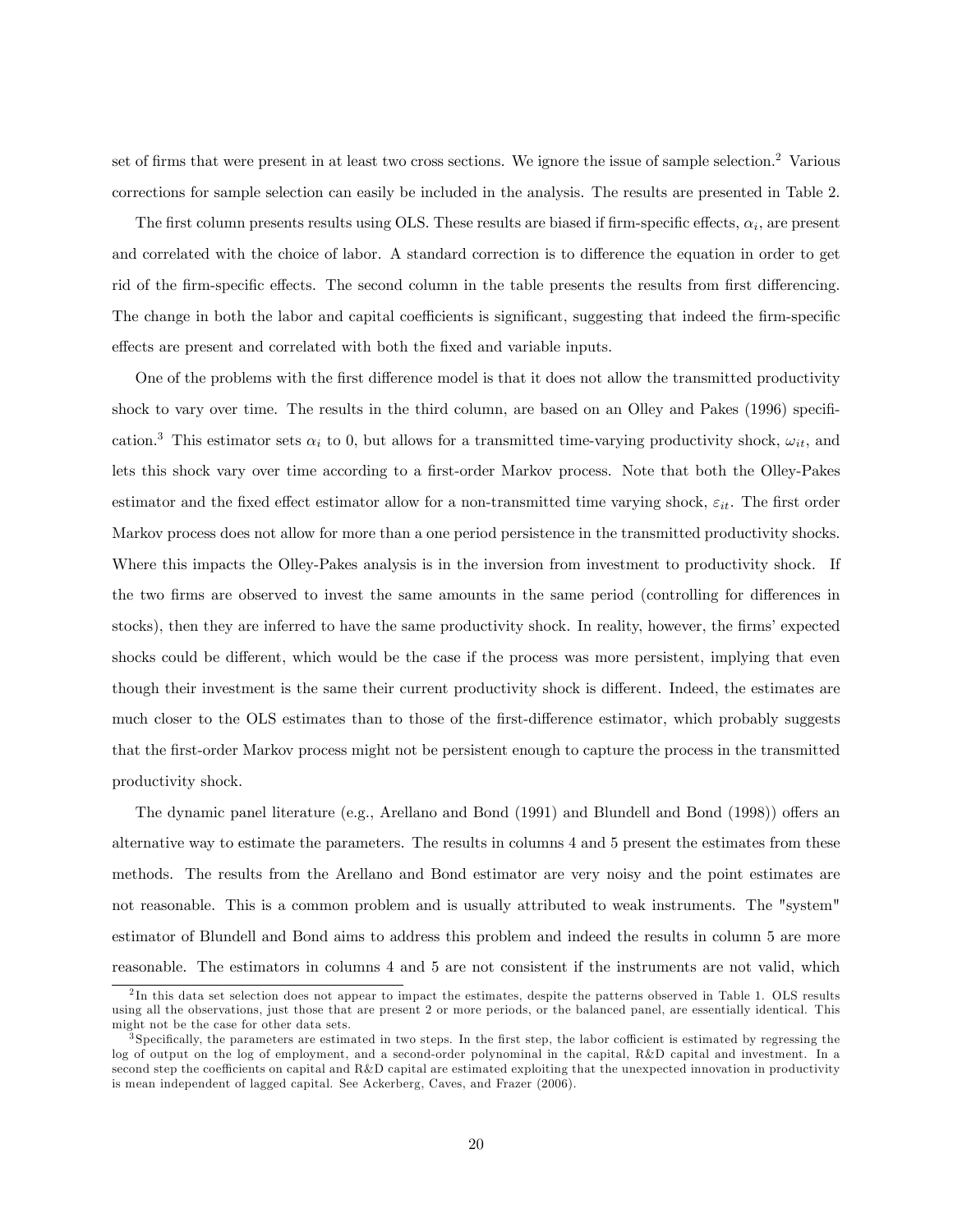would be the case if  $\omega_{it}$  is autocorrelated. Indeed a test of over-identification of the instruments fails.

The last two columns in the table present estimates from our procedure. The estimated equation is in first difference. Our concern is that labor is not strictly exogenous, and therefore correlated with the transformed error term. Both economic reasoning and the previous results suggest that the correlation is positive. We explore two IIVs. In column 6 we use lagged R&D investment and in column 7 we use lagged capital investment. It is reasonable to assume that lagged investment, conditional on all the other variables and a fixed effect, is positively correlated with the productivity shock. The logic is similar to that motivating the Olley-Pakes estimator. Furthermore, both types of investment are negatively correlated with employment (conditional on the other variables). Regressing the first difference in log of employment on lagged  $R&D$ , controlling for the other variables, we get a negative coefficient with a t-value of -3.4. The same regression using lagged investment yields a negative coefficient with a t-stat of -5.9. Thus, both the variables satisfy the conditions of Proposition 2 and thus are valid IIVs.

The results in columns 6 and 7 are quite reasonable. The results on column 6, using lagged R&D as the IIV suggest that the labor coefficient is between 0.50 and 0.71. In itself this is not a very useful bound since it includes the OLS estimate and is very close to the first-difference estimates. The bounds for both the capital and R&D coefficients are slightly more informative. For example, the bounds on the capital coefficients rule out most of the point estimates suggested by alternative methods. The results using lagged capital investment yield similar results, although the bounds are tighter. For example, the point estimates of the labor coefficients do not include all but one of the previous estimates, the Blundell-Bond system estimate. The fact that the two IIV yield somewhat similar regions is assuring. The bounds can be further tightened by taking the intersection of the regions. The results are presented in the last column. Now the bounds are both tight and do not include any of the previous estimates.

The table reports standard errors in parentheses, for columns  $6-8$  we report  $95\%$  confidence intervals (CI) using the methods described in Section 4: the top number reports the CI for the identified set, the bottom number is the CI for the parameter and the middle number report the CI with uniform asymptotic coverage.

### 5.2 Differentiated-Products Demand

In this section, we apply our method to the estimation of the demand for differentiated products. We use the Logit model. Assume that the indirect utility for consumer  $i$  for product  $j$  in market  $t$  is given by

$$
u_{ijt} = p_{jt}\beta + w'_{jt}\Gamma + \xi_{jt} + \epsilon_{ijt},
$$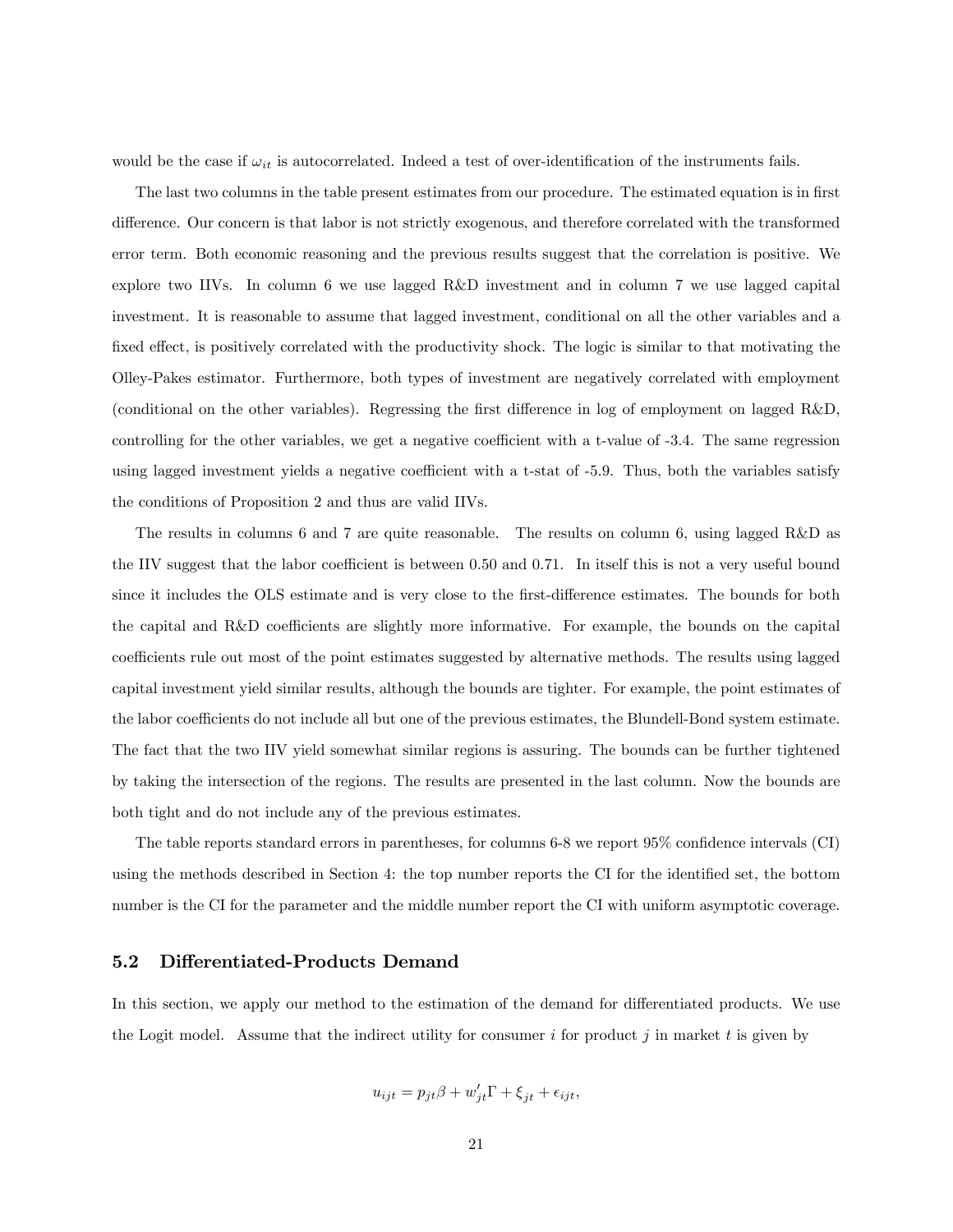where  $w_{jt}$ ,  $p_{jt}$ , and  $\xi_{jt}$  are observable characteristics, price, and unobservable characteristics of product j in market t.  $\epsilon_{ijt}$  is an unobservable stochastic term that captures the idiosyncratic portion of consumer  $i$ 's taste for project  $j$  in market  $t$ . We assume that when making their purchases, each consumer chooses exactly one good, and also has the option to choose an "outside" good, i.e. not to buy any of the products. We normalize the mean value of the outside good to be zero so that  $u_{i0t} = \epsilon_{i0t}$ . Furthermore,  $\epsilon_{ijt}$  is assumed to be distributed iid extreme value, from which it follows that each product j has market share  $s_{it}$  in market t, where

$$
s_{jt} = \frac{\exp (p_{jt}\beta + w'_{jt}\Gamma + \xi_{jt})}{1 + \sum_{k=1}^{J} \exp (p_{kt}\beta + w_{kt}\Gamma + \xi_{kt})}
$$

and

$$
\log\left(s_{jt}\right) - \log\left(s_{0t}\right) = p_{jt}\beta + w_{jt}'\Gamma + \xi_{jt}.\tag{5.1}
$$

,

If price  $p_{jt}$  and market characteristics  $w_{jt}$  are uncorrelated with the random unobservable  $\xi_{jt}$ , the parameters of this equation,  $\beta$  and  $\Gamma$ , could be estimated by ordinary least squares. However, it is commonly thought in these markets that any given product's price is correlated with unobservable shifters. In general, the error term may include unobserved product quality or promotional activities, and both are likely to be correlated with price. In this application, we control for unobserved product characteristics that are fixed over time by using a product fixed effects. Thus, the error term includes mainly unobserved promotional activities.

We employ scanner data from the ready-to-eat cereal industry at the brand-quarter-MSA (metropolitan statistical area) level, obtained from the IRI Infoscan Data Base at the University of Connecticut. We have observations from 20 quarters, and for this application focus attention on the top 25 brands (in terms of market share), and the San Francisco and Boston markets. The key variables observed for each product, market, quarter combination are market share, price<sup>4</sup>, quantity sold during promotional periods, and brandlevel advertising. For additional information on the data source and the details of the RTE cereal industry, we refer the reader to Nevo (2000) and Nevo (2001). Table 3 provides a descriptive summary of the observed data.

The standard approach for dealing with the endogeneity of price in this setting is to use prices of the product in other markets as an instrumental variable (e.g., Hausman, Leonard, and Zona (1994), Hausman (1997), and Nevo (2001)). The idea is the IV is correlated with price through common marginal cost shocks. Assuming that the errors in demand are independent across markets, these instruments are valid. This latter

<sup>4</sup> In order to normalize per portion, we take price to be total revenue divided by quantity.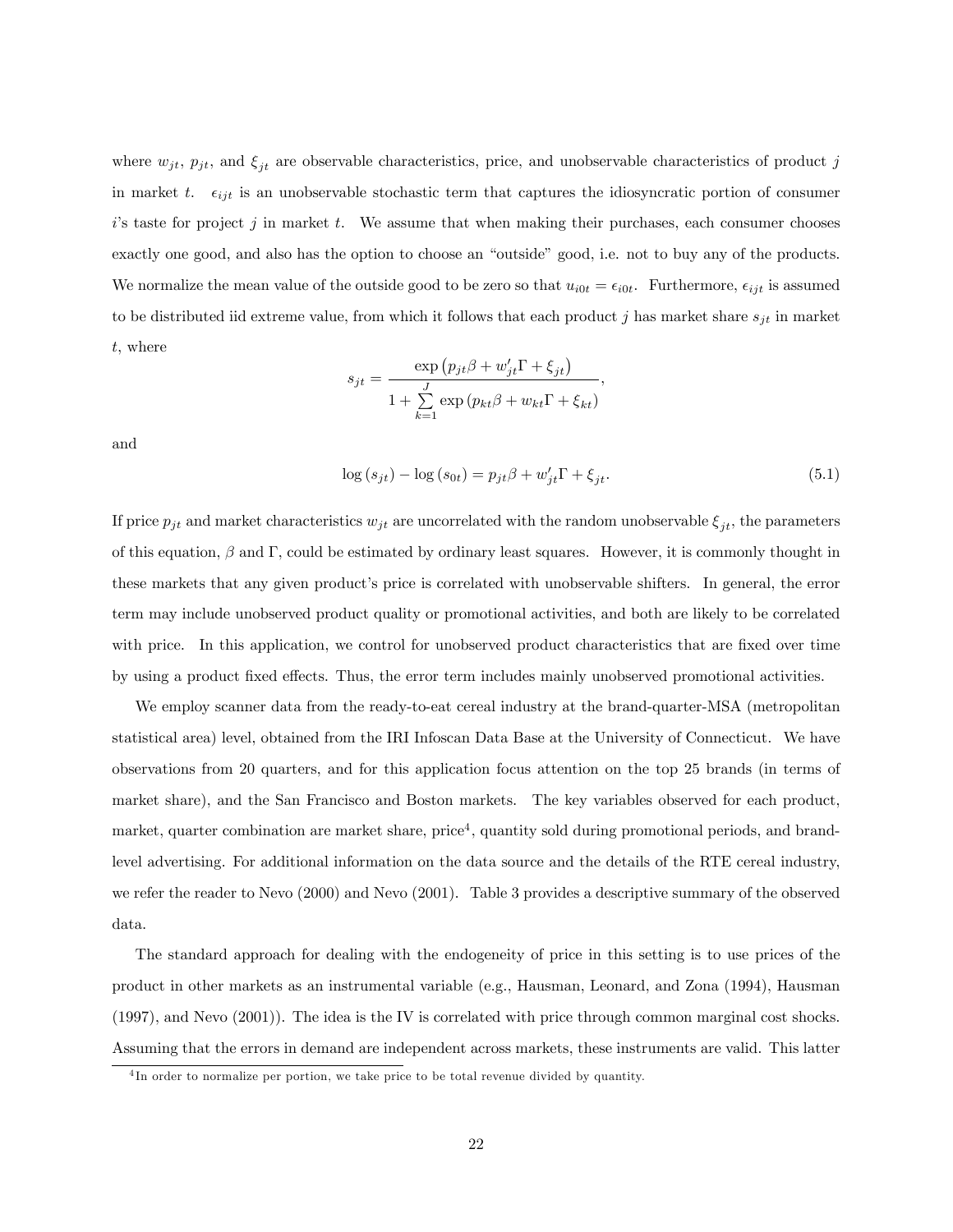assumption has been challenged (e.g., the discussion of Hausman (1997) by Bresnahan (1997)). The demand shocks could be correlated across cities for several reasons. For example, advertising could be at the regional or national levels. Alternatively, the brand preferences could change over time. For instance if in the middle of the sample Öber-rich cereal are found to be healthy the preferences for these cereals could vary. Any of these stories would render the IV, and the implied estimates, not valid. There is evidence that despite these theoretical concerns the IV are valid (e.g., Nevo (2001)), nevertheless, some concerns linger over the validity of the estimates.

We use prices in other cities as an imperfect IVs. The examples above suggest that usually we worry about positive association between demand errors in different markets. Thus, it is natural to assume that correlation of prices in other cities with the error term is positive. Unfortunately, in our data it is also the case that prices in other markets are positively correlated with price. Therefore, these IIV will only yield one sided bounds. However, we can exploit the fact that we have multiple cities to generate a valid IIV, using the results in Section 3.3. For each of our markets, Boston and San Francisco, we use two IIVs. Denote by  $Z_1$  the average price in the other markets in the region, New England for Boston and Northern California for San Francisco, and by  $Z_2$  the average price in the other city. In Appendix B we provide a model that justifies the required assumptions. The intuitive idea is as follows. The average price in the region,  $Z_1$ , is assumed to be more correlated with price because marginal cost shocks are common. It is also assumed to be less correlated with demand because the composition of demand is assumed to be more similar between Boston and San Francisco than with their surrounding regions.

In the sample the correlations  $\rho_{pz_1} = 0.81$  and  $\rho_{pz_2} = 0.48$  satisfy the first of these assumptions. Furthermore, Lemma 3 allows to verify the second assumption. Indeed, we find that  $\sigma_{\tilde{y}z_1}\rho_{\tilde{x}z_2} < 0 < \sigma_{\tilde{y}z_2}\rho_{\tilde{x}z_1}$ , so by the Lemma there exists a range of  $\gamma$  such that  $\omega(\gamma) = \gamma Z_2 - (1 - \gamma) Z_1$  satisfies the conditions required to get a two sided bound. We explore two options. We explore  $\gamma = 0.5$  and  $\gamma = \sigma_{z_1}/(\sigma_{z_1} + \sigma_{z_2})$ . For both we can verify that the correlation between price and  $\omega(\gamma) = \gamma Z_2 - (1 - \gamma) Z_1$  is negative.

The results are presented in Table 4. The dependent variable in all columns is  $\log(s_{jt}) - \log(s_{0t})$ . The first column presents results from regressing this variable on price, brand and quarter dummy variables and city San Francisco dummy variable. The estimated price coefficient is negative and the advertising coefficient is positive, as expected. However, the own price elasticities are less than one in absolute value. Once we use the average regional price as an IV the price coefficient becomes more negative, as expected.

The next four columns use weighted differences between the average regional price and the price in the other city as IIV. The difference between the columns is in the weight used. Columns  $(3)$  and  $(4)$  use a weight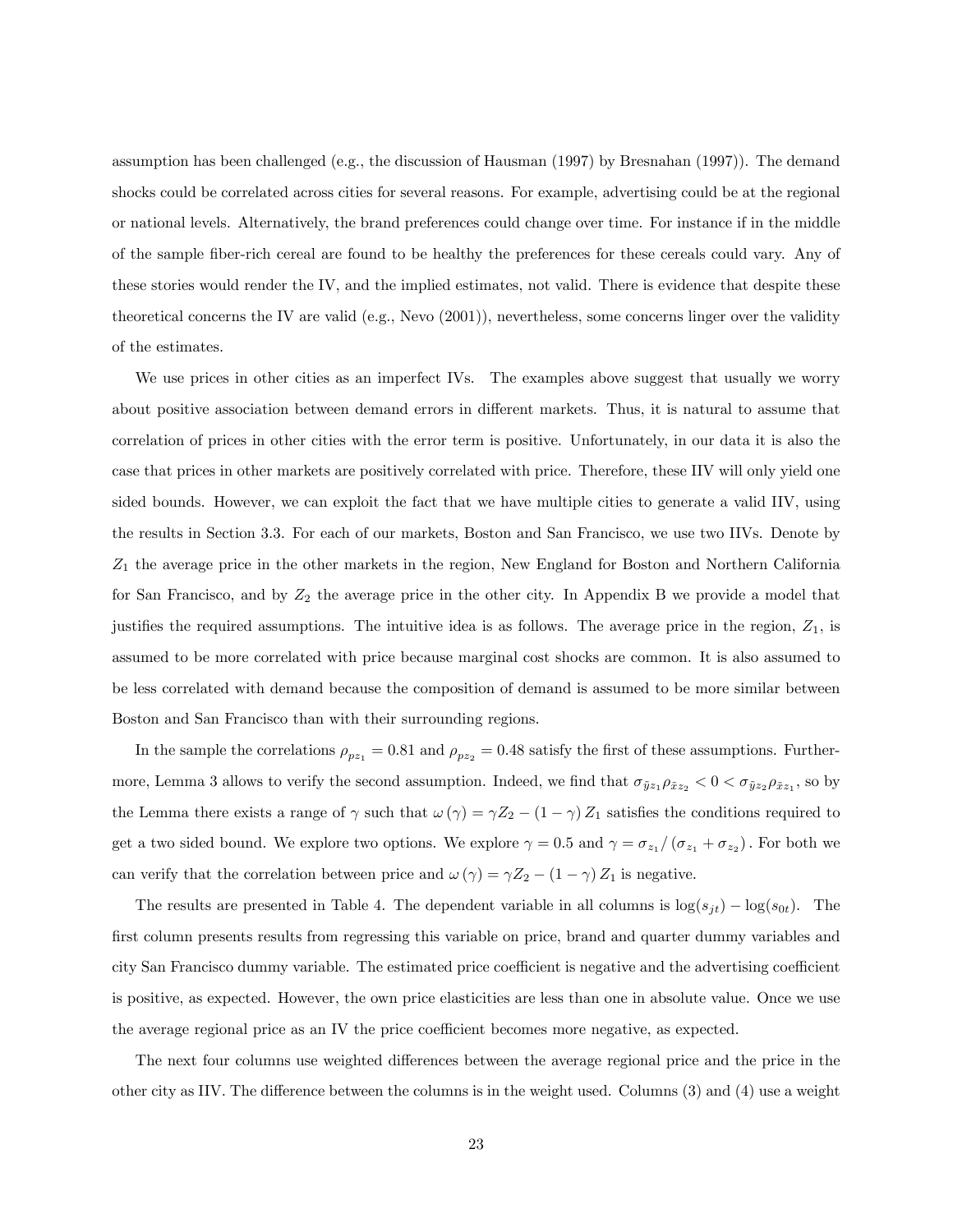of 0.5, while the last two columns use  $\gamma = \sigma_{z_1}/(\sigma_{z_1} + \sigma_{z_2})$ . Columns (3) and (5) only impose assumption A3, on the differenced IV, while columns  $(4)$  and  $(6)$  also impose assumption A4.

The results yield a fairly consistent picture. If we do not impose assumption A4 then the price coefficient is between  $-4$  and  $-8.7$  (with a confidence interval of approximately  $-2.3$  and  $-11.4$ ). On the other hand, if we impose assumption A4 the price coefficient is between -6 and -8.7 (with a confidence interval of approximately -4 and -11.25). In all cases the OLS point estimate is outside the confidence interval. When we impose assumption A4, the IV estimate is very close to the boundary of the confidence interval.

In the Logit model price elasticities are proportional to the price coefficient. So going from column  $(1)$ to (2) doubles the price elasticities by roughly a factor of two. Further moving to the lower bound of the identified set increase the price elasticities by another factor of two. Generally, the results suggest that the price elasticties are too low, in absolute value.

There are two common uses for demand elasticities in the IO literature. Often the elasticities are used in a first order condition, typically from a Bertrand pricing game, in order to compute price cost margins (PCM). PCM computed in this way are used to test among different supply models (e.g., Nevo (2001)). Our results suggest that the estimates of PCM using the standard IV assumption might too high. Another use of demand estimates is for simulation of the effects of mergers (e.g., Hausman, Leonard, and Zona  $(1994)$ ; and Nevo (2000)). The results in Table 4 suggest that estimates using the standard IV assumption would tend to underestimate the effects of a merger, because they will tend to underestimate the substitution among products.

## 6 Conclusion

In this paper we study identification of the parameters of a single regression equation with endogenous regressors and instruments that fail to satisfy the usual exogeneity condition. Instead, we consider cases where the instruments are assumed to have the same direction of correlation with the error as the endogenous regressor, but where the instruments are less correlated with the error term than the endogenous regressor.

Under our assumptions, we first derive an abstract characterization of the identified set for all parameters. and then focus primarily on identification of the slope parameter on the endogenous regressor. Consistent estimates of these bounds can be computed by standard OLS and linear 2SLS regressions under the usual rank conditions (A5). We found that the bounds that can be obtained for the slope parameter, and in particular whether they form an open or closed interval, depend on the correlation between the endogenous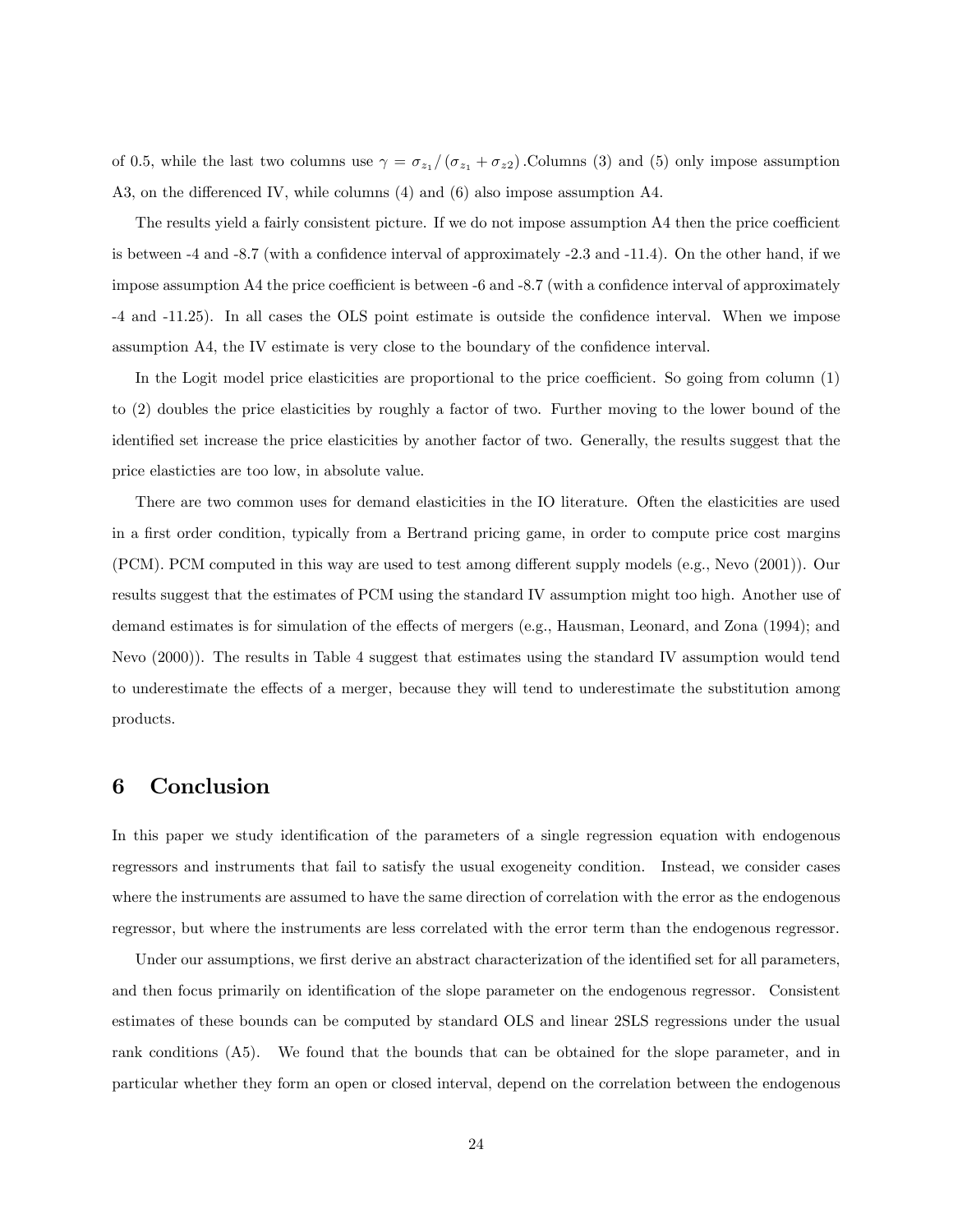regressor and the instrument, which is point identified. Furthermore, depending on both the sign of  $\sigma_{xz}$  and its magnitude relative to  $\sigma_{xu}$  and  $\sigma_{zu}$ ,  $\beta$  may be closer to either  $\beta^{OLS}$  or  $\beta^{IV}_z$  even if Z is less endogenous than  $X$ , in the sense that our assumptions A3 and A4 are satisfied.

Relative to conventional instrumental variable assumptions, the cost of our approach is that the weaker assumptions we impose generally yield partial identification rather than point identification of model parameters. The benefit, however, is that inferences made are robust to a lack of instrument exogeneity, and thus may be more credible in some circumstances. Additionally, for cases in which the applied researcher wishes to impose instrument exogeneity, our approach provides one answer to the question of how much this assumption drives their results.

Our focus has been entirely on parametric models, with specialized results for linear models. While much empirical work relies on such models, an interesting extension would be to perform a similar analysis in a nonparametric model. However, with a nonparametric functional form, it is doubtful that our assumptions on the correlations of endogenous regressors and imperfect instruments with econometric errors would prove anywhere near as fruitful. More promising would be an extension of our assumptions to conditional expectation analogs. Indeed, as discussed in section 3.4, the identifying power of MIV assumptions was examined in a nonparametric context by Manski and Pepper (2000). Their MIV assumption is a conditional expectation analog of our assumption that the instrument is positively correlated with the error. One could also posit a conditional mean version of our assumption that the instrument is less correlated with the latent variate than is the endogenous regressor. In light of the positive results of Manski and Pepper, it would seem that such an assumption could have significant identifying power in a nonparametric model.

## References

- ACKERBERG, D. A., K. CAVES, AND G. FRAZER (2006): "Structural Identification of Production Functions," working paper, UCLA.
- ANDERSON, T., AND H. RUBIN (1949): "Estimation of the Parameters of a Single Equation in a Complete System of Stochastic Equations," Annals of Mathematical Statistics, 20, 46–63.
- (1950): "The Asymptotic Properties of Estimates of the Parameters of a Single Equation system in a Complete System of Stochastic Equations," Annals of Mathematical Statistics, 21(4), 570–582.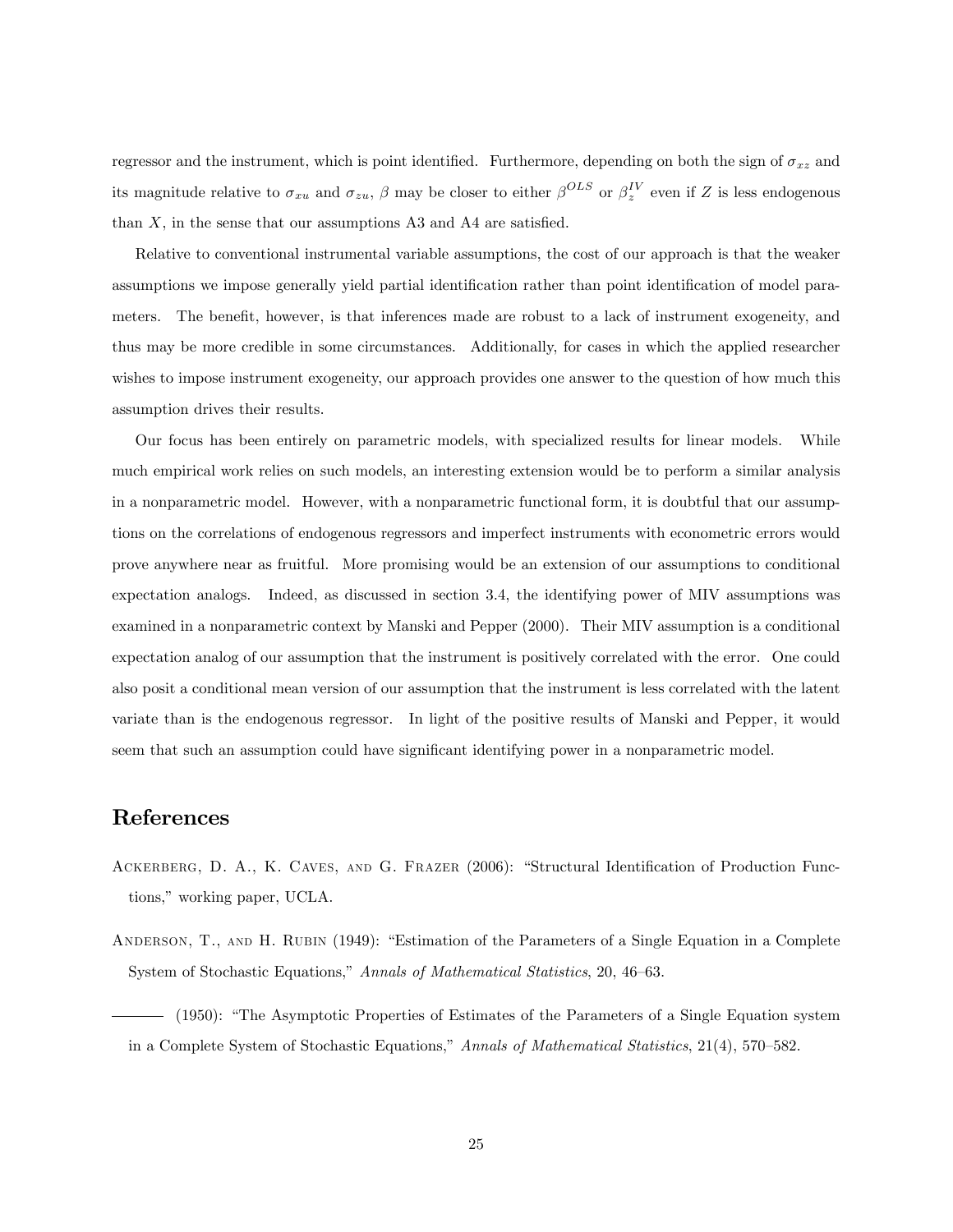- ANDREWS, D. W., AND J. H. STOCK (2007): "Inference with Weak Instruments," in Advances in Economics and Econometrics: Theory and Applications, Econometric Society Ninth World Congress Proceedings Vol. III, ed. by R. Blundell, W. Newey, and T. Persson. Cambridge University Press.
- ANDREWS, D. W. K., AND P. GUGGENBERGER (2007): "Validity of Subsampling and Plug-In Asymptotic Inference for Parameters Defined by Moment Inequalities," working paper, UCLA.
- ANDREWS, D. W. K., AND V. MARMER (2008): "Exactly Distribution-Free Inference in Instrumental Variables Regression with Possibly Weak Instruments," Journal of Econometrics, 142, 183-200.
- ANDREWS, D. W. K., M. J. MOREIRA, AND J. H. STOCK (2006): "Optimal Two-sided Invariant Similar Tests for Instrumental Variables Regression," Econometrica, 74, 715–752.
- ARELLANO, M., AND S. BOND (1991): "Some Tests of Specification for Panel Data: Monte Carlo Evidence and an Application to Employment Equations," Review of Economic Studies, 58, 277–297.
- BLUNDELL, R., AND S. BOND (1998): "Initial Conditions and Moment Restrictions in Dynamic Panel Data Models," Journal of Econometrics, 87, 115–143.
- BOND, S., AND M. SODERBOM (2005): "Adjustment Costs and the Identification of Cobb-Douglas Production Functions," working paper No.  $05/04$ , Institute for Fiscal Studies.
- BONTEMPS, C., T. MAGNAC, AND E. MAURIN (2006): "Set Identified Linear Models," working paper, IDEI.
- BOUND, J., D. A. JAEGER, AND R. M. BAKER (1995): "Problems with Instrumental Variables Estimation When the Correlation Between the Instruments and the Endogenous Explanatory Variable is Weak," Journal of the American Statistical Association,  $90(430)$ ,  $443-450$ .
- BRESNAHAN, T. F. (1997): "Comment on Valuation of New Goods under Perfect and Imperfect Competition," in The Economics of New Goods, ed. by T. F. Bresnahan, and R. J. Gordon, pp. 237–247. University of Chicago Press.
- CHERNOZHUKOV, V., H. HONG, AND E. TAMER (2007): "Estimation and Confidence Regions for Parameter Sets in Econometric Models," Econometrica, 75(5).
- CHERNOZHUKOV, V., S. LEE, AND A. ROSEN (2008): "Intersection Bounds, Estimation and Inference," working paper, MIT and CEMMAP.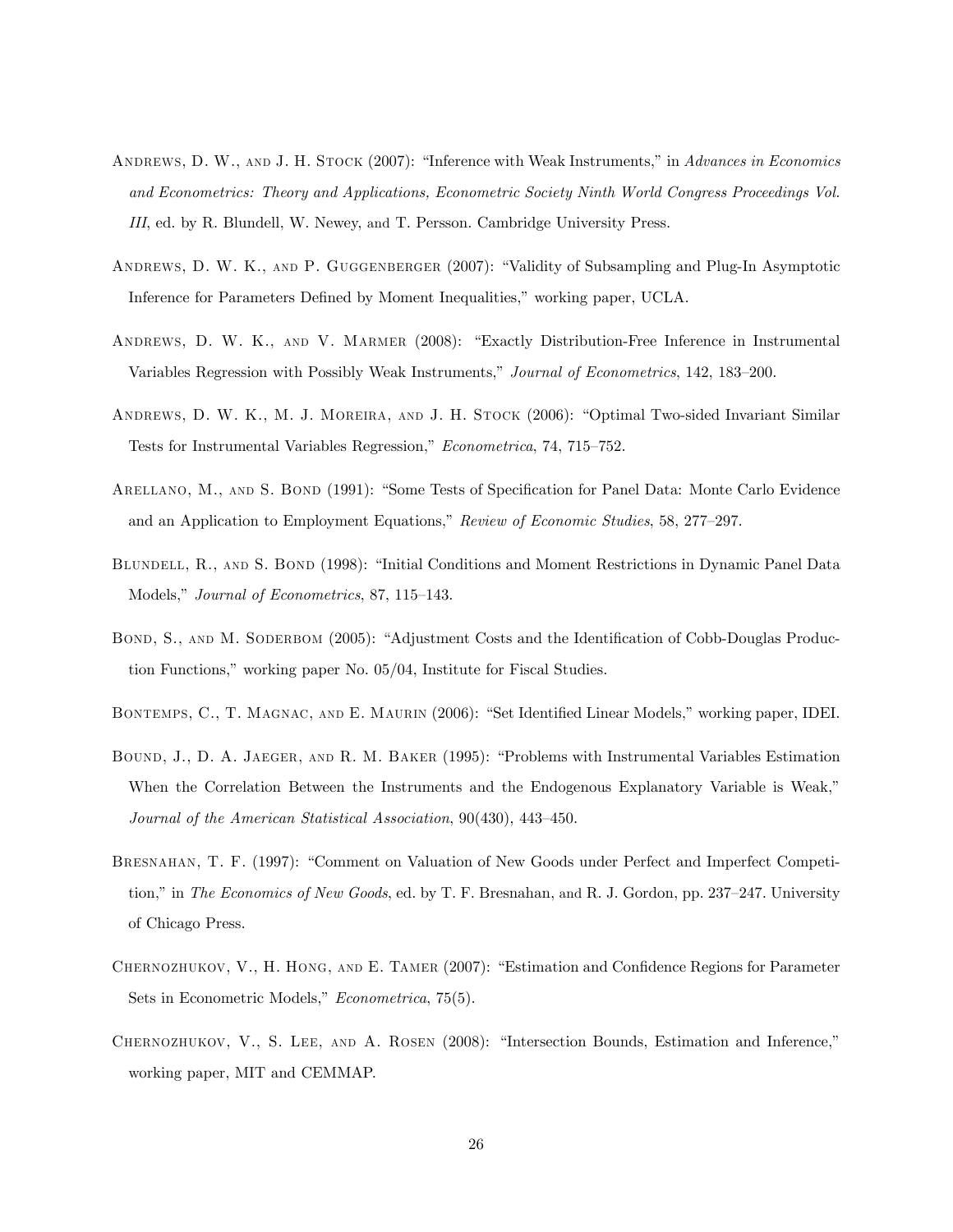- CHIODA, L., AND M. JANSSON (2005): "Optimal Conditional Inference for Instrumental Variables Regression," working paper, U.C. Berkeley.
- CONLEY, T., C. HANSEN, AND P. E. ROSSI (2006): "Plausibly Exogenous," working paper, Chicago Graduate School of Business.
- DUFOUR, J.-M. (1997): "Some Impossibility Theorems in Econometrics with Applications to Structural and Dynamic Models," Econometrica, 65(6), 1365-1387.
- (2003): "Identification, Weak Istruments, and Statistical Inference in Econometrics," Canadian Journal of Economics,  $36(4)$ ,  $767-808$ .
- DUFOUR, J.-M., AND J. JASIAK (2001): "Finite Sample Limited Information Inference Methods for Structural Equations and Models with Generated Regressors," International Economic Review, 42(3), 815–843.
- DUFOUR, J.-M., AND M. TAAMOUTI (2005): "Projection-Based Statistical Inference in Linear Structural Models with Possibly Weak Instruments,"  $Econometrica$ , 73(4), 1351–1365.
- FRISCH, R. (1934): Statistical Confluence Analysis By Means of Complete Regression Systems. University Institute for Economics, Oslo, Norway.
- GRILICHES, Z., AND J. MAIRESSE (1998): "Production Functions: The Search for Identification," in Econometrics and Economic Theory in the Twentieth Century: The Ragnar Frisch Centennial Symposium, ed. by S. Strom, pp. 169–203. Cambridge University Press.
- GUGGENBERGER, P., AND R. J. SMITH (2005): "Generalized Empirical Likelihood Estimators and Tests Under Partial, Weak, and Strong Identification," Econometric Theory, 21, 667-709.
- HAHN, J., AND J. HAUSMAN (2002): "A New Specification Test for the Validity of Instrumental Variables,"  $Econometrica, 70(1), 163-189.$
- (2003a): "IV Estimation with Valid and Invalid Instruments," working paper, MIT.
- (2003b): "Weak Instruments: Diagnosis and Cures in Empirical Econometrics," American Economic Review, 93 $(2)$ , 118–125.
- HALL, B. (1990): "The Manufacturing Sector Master File: 1959-1987," NBER working paper.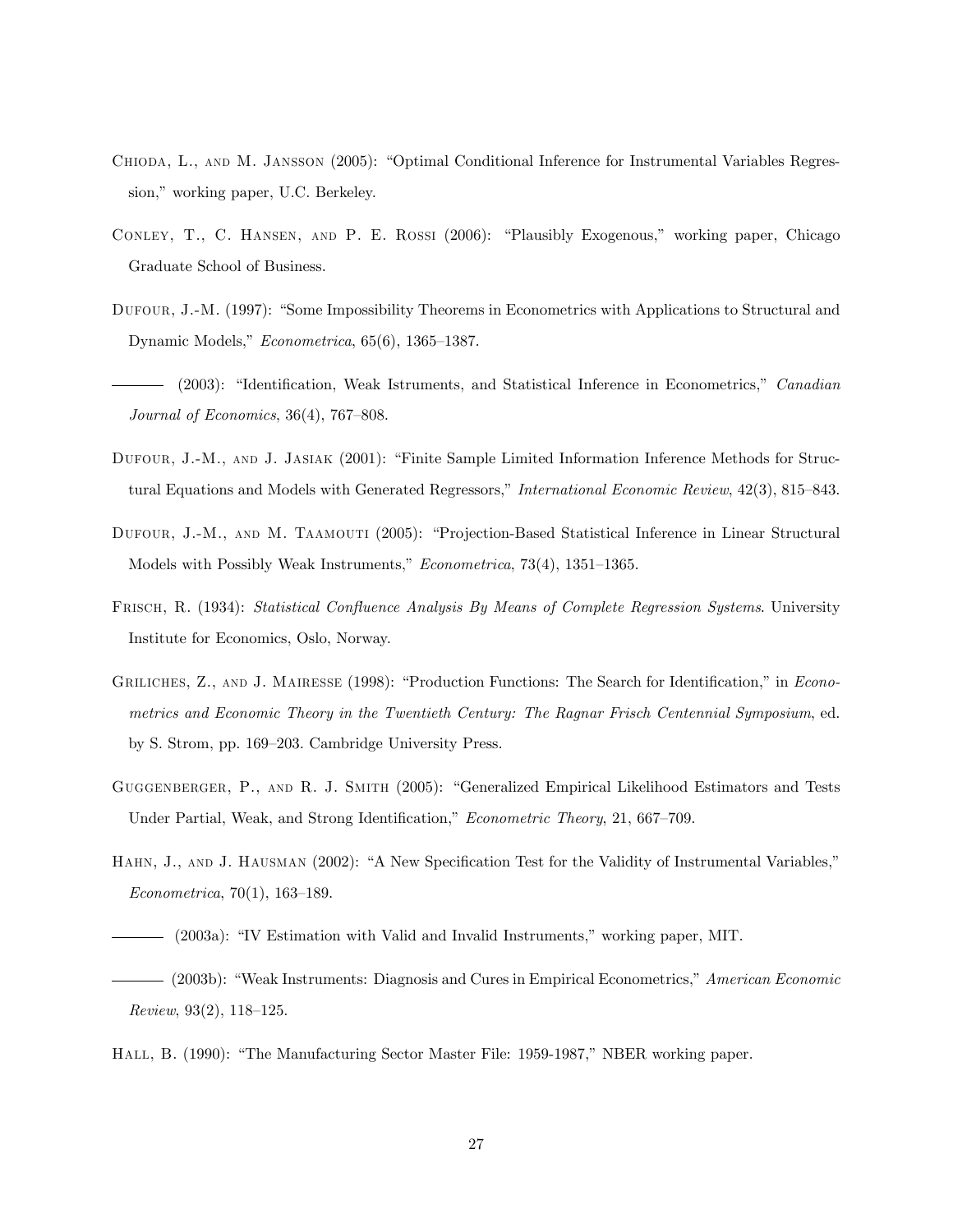- HAUSMAN, J. A. (1997): "Valuation of New Goods under Perfect and Imperfect Competition," in The Economics of New Goods, ed. by T. F. Bresnahan, and R. J. Gordon, pp. 209–237. University of Chicago Press.
- HAUSMAN, J. A., G. K. LEONARD, AND J. D. ZONA (1994): "Competitive Analysis with Differentiated Products," Annales D'Economie et de Statistique, (34), 159-180.
- IMBENS, G., AND C. F. MANSKI (2004): "Confidence Intervals for Partially Identified Parameters," Econometrica, 72, 1845–1857.
- KLEIBERGEN, F. (2005): "Testing Parameters in GMM Without Assuming that They Are Identified,"  $Econometrica, 74(4), 1103-1123.$
- KLEPPER, S., AND E. E. LEAMER (1984): "Consistent Sets of Estimates for Regressions with Errors in All Variables,"  $Econometrica$ , 52(1), 163-184.
- LEAMER, E. E. (1981): "Is It a Demand Curve, or Is It a Supply Curve? Partial Identification through Inequality Constraints," Review of Economics and Statistics, 63(3), 319–327.
- MANSKI, C. F., AND J. PEPPER (1998): "Monotone Instrumental Variables: With an Application to the Returns to Schooling," NBER working paper.
- MANSKI, C. F., AND J. V. PEPPER (2000): "Monotone Instrumental Variables: With an Application to the Returns to Schooling,"  $Econometrica$ , 68(4), 997-1010.
- NELSON, C. R., AND R. STARTZ (1990): "Some Further Results on the Small Sample Properties of the Instrumental Variable Estimator," Econometrica, 58(4), 967–976.
- NEVO, A. (2000): "Mergers with Differentiated Products: the Case of the Ready-to-Eat Cereal Industry," Rand Journal of Economics,  $31(3)$ ,  $395-421$ .
- (2001): "Measuring Market Power in the Ready-to-Eat Cereal Industry," *Econometrica*,  $69(2)$ , 307-342.
- OLLEY, S., AND A. PAKES (1996): "The Dynamics of Productivity in the Telecommunications Industry,"  $Econometrica, 64, 1263–1295.$
- PAKES, A., J. PORTER, K. HO, AND J. ISHII (2005): "The Method of Moments with Inequality Constraints," working paper, Harvard University.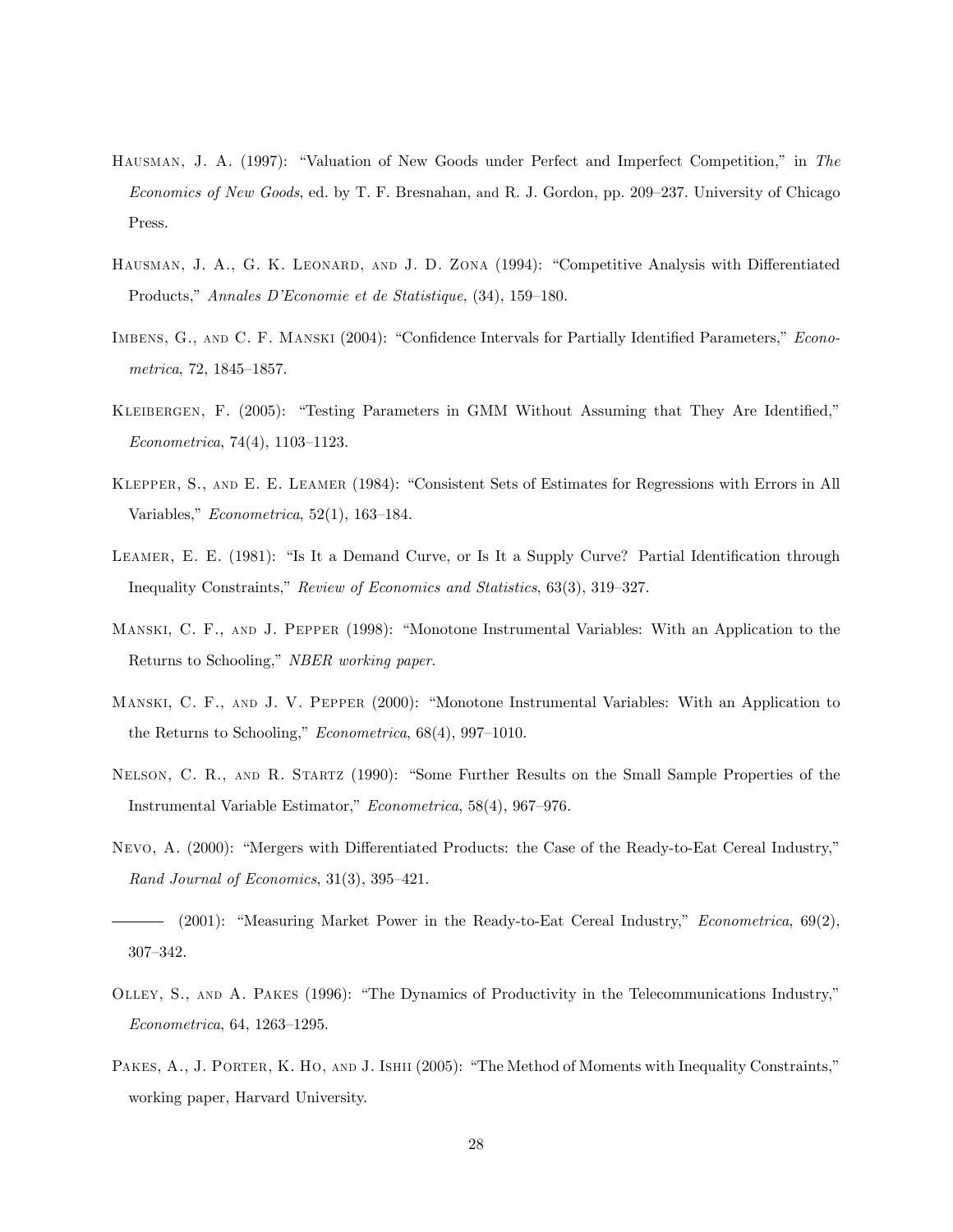PHILLIPS, P. C. (1989): "Partially Identified Econometric Models," Econometric Theory, 5, 181–240.

- ROTHENBERG, T. (1984): "Approximating the Distributions of Econometric Estimators and Test Statistics," in The Handbook of Econometrics, ed. by Z. Griliches, and M. Intriligator, vol. 2, pp. 881–935. Elsevier, New York: North Holland.
- STAIGER, D., AND J. H. STOCK (1997): "Instrumental Variables Regression with Weak Instruments,"  $Econometrica, 65(3), 557-586.$
- STOCK, J. H., AND J. H. WRIGHT (2000): "GMM with Weak Identification," *Econometrica*, 68(5), 1055– 1096.
- STOCK, J. H., J. H. WRIGHT, AND M. YOGO (2002): "A Survery of Weak Instruments and Weak Identification in Generalized Method of Moments," Journal of Business and Economic Statistics, 20(4), 518–529.
- STOCK, J. H., AND M. YOGO (2005): "Testing For Weak Instruments in Linear IV Regression," in Identification and Inference for Econometric Models: A Festschrift in Honor of Thomas J. Rothenberg, ed. by D. W. Andrews, and J. H. Stock. Cambridge University Press, Cambridge, U.K.
- STOYE, J. (2007): "More on Confidence Regions for Partially Identified Parameters," working paper, New York University.
- WANG, J., AND E. ZIVOT (1998): "Inference on Structural Parameters in Instrumental Variables Regression with Weak Instruments,"  $Econometrica, 66(6), 1389-1440.$
- ZIVOT, E., R. STARTZ, AND C. R. NELSON (1998): "Valid Confidence Intervals and Inference in the Presence of Weak Instruments," International Economic Review, 39(4), 1119-1144.

## Appendix A: Proofs

### Proposition 1

**Proof.** For any fixed value of  $\theta$ , the left hand side of the system  $(2.3a)$ ,  $(2.3b)$  can be recovered from the data, under random sampling assumption A1. Under  $A2-A4$ , any value of  $\theta$  that satisfies each of these restrictions as well as (2.3c) is a feasible value and all such values of  $\theta$  are observationally equivalent.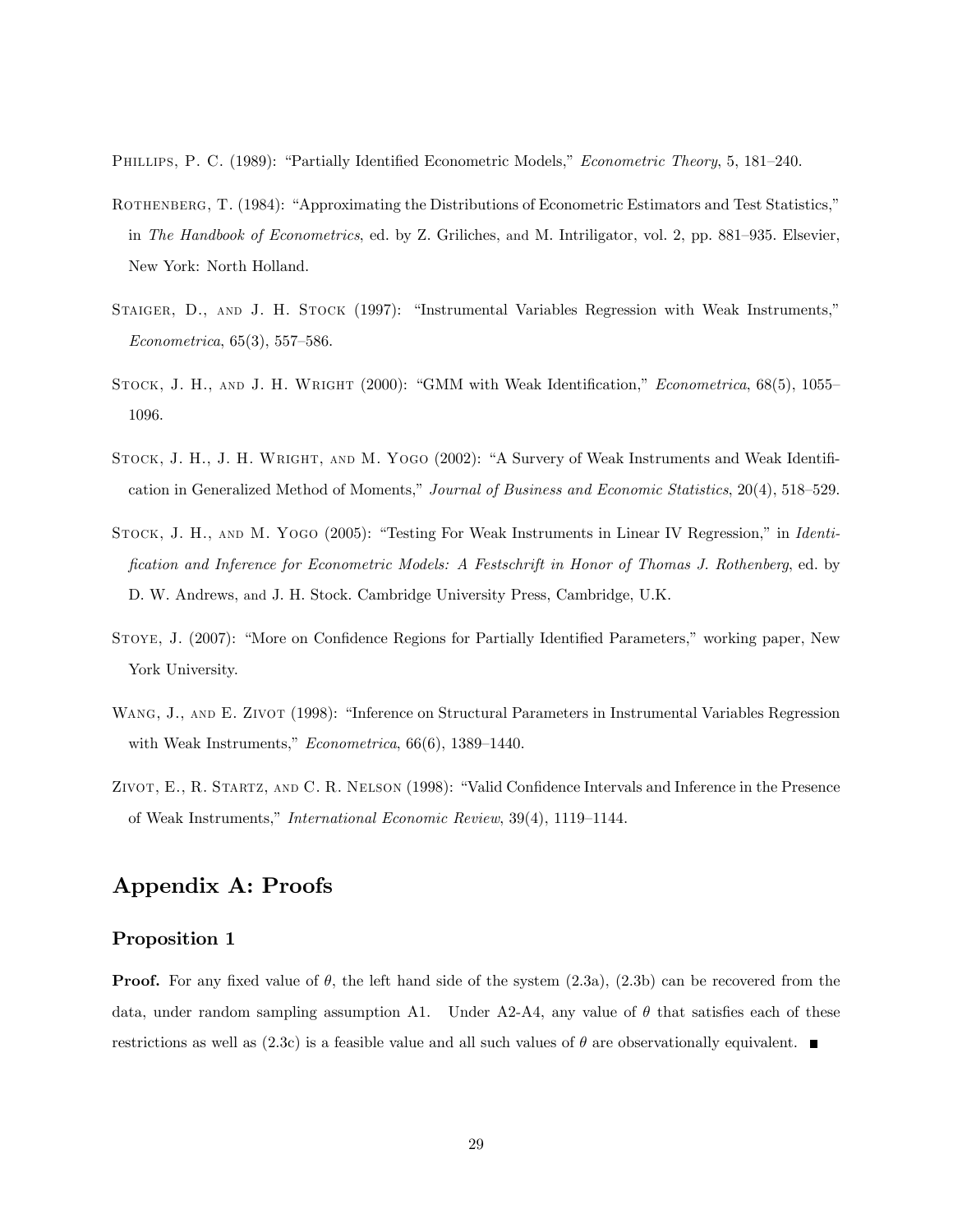#### Corollary 1

**Proof.** Let  $\theta^* = (\beta^*, \Gamma^*)$  and  $\theta^{**} = (\beta^{**}, \Gamma^{**})$  such that both  $\theta^*, \theta^{**}$  are elements of  $\Theta^*$ . Let  $\alpha \in [0,1]$ and define  $\theta_{\alpha} = \alpha \theta^* + (1 - \alpha) \theta^{**}$ . Because the left hand sides of conditions (2.3a) and (2.3b) are linear in  $\theta, \theta_{\alpha} \in \Theta^*$ .

### Lemma 1

**Proof.** The result follows directly from inspection of the expressions for  $\beta^{OLS}$  and  $\beta^{IV}_z$  given by (3.5) and (3.6), respectively. If  $\sigma_{xu} > 0$  (< 0), then  $\beta^{OLS}$  is an upper (lower) bound for  $\beta$ . If  $\sigma_{zu}/\sigma_{xz} > 0$  (< 0), then  $\beta_z^{IV}$  is an upper (lower) bound for  $\beta$ .

### Lemma 2

Proof. Using expressions  $(3.5)$  and  $(3.6)$ ,

$$
\beta^{OLS}-\beta_z^{IV}=\frac{\sigma_{xu}}{\sigma_x^2}-\frac{\sigma_{zu}}{\sigma_{xz}},\ \ \beta^{OLS}-\beta=\frac{\sigma_{xu}}{\sigma_x^2}.
$$

To show  $sgn\left(\beta^{OLS}-\beta^{IV}_z\right)=sgn\left(\beta^{OLS}-\beta\right)$  it is equivalent to show that  $\left(\beta^{OLS}-\beta^{IV}_z\right)\left(\beta^{OLS}-\beta\right)>0$ , i.e.

$$
\frac{\sigma_{xu}}{\sigma_x^2} \left( \frac{\sigma_{xu} \sigma_{xz} - \sigma_x^2 \sigma_{zu}}{\sigma_x^2 \sigma_{xz}} \right) > 0.
$$

**Case 1**  $\sigma_{xz} < 0$ . By  $A3 \sigma_{xu}$  and  $\sigma_{zu}$  are either both non-positive or non-negative. Therefore  $(\sigma_{xu}\sigma_{xz} - \sigma_x^2\sigma_{zu})/\sigma_{xz}$ has the same sign as  $\sigma_{xu}$ , and  $(\beta^{OLS} - \beta_z^{IV}) (\beta^{OLS} - \beta) > 0$ .

**Case 2**  $\lambda^*$  <  $\rho_{xz}$ , and  $\sigma_{xz} > 0$ . Isolating  $\sigma_{zu}$  in the definition of  $\lambda^*$  (equation (2.1)) gives  $\sigma_{zu} =$  $\lambda^* \sigma_{xu} \sigma_z / \sigma_x$ . Substituting into  $\beta^{OLS} - \beta_z^{IV}$ , it follows that

$$
\beta^{OLS} - \beta_z^{IV} = \frac{\sigma_{xu}}{\sigma_x} \left( \frac{1}{\sigma_x} - \frac{\lambda^* \sigma_z}{\sigma_{xz}} \right),
$$

which has the same sign as  $\sigma_{xu}$  (given that  $\sigma_{xz} > 0$ ) if  $\sigma_{xz} - \sigma_x \sigma_z \lambda^* > 0$ , or equivalently if  $\lambda^* < \rho_{xz}$ .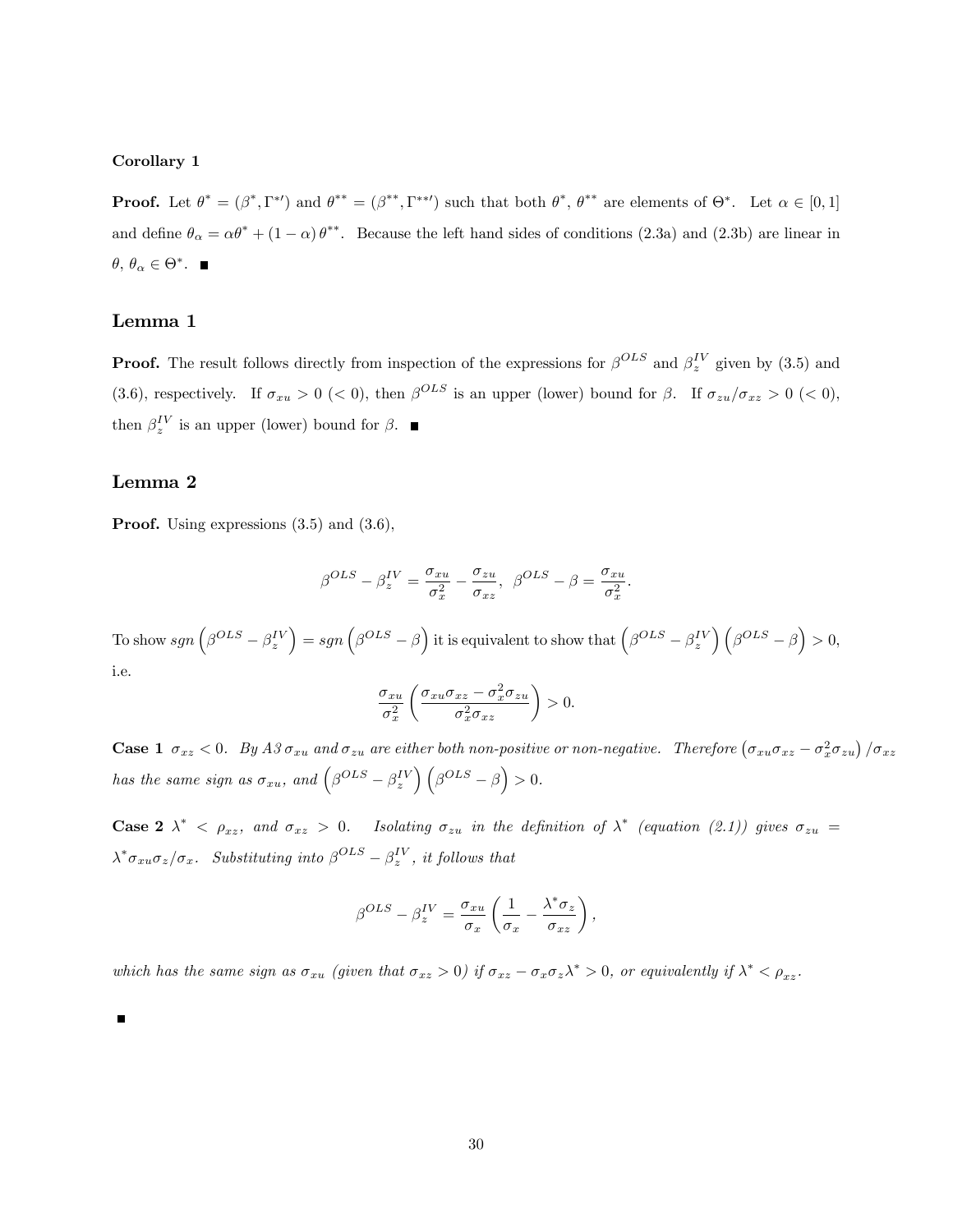### Proposition 2

**Proof.** Suppose that  $\rho_{xu} > 0$ . Then A4 gives

$$
\rho_{xu} \ge \rho_{zu} \ge 0
$$
  
\n
$$
\Rightarrow \sigma_z \sigma_{xu} \ge \sigma_x \sigma_{zu}
$$
  
\n
$$
\Leftrightarrow \sigma_z \left( \sigma_{xy} - \sigma_x^2 \beta \right) \ge \sigma_x \left( \sigma_{zy} - \sigma_{xz} \beta \right)
$$
  
\n
$$
\Leftrightarrow \beta_{v(1)}^{IV} \ge \beta,
$$

where as in  $(3.7)$ ,

$$
\beta_{v(1)}^{IV} = \frac{\sigma_z \sigma_{xy} - \sigma_x \sigma_{zy}}{\sigma_x (\sigma_z \sigma_x - \sigma_{xz})}
$$
  
= 
$$
\frac{\sigma_z \sigma_x}{(\sigma_z \sigma_x - \sigma_{xz})} \beta^{OLS} - \frac{\sigma_{xz}}{(\sigma_z \sigma_x - \sigma_{xz})} \beta_z^{IV}
$$

which makes use of the assumption that x and z are not perfectly correlated (implied by  $\overline{A5}$ ), as well as the Cauchy-Schwartz Inequality (i.e.  $\sigma_z \sigma_x \geq \sigma_{xz}$ ). If instead  $\rho_{xu} < 0$  then  $\sigma_z \sigma_{xu} \leq \sigma_x \sigma_{zu}$  and  $\beta_{v(1)}^{IV} \leq \beta$ . Note that  $\beta_{v(1)}^{IV} = \gamma \beta^{OLS} + (1 - \gamma) \beta_z^{IV}$ , where  $\gamma \equiv \sigma_z \sigma_x / (\sigma_z \sigma_x - \sigma_{xz}) = 1 / (1 - \rho_{xz})$ .

First consider the case where  $\sigma_{xz} < 0$ . Then  $\gamma > 0$  and  $1 - \gamma > 0$ , implying that  $\beta_{v(1)}^{IV}$  lies between  $\beta^{OLS}$  and  $\beta_z^{IV}$ . If  $\sigma_{xu} > 0$ , Lemma 1 implies that  $\beta \in \left[\beta_z^{IV}, \beta^{OLS}\right]$ . Since in this case we also have that  $\beta_{v(1)}^{IV} \geq \beta$ , and  $\beta_{v(1)}^{IV} \leq \beta^{OLS}$ , it follows that  $\beta_{v(1)}^{IV}$  provides a smaller upper bound for  $\beta$ , i.e.  $\beta \in \left[\beta_{z}^{IV}, \beta_{v(1)}^{IV}\right]$ . If instead  $\sigma_{xu} < 0$ , then similar logic leads to  $\beta \in \left[\beta_{v(1)}^{IV}, \beta_{z}^{IV}\right]$ .

Now suppose  $\sigma_{xz} > 0$ . Then if  $\sigma_{xu} > 0$ ,  $\beta_{v(1)}^{IV} \geq \beta$ , and Lemma 1 gives  $\beta \leq \min\left\{\beta^{OLS}, \beta_z^{IV}\right\}$ . An immediate implication is that  $\beta \leq \min\left\{\beta^{OLS}, \beta^{IV}_{z}, \beta^{IV}_{v(1)}\right\}$ , but it turns out that  $\beta^{OLS}$  is redundant in that  $\min\left\{\beta^{OLS},\beta^{IV}_z,\beta^{IV}_{v(1)}\right\} = \min\left\{\beta^{IV}_z,\beta^{IV}_{v(1)}\right\}.$  This is because if  $\beta^{OLS} < \beta^{IV}_z$ , then  $\beta^{IV}_{v(1)} \leq \beta^{OLS}$ , while clearly if instead  $\beta^{OLS} < \beta_z^{IV}$ , then  $\min \left\{ \beta^{OLS}, \beta_z^{IV} \right\} = \beta_z^{IV}$ . The claim that  $\beta^{OLS} < \beta_z^{IV} \Rightarrow \beta_{v(1)}^{IV} \leq \beta^{OLS}$ holds because  $\sigma_{xz} > 0$  implies that  $1 - \gamma = -\sigma_{xz}/(\sigma_z \sigma_x - \sigma_{xz}) < 0$ , so that

$$
\beta_{v(1)}^{IV} = \gamma \beta^{OLS} + (1 - \gamma) \beta_z^{IV} \le \gamma \beta^{OLS} + (1 - \gamma) \beta^{OLS} = \beta^{OLS}.
$$

Symmetric reasoning applied to the case where  $\sigma_{xz} > 0$  and  $\sigma_{xu} < 0$  gives that  $\beta \ge \max\left\{\beta_z^{IV}, \beta_{v(1)}^{IV}\right\}$ . The sharpness of the bounds follows as an implication of Proposition 5, which covers the case of multiple imperfect instruments and is proven below.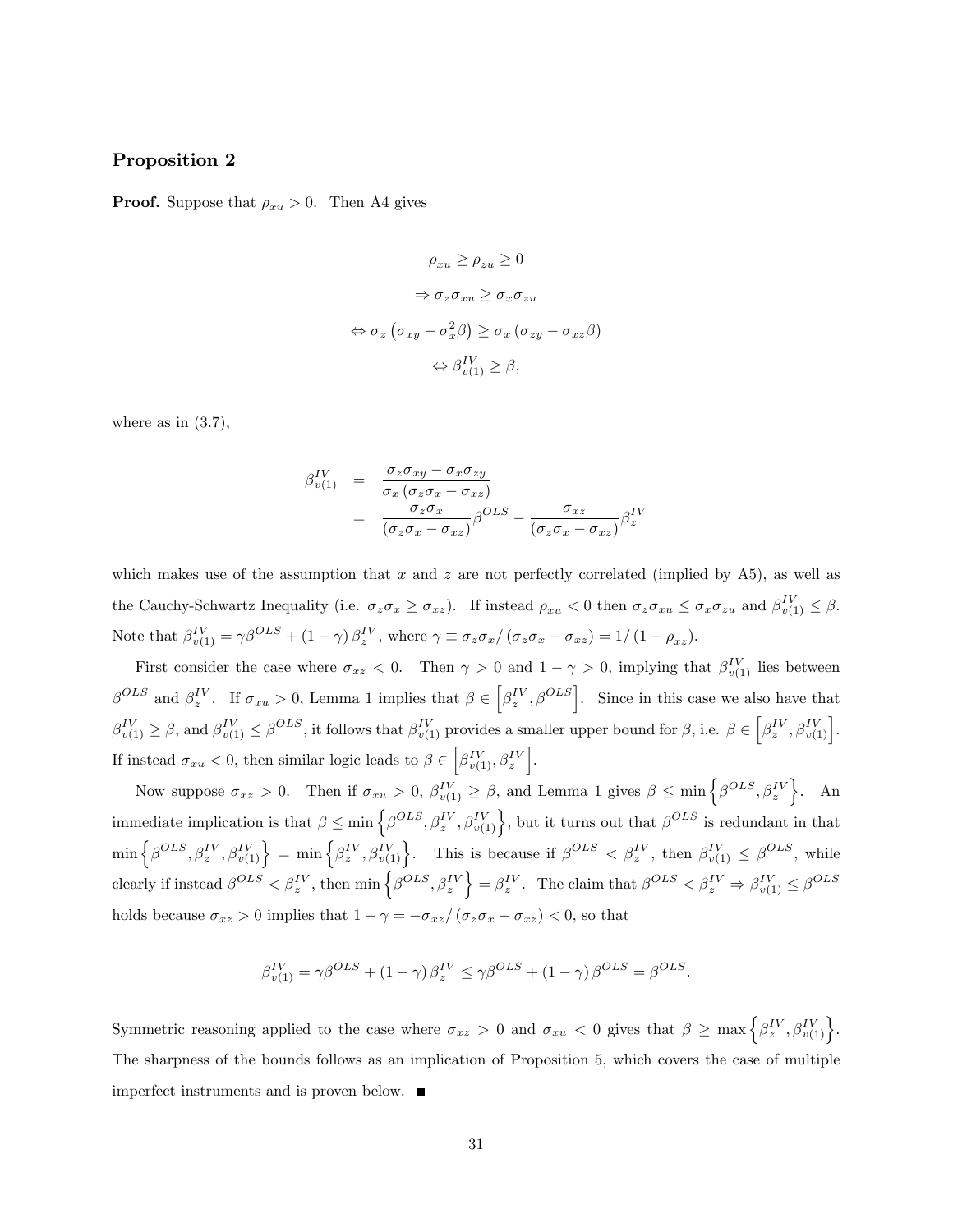### Corollary 2

Proof . Using the above notation,

$$
\beta_{v(1)}^{IV} - \beta_z^{IV} = \gamma \beta^{OLS} + (1 - \gamma) \beta_z^{IV} - \beta_z^{IV} = \gamma \left( \beta^{OLS} - \beta_z^{IV} \right).
$$

Therefore

$$
\frac{\beta_{v(1)}^{IV} - \beta_z^{IV}}{\beta^{OLS} - \beta_z^{IV}} = \gamma = \frac{1}{1 - \rho_{xz}}.
$$

 $\blacksquare$ 

### Proposition 3

**Proof.**A3, A4 and  $\rho_{xu} \ge 0$  give

$$
\rho_{xu} \ge \rho_{zu} \ge 0
$$
  
\n
$$
\Leftrightarrow \sigma_{xu}\sigma_z \ge \sigma_{zu}\sigma_x \ge 0
$$
  
\n
$$
\Leftrightarrow \sigma_{x\tilde{y}}\sigma_z - \sigma_{x\tilde{x}}\sigma_z\beta \ge \sigma_{z\tilde{y}}\sigma_x - \sigma_{z\tilde{x}}\sigma_x\beta \ge 0,
$$

where the third line uses  $\tilde{Y} = \beta \tilde{X} + U$ , which is shown below in Lemma 4 below. The first inequality provides an upper bound on  $\beta$  if  $\sigma_{z\tilde{x}}\sigma_x - \sigma_{x\tilde{x}}\sigma_z$  is negative, and a lower bound if this expression is positive. The second inequality provides an upper bound if  $\sigma_{z\tilde{x}}$  is positive and a lower bound if  $\sigma_{z\tilde{x}}$  is negative. Combining these inequalities gives the conclusion of the proposition.  $\blacksquare$ 

**Lemma 4** Let the conditions of Proposition 3 hold. Then  $\tilde{Y} = \beta \tilde{X} + U$ .

**Proof.**Subtracting  $WE[Z^{w'}W]^{-1}E[Z^{w'}Y]$  from both sides of (3.8) gives

$$
\tilde{Y} = X\beta + W\delta - WE[Z^{w'}W]^{-1} E[Z^{w'}Y] + U
$$
\n
$$
= X\beta + W\delta - WE[Z^{w'}W]^{-1} E[Z^{w'}(X\beta + W\delta + U)] + U
$$
\n
$$
= X\beta + W\delta - WE[Z^{w'}W]^{-1} E[Z^{w'}X]\beta - WE[Z^{w'}W]^{-1} E[Z^{w'}W]\delta + U
$$
\n
$$
= \tilde{X}\beta + U.
$$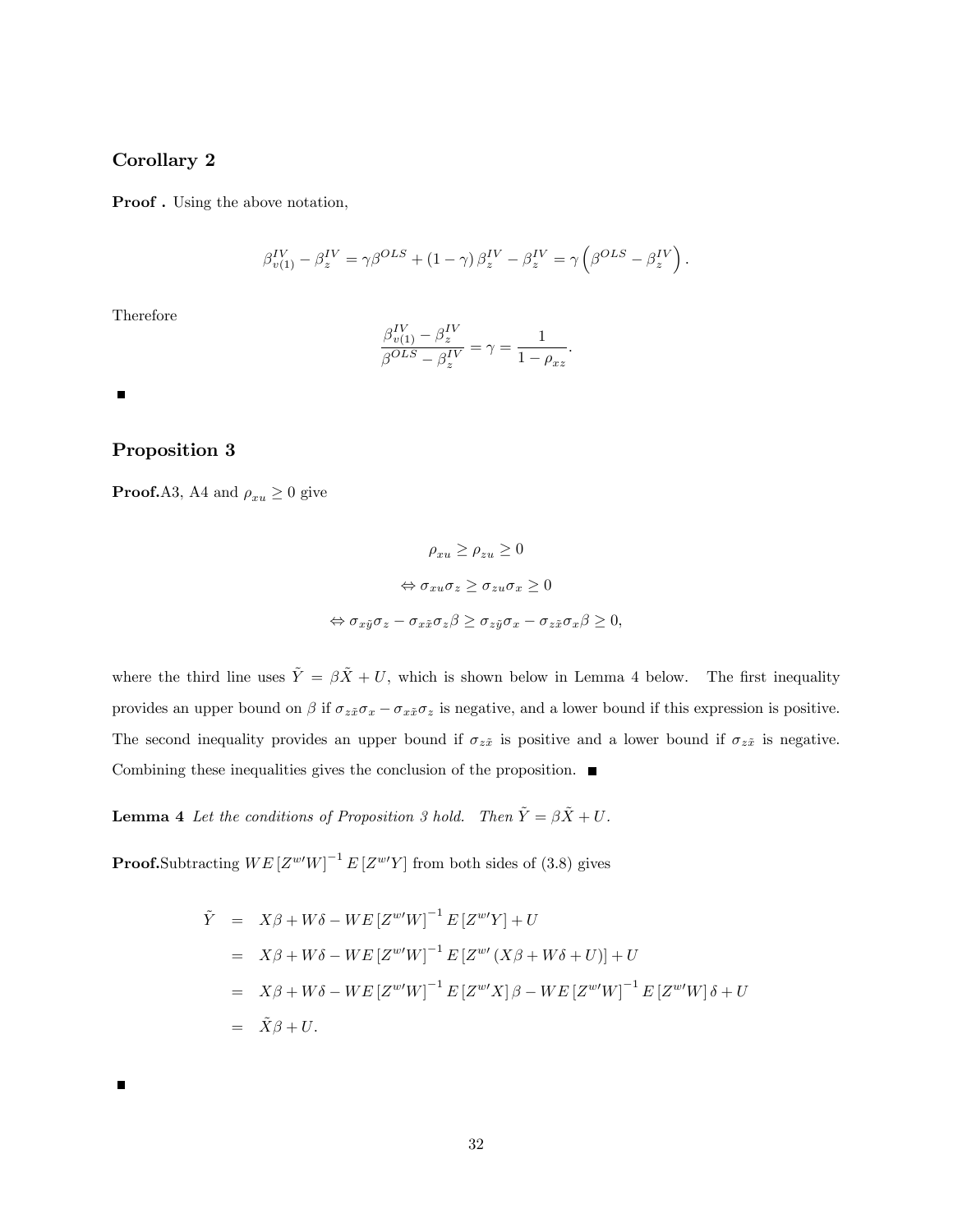### Proposition 4

**Proof.**Starting with the definition of  $\tilde{Y}^*$ , and making use of  $Y^* = Y - X\beta$ , we have that

$$
\tilde{Y}^* = Y^* - W_{-j} E \left[ Z_{-j}^{w'} W_{-j} \right]^{-1} E \left[ Z_{-j}^{w'} Y^* \right]
$$
\n
$$
= Y - X\beta - W_{-j} E \left[ Z_{-j}^{w'} W_{-j} \right]^{-1} E \left[ Z_{-j}^{w'} Y \right] + W_{-j} E \left[ Z_{-j}^{w'} W_{-j} \right]^{-1} E \left[ Z_{-j}^{w'} X \right] \beta
$$
\n
$$
= \tilde{Y} - \tilde{X}\beta,
$$

where  $\tilde{Y} = Y - W_{-j}E\left[Z_{-j}^{w'}W_{-j}\right]^{-1}E\left[Z_{-j}^{w'}Y\right]$ . Now plugging this into (3.11) gives

$$
\delta_j = E \left[ Z_j^{w'} \tilde{W}_j \right]^{-1} E \left[ Z_j^{w'} \tilde{Y}^* \right]
$$
  
= 
$$
E \left[ Z_j^{w'} \tilde{W}_j \right]^{-1} E \left[ Z_j^{w'} \tilde{Y} \right] - E \left[ Z_j^{w'} \tilde{W}_j \right]^{-1} E \left[ Z_j^{w'} \tilde{X} \right] \beta,
$$

so that  $\delta_j$  is linear in  $\beta$ , which delivers the conclusion of the proposition, since all other components of the above expression are point-identified.  $\blacksquare$ 

## Proposition 5

To establish sharpness of the bounds in this proposition, we make use of the following corollary to Proposition 3.

**Corollary 3** If  $\sigma_{xz} < 0$ , then any  $\lambda^* \in [0,1]$  is feasible. If  $\sigma_{xz} > 0$ , then if  $\beta_{v(1)}^{IV} > \beta_z^{IV}$ ,  $\lambda^* \in (\rho_{xz}, 1]$ , while if  $\sigma_{xz} > 0$  and  $\beta_{v(1)}^{IV} < \beta_z^{IV}$ , then  $\lambda^* \in [0, \rho_{xz})$ .

**Proof**. First, write  $\lambda^*$  as a function of  $\beta$ :

$$
\lambda^* = \frac{\sigma_{zu}\sigma_x}{\sigma_{xu}\sigma_z} = \frac{\sigma_x\sigma_{\tilde{y}z} - \beta\sigma_x\sigma_{\tilde{x}z}}{\sigma_z\sigma_{x\tilde{y}} - \beta\sigma_z\sigma_{\tilde{x}x}},\tag{6.1}
$$

where  $\tilde{Y}$  and  $\tilde{X}$  are as defined in Lemma 4, so that the above equality follows from  $U = \tilde{Y} - \tilde{X}\beta$ . The derivative of  $\lambda^*$  with respect to  $\beta$  is

$$
\frac{d\lambda^*}{d\beta} = \sigma_x \sigma_z \frac{\sigma_{\tilde{x}x} \sigma_{\tilde{y}z} - \sigma_{\tilde{x}z} \sigma_{x\tilde{y}}}{(\sigma_z \sigma_{\tilde{x}y} - \beta \sigma_z \sigma_{\tilde{x}x})^2},
$$

from which we see that  $\lambda^*$  monotone in  $\beta$  in the direction of  $\sigma_{\tilde{x}x}\sigma_{\tilde{y}z}-\sigma_{\tilde{x}z}\sigma_{x\tilde{y}}$ .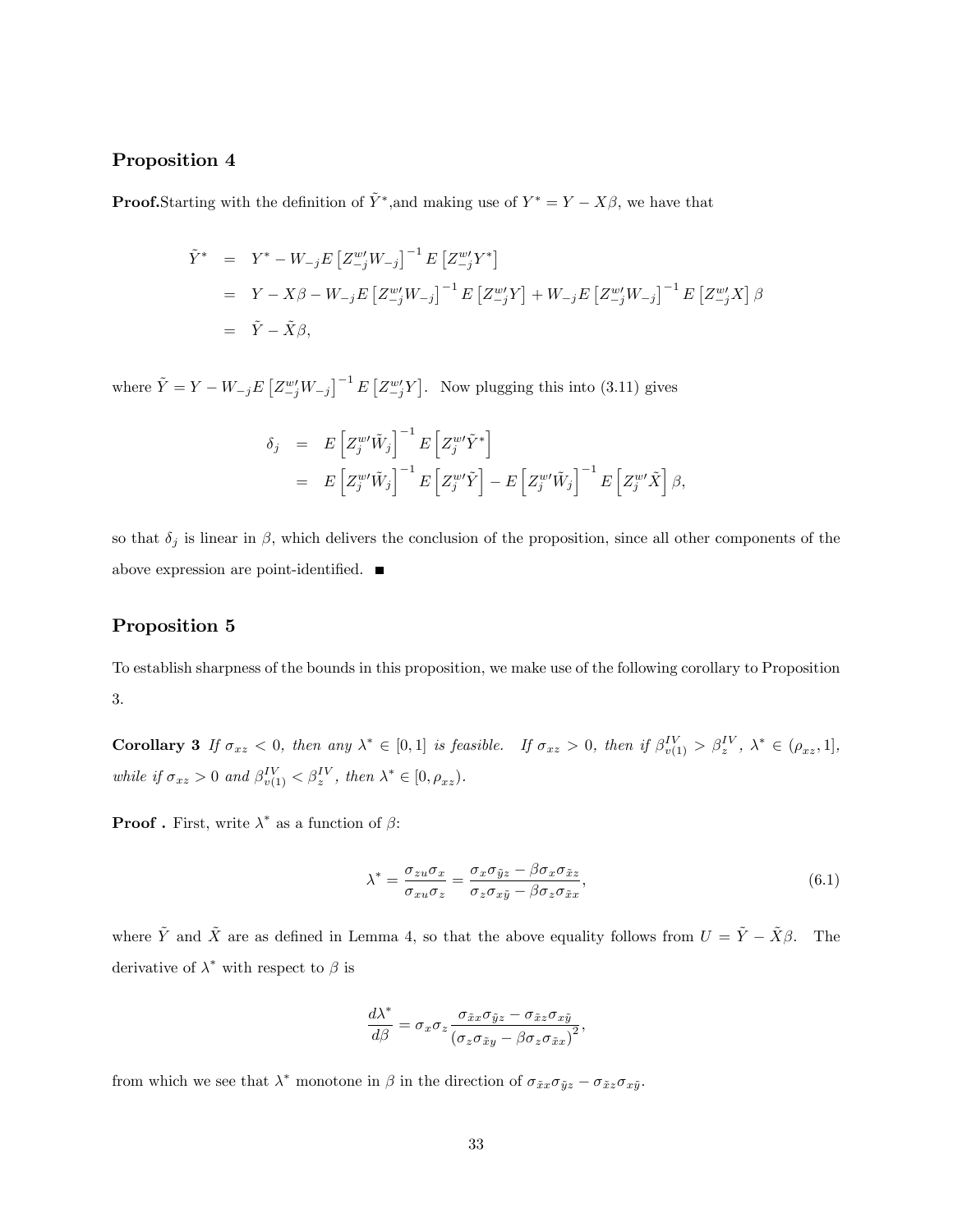First suppose the bounds are two-sided, in which case  $(\sigma_{z\tilde{x}}\sigma_x - \sigma_{x\tilde{x}}\sigma_z)\sigma_{z\tilde{x}} > 0$ . Then the bounds on  $\beta$ from Proposition 3 are  $\frac{\sigma_{z\tilde{y}}}{\sigma_{z\tilde{x}}}$  and  $\frac{\sigma_{z\tilde{y}}\sigma_{x}-\sigma_{x\tilde{y}}\sigma_{z}}{\sigma_{z\tilde{x}}\sigma_{x}-\sigma_{x\tilde{x}}\sigma_{z}}$  $\frac{z_2y \sigma_x}{\sigma_z \bar{x} \sigma_x - \sigma_x \bar{x} \sigma_z}$ . These correspond to values of  $\lambda^*$  of 0 and 1, respectively, and as  $\beta$  lies between these values we have that  $\lambda^* \in [0,1]$ . If instead  $(\sigma_{z\tilde{x}}\sigma_x - \sigma_{x\tilde{x}}\sigma_z) \sigma_{z\tilde{x}} \leq 0$ , the bounds are one-sided, and we can again trace out the feasible values of  $\lambda^*$  as a function of  $\beta$ . We now further break this case into the following subcases:

Case 3 
$$
\sigma_{z\tilde{x}} < 0
$$
. Then  $\beta \in \left[\max\left\{\frac{\sigma_{z\tilde{y}}}{\sigma_{z\tilde{x}}}, \frac{\sigma_{z\tilde{y}}\sigma_{x} - \sigma_{x\tilde{y}}\sigma_{z}}{\sigma_{z\tilde{x}}\sigma_{x} - \sigma_{x\tilde{x}}\sigma_{z}}\right\}, \infty\right)$  and  $\sigma_{z\tilde{x}}\sigma_{x} - \sigma_{x\tilde{x}}\sigma_{z} \geq 0$ .

- 1. If  $\frac{\sigma_{z\tilde{y}}\sigma_{x}-\sigma_{x\tilde{y}}\sigma_{z}}{z}$  $\frac{\sigma_{z\tilde{y}}\sigma_{x}-\sigma_{x\tilde{y}}\sigma_{z}}{\sigma_{z\tilde{x}}\sigma_{x}-\sigma_{x\tilde{x}}\sigma_{z}} > \frac{\sigma_{z\tilde{y}}}{\sigma_{z\tilde{x}}}$  $\frac{\partial z}{\partial z} = \frac{\partial z}{\partial x}$ , then  $\sigma_{z\tilde{y}}\sigma_{x\tilde{x}} - \sigma_{z\tilde{x}}\sigma_{x\tilde{y}} < 0, \ \beta \in$  $\int \underline{\sigma_{z\tilde{y}}\sigma_{x}-\sigma_{x\tilde{y}}\sigma_{z}}$  $\frac{\sigma zy^{\sigma}x - \sigma xyz^{\sigma}z}{\sigma z\tilde{x}\sigma_x - \sigma_{x\tilde{x}}\sigma_z}, \infty$  $\int$ , and  $\frac{d\lambda^*}{d\beta} < 0$ . Thus the upper bound on  $\lambda^*$  is 1, when  $\beta = \frac{\sigma_{z\tilde{y}}\sigma_x - \sigma_{x\tilde{y}}\sigma_z}{\sigma_{z}}$  $\frac{\partial z_y \partial x}{\partial z \partial x - \partial x \partial y}$ . Using L'Hospital's rule, if follows that the limit of  $\lambda^*$  as  $\beta \to \infty$  is  $\lambda^* = \frac{\sigma_x \sigma_{\tilde{x}z}}{\sigma_x \sigma_{\tilde{x}z}}$  $\frac{\partial}{\partial x} \frac{\partial}{\partial x} \frac{\partial}{\partial x}$ , which is  $\geq 0$  from the inequalities  $\sigma_{z\tilde{x}}\sigma_x - \sigma_{x\tilde{x}}\sigma_z \geq 0$  (since  $\left(\sigma_{z\tilde{x}}\sigma_{x}-\sigma_{x\tilde{x}}\sigma_{z}\right)\sigma_{z\tilde{x}}\leq0\right)~and~\sigma_{z\tilde{x}}<0.$
- 2. If  $\frac{\sigma_{z\tilde{y}}\sigma_{x}-\sigma_{x\tilde{y}}\sigma_{z}}{z}$  $\frac{1}{\sigma_{z\tilde{x}}\sigma_{x}-\sigma_{x\tilde{x}}\sigma_{z}} \leq$  $\sigma_{z\tilde{y}}$  $\frac{\partial z}{\partial z}$ , then  $\sigma_{z\tilde{y}}\sigma_{x\tilde{x}}-\sigma_{z\tilde{x}}\sigma_{x\tilde{y}}\geq 0, \beta \in$  $\int \sigma_{z\tilde{y}}$  $\frac{\sigma z y}{\sigma z \tilde{x}}, \infty$ ), and  $\frac{d\lambda^*}{d\beta} \geq 0$ . Thus the lower bound on  $\lambda^*$  is 0, when  $\beta = \frac{\sigma_{z\tilde{y}}}{\sigma_{z\tilde{y}}}$  $\frac{\partial z}{\partial z}$ . The upper bound on  $\lambda^*$  is the limit of expression (6.1) as  $\beta \to \infty$ , which is  $\lambda^* = \frac{\sigma_x \sigma_{\tilde{x}z}}{k}$  $\frac{\partial}{\partial x} \frac{\partial}{\partial x} \frac{\partial}{\partial x} \geq 0$ , again since  $\sigma_{z\tilde{x}} \sigma_x - \sigma_{x\tilde{x}} \sigma_z \geq 0$ .

**Case 4**  $\sigma_{z\tilde{x}} > 0$ . Then  $\beta \in$  $\left(-\infty, \min\left\{\frac{\sigma_{z\tilde{y}}}{\sigma_{z\tilde{y}}} \right\}\right]$  $\frac{\sigma_{z\tilde{y}}}{\sigma_{z\tilde{x}}}, \frac{\sigma_{z\tilde{y}}\sigma_{x}-\sigma_{x\tilde{y}}\sigma_{z}}{\sigma_{z\tilde{x}}\sigma_{x}-\sigma_{x\tilde{x}}\sigma_{z}}$  $\frac{\sigma_{z\tilde{y}}\sigma_x - \sigma_{x\tilde{y}}\sigma_z}{\sigma_{z\tilde{x}}\sigma_x - \sigma_{x\tilde{x}}\sigma_z}$  and  $\sigma_{z\tilde{x}}\sigma_x - \sigma_{x\tilde{x}}\sigma_z \leq 0$ . Following the same logic as when  $\sigma_{z\tilde{x}} < 0$ , we have that when  $\frac{\sigma_{z\tilde{y}}}{\sigma_{z\tilde{x}}} < \frac{\sigma_{z\tilde{y}}\sigma_x - \sigma_{x\tilde{y}}\sigma_z}{\sigma_{z\tilde{x}}\sigma_x - \sigma_{x\tilde{x}}\sigma_z}$  $\frac{\sigma_{z\tilde{y}}\sigma_x - \sigma_{x\tilde{y}}\sigma_z}{\sigma_{z\tilde{x}}\sigma_x - \sigma_{x\tilde{x}}\sigma_z}, \frac{d\lambda^*}{d\beta} < 0$ , and  $\lambda^*$  as a function of  $\beta$ takes values on the interval  $\Big[0, \frac{\sigma_x \sigma_{\tilde{x}z}}{2}\Big]$  $\sigma_z\sigma_{\tilde{x}x}$ ). When instead  $\frac{\sigma_{z\tilde{y}}}{\sigma_{z\tilde{x}}} \ge \frac{\sigma_{z\tilde{y}}\sigma_x - \sigma_{x\tilde{y}}\sigma_z}{\sigma_{z\tilde{x}}\sigma_x - \sigma_{x\tilde{x}}\sigma_z}$  $\frac{\sigma_{zy}\sigma_x - \sigma_{xy}\sigma_z}{\sigma_{z\tilde{x}}\sigma_x - \sigma_{x\tilde{x}}\sigma_z}, \lambda^* \in$  $\int \sigma_x \sigma_{\tilde{x}z}$  $\frac{\sigma_x \sigma_{xz}}{\sigma_z \sigma_{\tilde{x}x}}, 1$ Ĭ. . In both  $cases, \frac{\sigma_x \sigma_{\tilde{x}z}}{x}$  $\frac{\partial}{\partial z}\frac{\partial}{\partial x}\frac{\partial}{\partial z} \in [0,1]$  follows from the inequalities  $\sigma_{z\tilde{x}}\sigma_x - \sigma_{x\tilde{x}}\sigma_z \leq 0$  and  $\sigma_{z\tilde{x}} > 0$ .

Having established Corollary 3, we now provide the proof of Proposition 5.

**Proof** .  $\beta \in B^*$  as defined in the statement of the proposition follows immediately from Proposition 2 in the simple linear model, and more generally from Proposition 3. This is because Proposition 3 can be applied to each  $Z_j$  individually, yielding that  $\beta$  must fall in the intersection of each of the bounds obtained with each  $Z_j$  individually. It remains to show that these bounds are sharp, i.e. that any value of  $\beta \in B^*$  is feasible. To this end, we make use of Corollary 3, which gives upper and lower bounds on  $\lambda_j^*$  for each j. Consider any  $\beta \in B^*$ . Then by (2.3b) there exists for each j a  $\lambda_j^*$  contained in the bounds given by Corollary 3 such that

$$
\beta = \frac{\sigma_{\tilde{y}z_j}\sigma_x - \sigma_{x\tilde{y}}\sigma_{z_j}\lambda_j^*}{\sigma_x\sigma_{\tilde{x}z_j} - \sigma_{\tilde{x}x}\sigma_{z_j}\lambda_j^*},\tag{6.2}
$$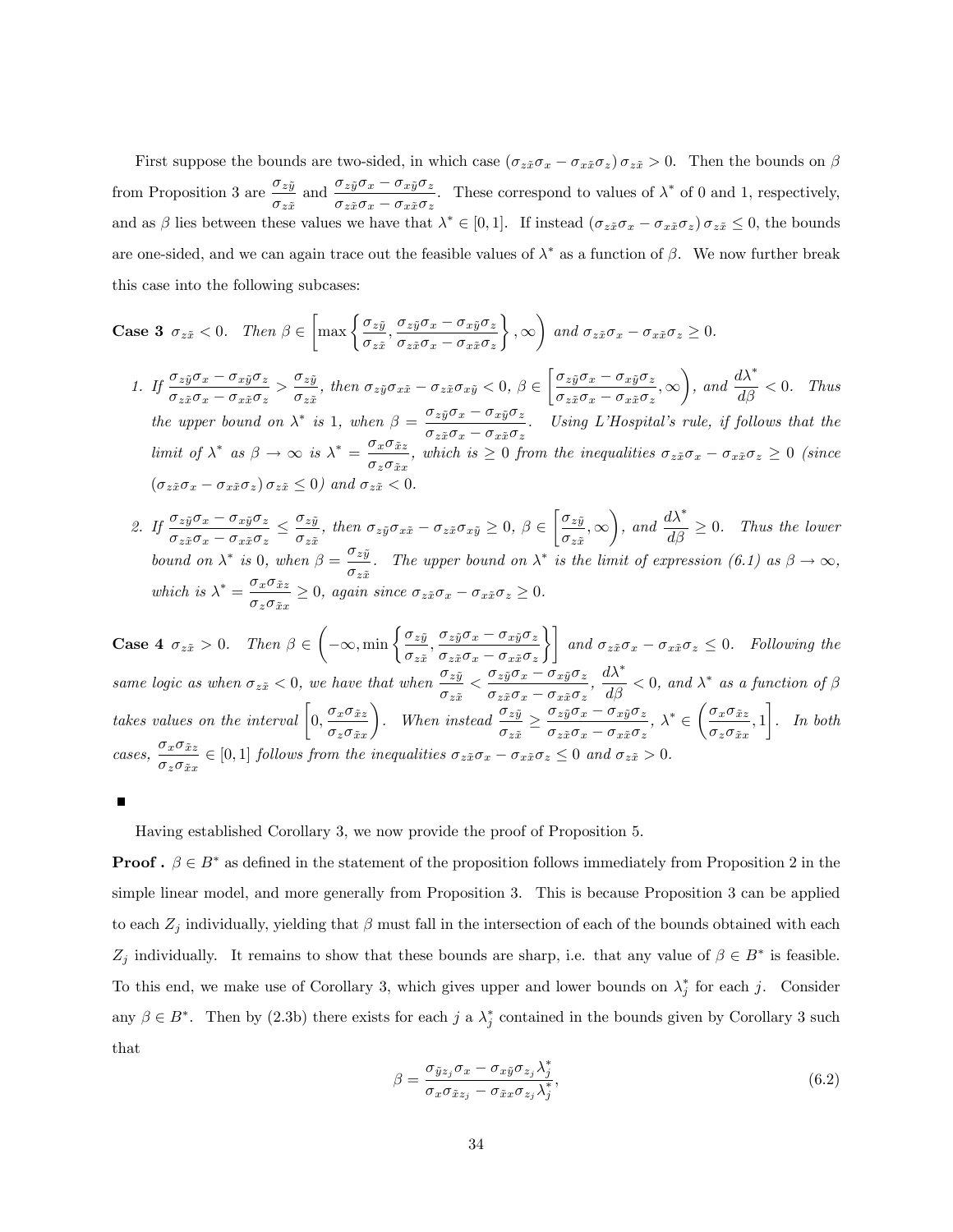where  $\tilde{Y}$  and  $\tilde{X}$  are as defined in (3.10a) and (3.10b). Define  $U = \tilde{Y} - \tilde{X}\beta$ . Then straightforward algebra shows that  $(6.2) \Rightarrow \rho_{zu}/\rho_{xu} = \lambda_j^*$ , for any j. Since by Corollary 3  $\lambda_j^* \in [0,1]$ , it follows that A3 and A4 hold. Thus the joint distribution of  $(W, Y, X, Z, U)$  satisfies our modeling assumptions, verifying that the conjectured value of  $\beta \in B^*$  is indeed feasible.

### Lemma 3

**Proof.** We assume that condition (i) holds, and show it is equivalent to (ii). Condition (i) holds if and only if there exists  $\gamma^* \in [0,1]$  such that  $\gamma^* \sigma_{z_2u} - (1 - \gamma^*) \sigma_{z_1u} \ge 0$  and  $\gamma^* \sigma_{\tilde{x}z_2} - (1 - \gamma^*) \sigma_{\tilde{x}z_1} < 0$ , or equivalently

$$
\gamma^* \ge \frac{\sigma_{z_1 u}}{\sigma_{z_1 u} + \sigma_{z_2 u}} \ge 0,\tag{6.3}
$$

and

$$
\gamma^* < \frac{\sigma_{\tilde{x}z_1}}{\sigma_{\tilde{x}z_1} + \sigma_{\tilde{x}z_2}} \le 1,\tag{6.4}
$$

from which it follows that

$$
\frac{\sigma_{\tilde{x}z_1}}{\sigma_{\tilde{x}z_1} + \sigma_{\tilde{x}z_2}} - \frac{\sigma_{z_1u}}{\sigma_{z_1u} + \sigma_{z_2u}} \ge 0.
$$

Substituting  $\sigma_{z_j u} = \sigma_{z_j \tilde{y}} - \sigma_{\tilde{x} z_j} \beta$  for  $j = 1, 2$  and collecting terms gives  $\sigma_{z_1 \tilde{y}} \sigma_{\tilde{x} z_2} < \sigma_{z_2 \tilde{y}} \sigma_{\tilde{x} z_1}$ , condition (iii). From the inequalities  $\sigma_{z_ju} \geq 0$  and  $\sigma_{\tilde{x}z_j} > 0$  it also follows that (iii)  $\Rightarrow$  (i). The equivalence of (i) and (ii) follows since (6.3) holds if and only if  $\frac{\sigma_{\tilde{x}z_1}}{\sigma_{\tilde{x}z_1}}$  $\frac{\sigma_{\tilde{x}z_1}}{\sigma_{\tilde{x}z_2}} > \frac{\gamma^*}{1-\gamma}$  $\frac{\gamma^*}{1-\gamma^*}$ , and (6.4) holds if and only if  $\frac{\gamma^*}{1-\gamma^*}$  $\frac{\gamma^*}{1-\gamma^*} > \frac{\sigma_{z_1u}}{\sigma_{z_2u}}$  $\frac{\sigma_{z_1u}}{\sigma_{z_2u}}$ . That the inequality delivering two-sided bounds is implied by the partial covariance between X and  $\omega(\gamma^*)$  being negative (which is part of condition (i)) follows from first noting that this partial covariance is equal to  $\sigma_{\tilde{x}\omega(\gamma^*)}$ , and then by using the fact that  $\sigma_{x\tilde{x}} > 0$ . This implies that  $\sigma_{\omega(\gamma^*)\tilde{x}} < 0 \Rightarrow (\sigma_{\omega(\gamma^*)\tilde{x}}\sigma_x - \sigma_{x\tilde{x}}\sigma_{\omega(\gamma^*)}) < 0$ , and consequently that  $(\sigma_{\omega(\gamma^*)\tilde{x}}\sigma_x - \sigma_{x\tilde{x}}\sigma_{\omega(\gamma^*)}) \sigma_{\omega(\gamma^*)\tilde{x}} > 0.$ 

#### Proposition 6

**Proof** . The proof follows by application of Proposition 5 with  $\omega(\gamma^*)$  as an IIV for X.

## Appendix B: A model of IIV in demand

In this appendix, we provide a model of demand in which the IIV assumptions hold. To make the example as transparent as possible, we consider linear demand for a single product sold by a monopolist. This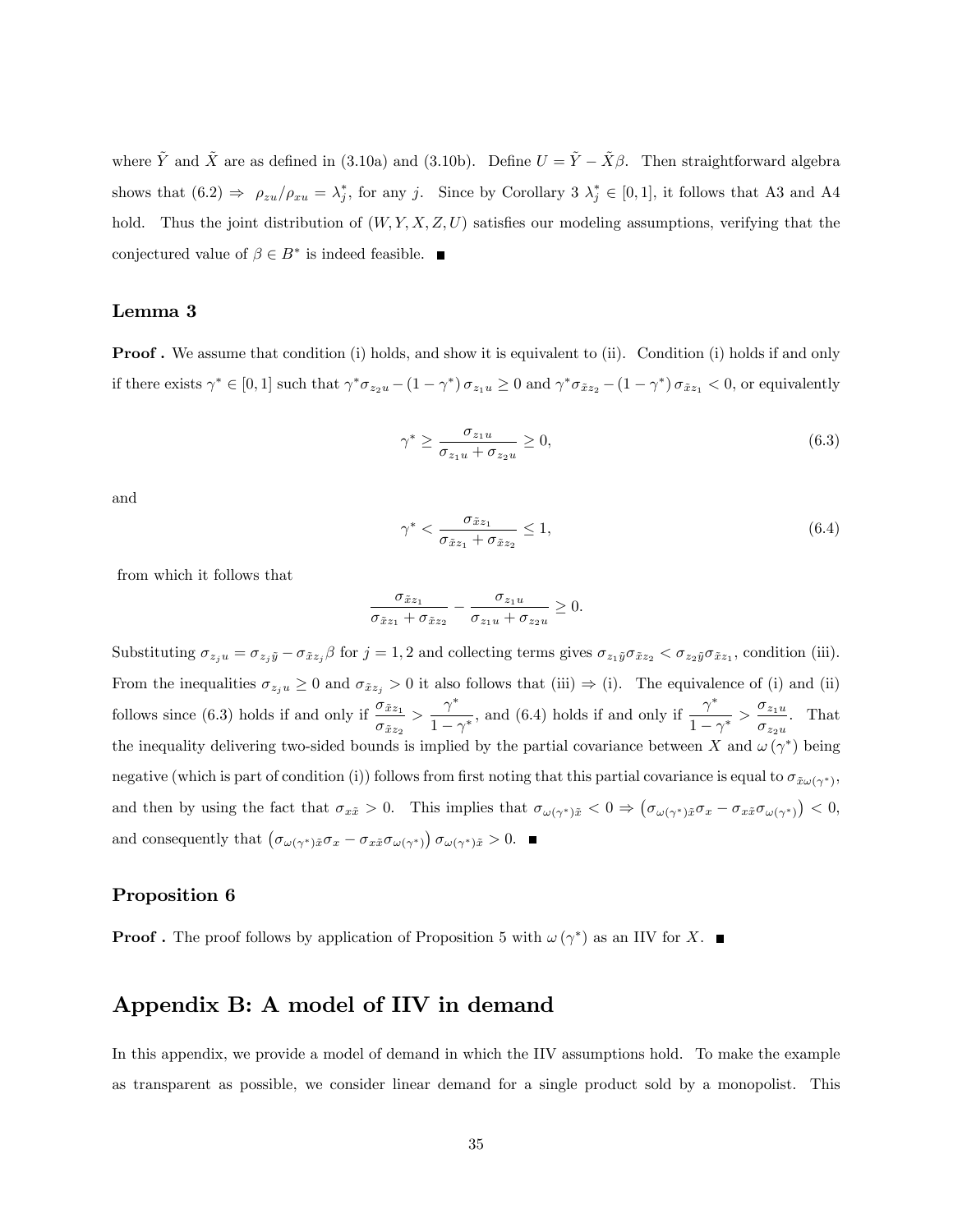basic model captures the essential features that make our assumptions plausible. The example extends to differentiated product markets, where the residual demand curve for any single differentiated product plays the role of the demand for the homogenous product in our example here.

Consider the demand for the good in four distinct geographic markets, which we denote A1, A2, B1, and B2. The markets A1 and A2 are in region A and are geographically close to one another, while B1 and B2 are in region  $B$ . But region  $A$  and  $B$  are far away from each other.

Suppose demand in each market  $m \in \{A1, A2, B1, B2\}$  at time t has the form

$$
Q_{mt} = \alpha_m + \beta p_{mt} + \epsilon_{mt},
$$

where  $Q_{mt}$  is quantity demanded,  $p_{mt}$  is price, and  $\epsilon_{mt}$  is an unobservable (to the researcher) demand shifter, e.g. unobserved promotional activities. Quantity and price are observed for each market. Assume for simplicity that for each market,  $Var(\epsilon_{mt}) = \sigma_{\varepsilon}$ .

A monopolist maximizing one period profits, with constant marginal cost and facing this demand curve will set prices

$$
p_{mt} = \frac{mc_{mt}}{2} - \frac{\alpha_m + \epsilon_{mt}}{2\beta},
$$

where  $mc_{mt}$  denotes marginal cost. If  $\beta < 0$  (downward sloping demand) then  $Cov(p_{mt}, \epsilon_{mt}) > 0$ , and least squares estimation of the demand equation will yield biased estimates.

Assume that  $Cov(mc_{mt}, \epsilon_{nt}) = 0$  for all m and n, and that  $Var(mc_{mt}) = \sigma_{mc}$ . The covariance between the price in city  $m$  and the the demand error in city  $n$  is

$$
Cov(p_{mt}, \epsilon_{nt}) = -\frac{1}{2\beta}Cov(\epsilon_{mt}, \epsilon_{nt}),
$$

If  $Cov(\epsilon_{mt}, \epsilon_{nt}) = 0$  then  $p_{mt}$  is a valid instrument for  $p_{nt}$  in estimating the demand equation. However, if  $Cov(\epsilon_{mt}, \epsilon_{nt}) > 0$  then the price in the other city is not a valid IV. If  $Corr(\epsilon_{mt}, \epsilon_{nt}) < 1$  then  $Corr(p_{mt}, \epsilon_{mt}) > 0$  $Corr(p_{mt}, \epsilon_{nt}) > 0$  and our assumptions A3 and A4 are satisfied.

In order to examine whether we get one- or two-sided bounds we examine the covariance of prices in any two markets  $m$  and  $n$  given by

$$
cov(p_{mt}, p_{nt}) = \frac{1}{4} \left( cov(mc_{mt}, mc_{nt}) + \frac{1}{\beta^2} cov(\epsilon_{mt}, \epsilon_{nt}) \right).
$$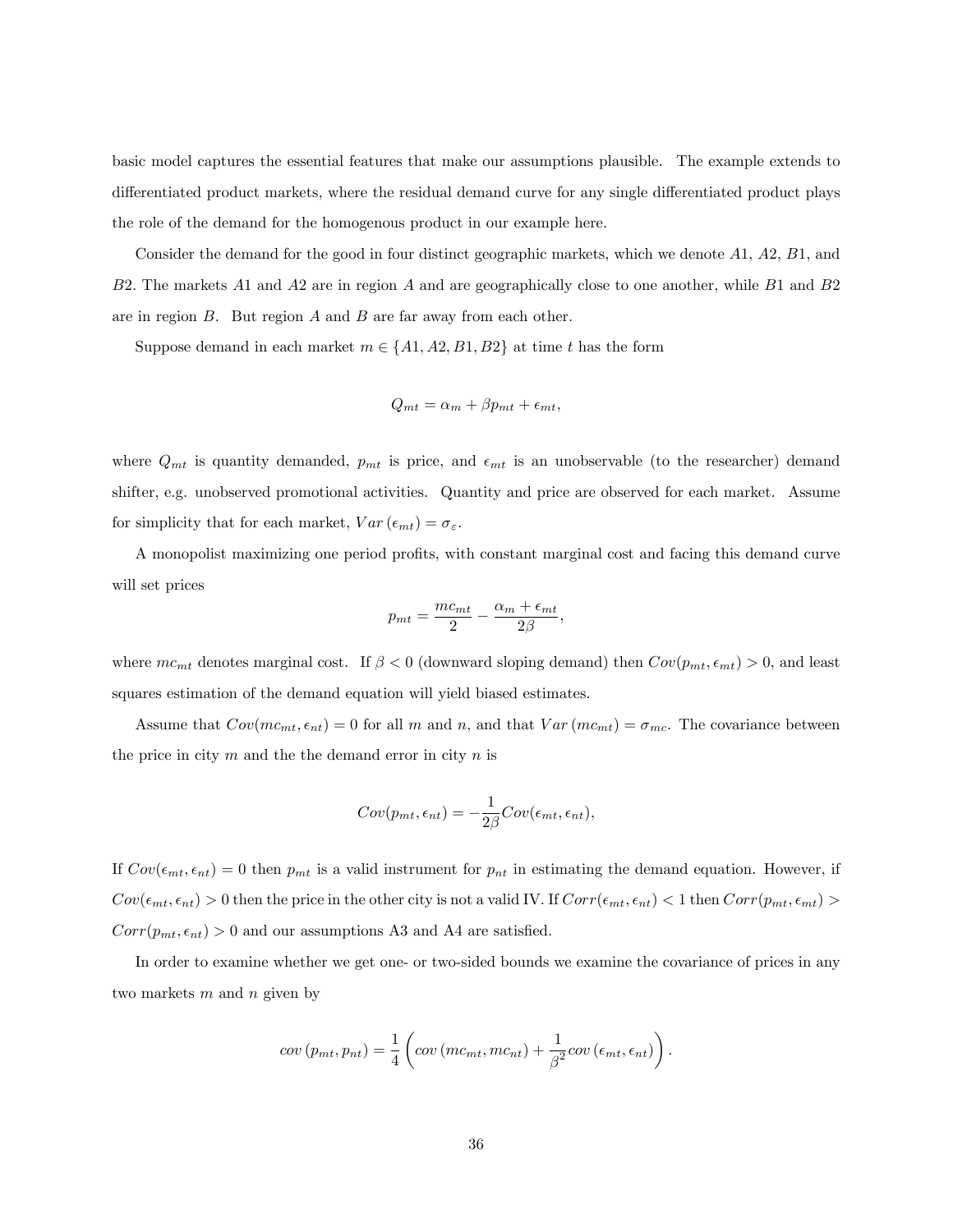As long as  $cov(mc_{mt}, mc_{nt}) \ge 0$  then  $cov(p_{mt}, p_{nt}) > 0$ , and using  $p_{mt}$  as an IIV will yield only a one-sided bound. To get a two-sided bound we exploit regional differences.

Assume that marginal costs are more correlated within a region than across regions. So, for example,  $cov(m_{A1,t}, mc_{A2,t}) > cov(m_{A1,t}, mc_{B1,t}) \geq 0$ . On the other hand assume that demand shocks are more correlated across similar markets than within regions, so that  $cov(\epsilon_{A1,t}, \epsilon_{B1,t}) > cov(\epsilon_{A1,t}, \epsilon_{A2,t}) \geq 0$ , then the conditions of Proposition 6 are satisfied.

<sup>&</sup>lt;sup>5</sup>As we noted in section 3.3, this is actually a stronger assumption than we need.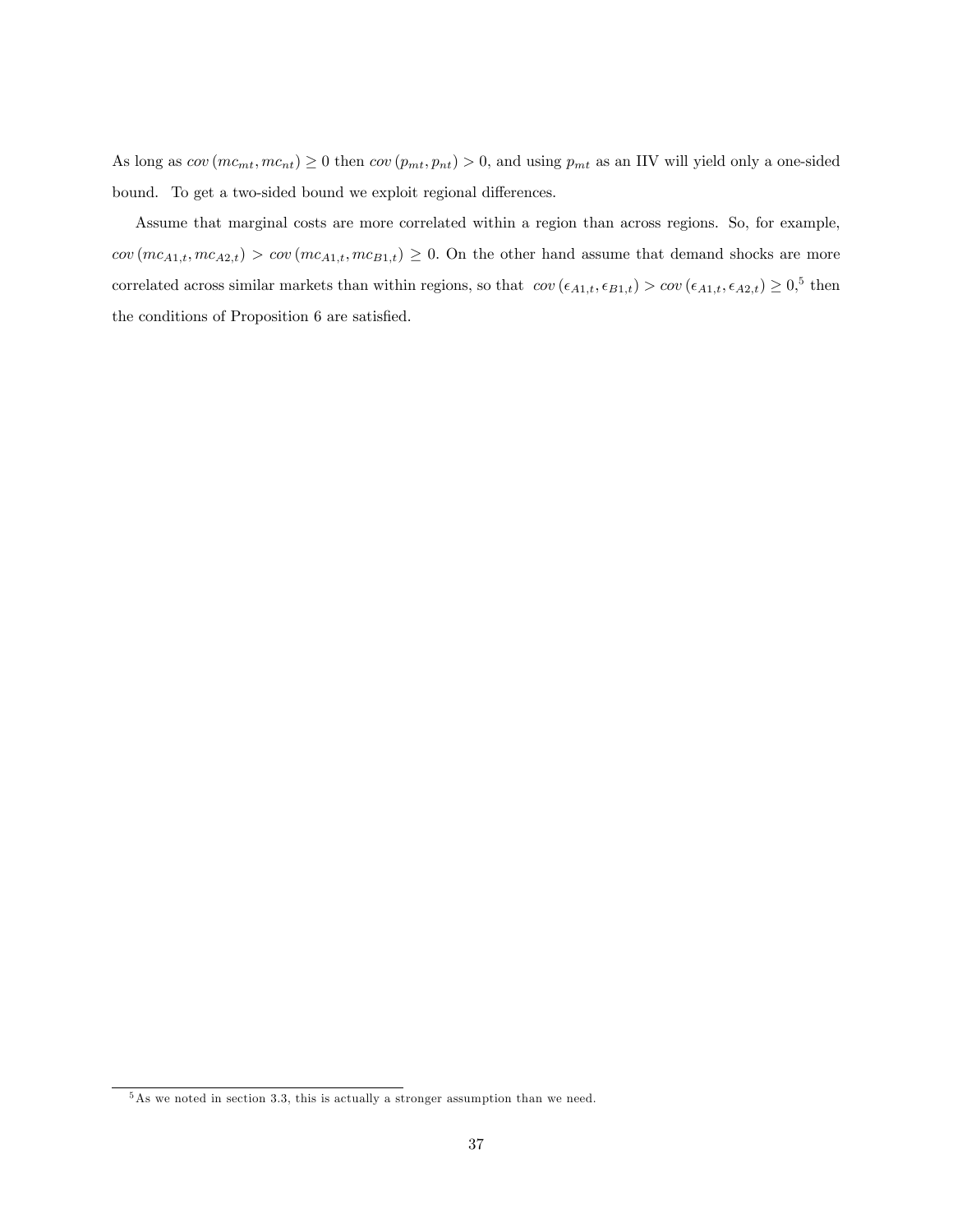|                        | All firms |        | present in 2 periods |        |      | balanced panel |
|------------------------|-----------|--------|----------------------|--------|------|----------------|
| Variable               | mean      | st dev | mean                 | st dev | mean | st dev         |
| Log sales              | 5.67      | 1.96   | 6.20                 | 1.86   | 6.91 | 1.84           |
| Log employment         | 1.26      | 1.78   | 1.71                 | 1.69   | 2.41 | 1.62           |
| Log capital            | 4.47      | 2.22   | 5.09                 | 2.11   | 5.92 | 2.06           |
| $Log R&D\$ capital     | 3.40      | 2.03   | 4.00                 | 1.98   | 4.89 | 1.93           |
| Log capital investment | 2.67      | 2.17   | 3.19                 | 2.14   | 4.07 | 2.06           |
| Log R&D                | 1.79      | 2.05   | 2.32                 | 2.07   | 3.22 | 1.99           |
| $N =$                  | 2971      |        |                      | 1502   | 856  |                |

Table 1: Summary Statistics Production Data

Source: date from Griliches and Mairesse (1998) (see Hall (1990) for further information on the data)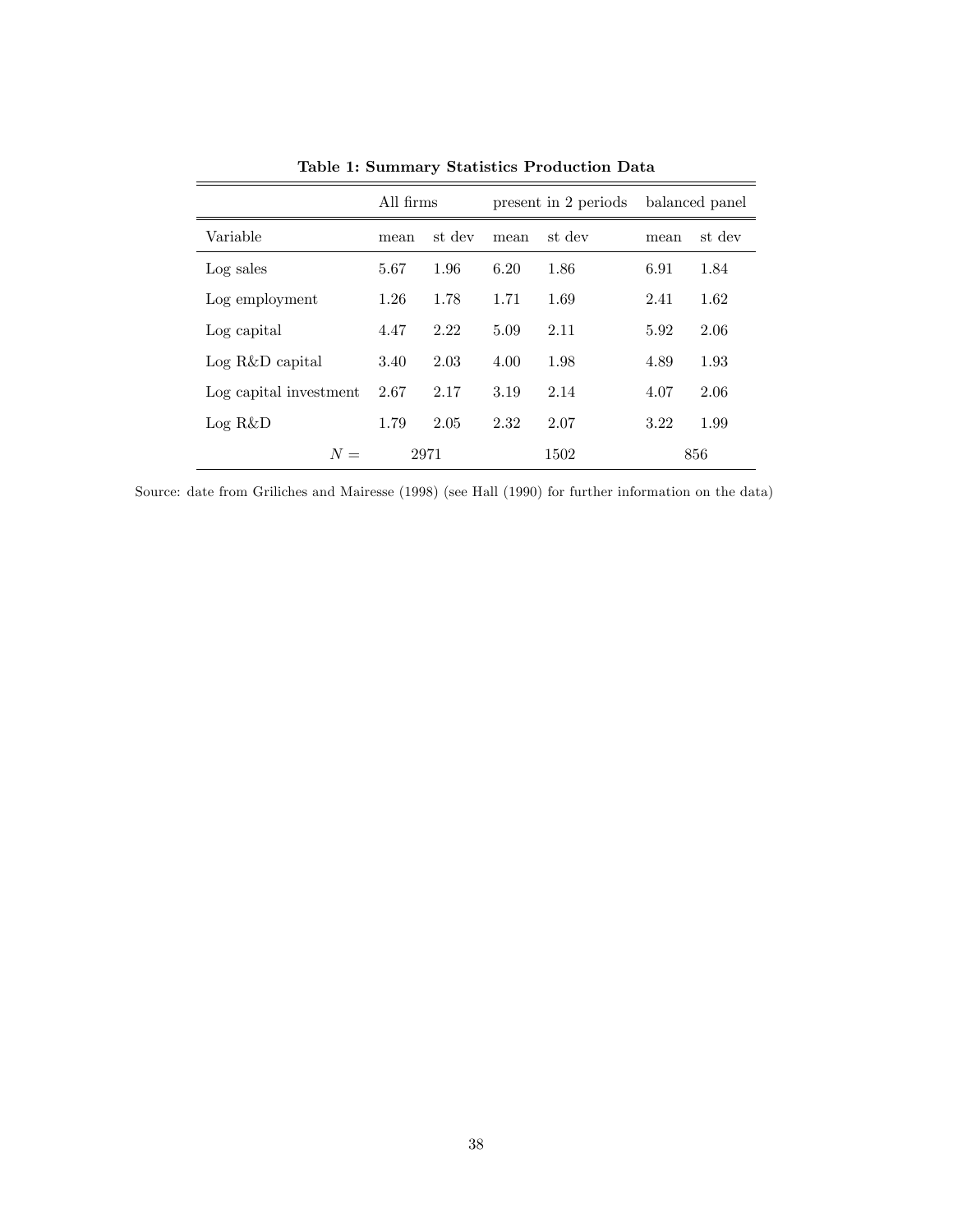|                    | (1)        | (2)      | (3)    | (4)     | (5)        | (6)              | (7)              | (8)              |
|--------------------|------------|----------|--------|---------|------------|------------------|------------------|------------------|
|                    | <b>OLS</b> | 1st diff | OP     | AB      | BB         | IIV1             | IIV <sub>2</sub> | both IIV         |
| Log employment     | 0.54       | 0.74     | 0.58   | 0.14    | $\,0.63\,$ | [0.50 0.71]      | [0.62 0.72]      | [0.62 0.71]      |
|                    | (0.01)     | (0.02)   | (0.01) | (0.41)  | (0.09)     | $(0.07\;0.77)$   | $(0.38\ 0.77)$   | $(0.34\;0.78)$   |
|                    |            |          |        |         |            | $(0.10\;0.77)$   | $(0.38\;0.77)$   | $(0.35\;0.78)$   |
|                    |            |          |        |         |            | $(0.14\;0.76)$   | $(0.41\;0.77)$   | $(0.37\;0.77)$   |
| Log of capital     | 0.39       | 0.12     | 0.34   | 0.80    | $0.31\,$   | $[0.13 \; 0.23]$ | [0.12 0.17]      | $[0.13 \; 0.17]$ |
|                    | (0.01)     | (0.02)   | (0.01) | (0.31)  | (0.06)     | $(0.09\; 0.44)$  | $(0.09\;0.29)$   | $(0.09\;0.47)$   |
|                    |            |          |        |         |            | $(0.09\; 0.43)$  | $(0.09\;0.29)$   | $(0.09\;0.46)$   |
|                    |            |          |        |         |            | $(0.10\;0.41)$   | $(0.10\;0.27)$   | $(0.09\; 0.44)$  |
| Log of R&D Capital | 0.05       | 0.04     | 0.06   | $-0.29$ | 0.01       | [0.05 0.08]      | [0.04 0.06]      | [0.05 0.06]      |
|                    | (0.01)     | (0.02)   | (0.01) | (0.23)  | (0.05)     | $(0.01\;0.16)$   | $(0.01\;0.15)$   | $(0.01\;0.18)$   |
|                    |            |          |        |         |            | $(0.01\;0.16)$   | $(0.01\;0.12)$   | $(0.01\;0.18)$   |
|                    |            |          |        |         |            | (0.02 0.15)      | (0.02 0.11)      | (0.02 0.17)      |

Table 2: Production Function Estimates

The dependent variable in all columns is the log of sales. The sample includes 1502 observations and includes only firms that were present for 2 or more periods. The regressions also include a dummy variable for the computer industry (SIC 357), and annual dummy variables interacted with the computer dummy. The column labeled OP presents results from an Olley-Pakes specification, AB from a Arellano and Bond type estimation (first differences instrumented with lagged values), and BB a Blundell-Bond "system" estimator (where we add moments that instrument for a levels equation using differences). Standard errors are reported in parentheses. In columns 6-8 we report 95% confidence intervals (CI) using the method described in Section 4: the top number reports the CI for the identified set, the bottom number is the CI for the parameter and the middle number report the CI with uniform asymptotic coverage.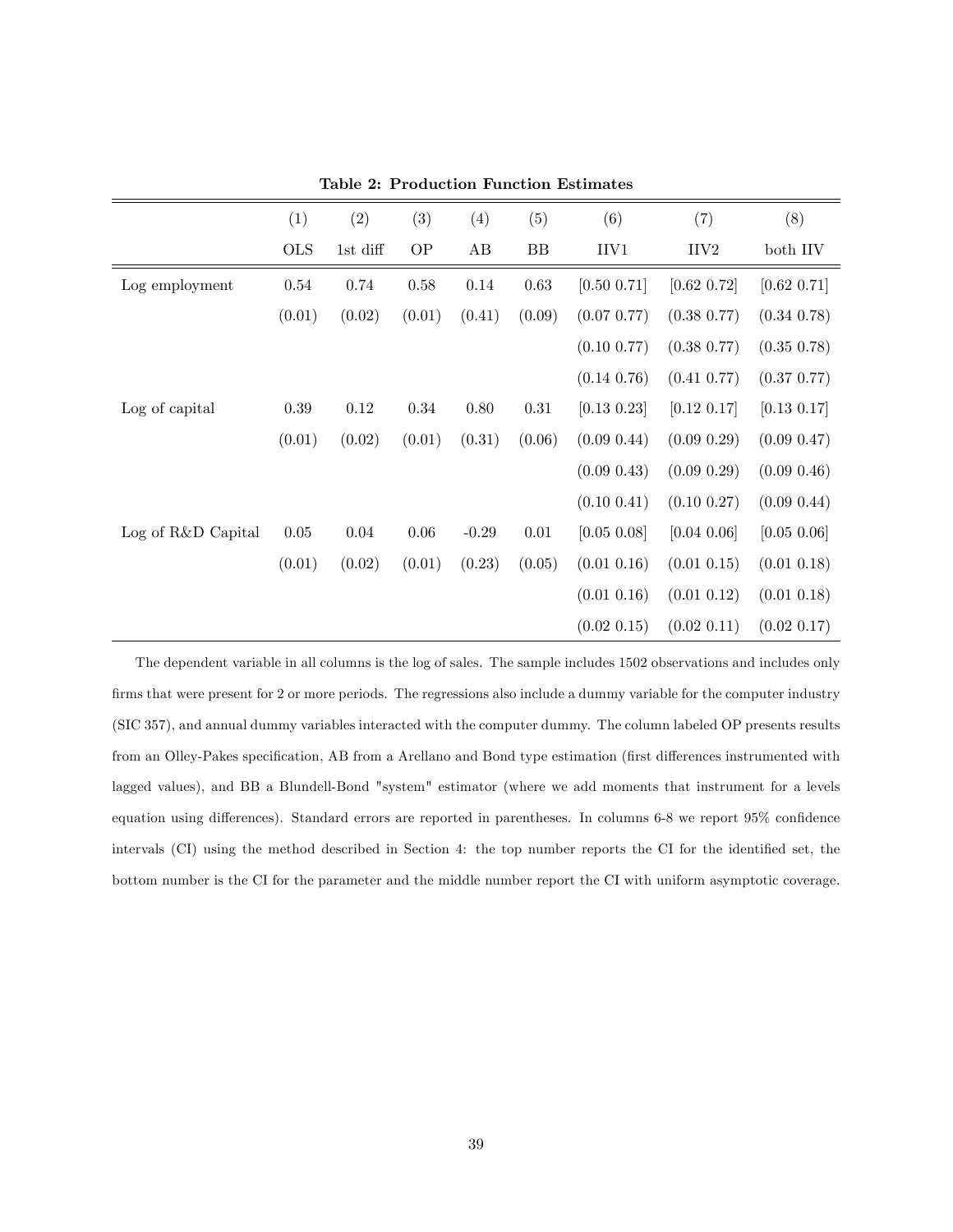| Variable                     | Mean | Median | Standard  | Min | Max  | <b>Brand</b> | City      | Quarter   |
|------------------------------|------|--------|-----------|-----|------|--------------|-----------|-----------|
|                              |      |        | Deviation |     |      | Variation    | Variation | Variation |
| Price                        | 20.5 | 20.0   | 4.9       | 8.5 | 40.9 | 88.5%        | $6.3\%$   | 1.8%      |
| $(\phi \text{ per serving})$ |      |        |           |     |      |              |           |           |
| Advertising                  | 3.6  | 3.0    | 2.0       | 0.0 | 9.8  | 65.9%        | N/A       | 1.8%      |
| (Mil.\$ per quarter)         |      |        |           |     |      |              |           |           |
| % Share within               | 2.2  | 1.7    | 1.4       | 0.3 | 7.9  | $90.3\%$     | $0.1\%$   | $0.0\%$   |
| Cereal Market                |      |        |           |     |      |              |           |           |

| Table 3: Summary Statistics Demand Data |  |  |  |
|-----------------------------------------|--|--|--|
|-----------------------------------------|--|--|--|

Source: IRI Infoscan Data Base, University of Connecticut, Food Marketing Center.